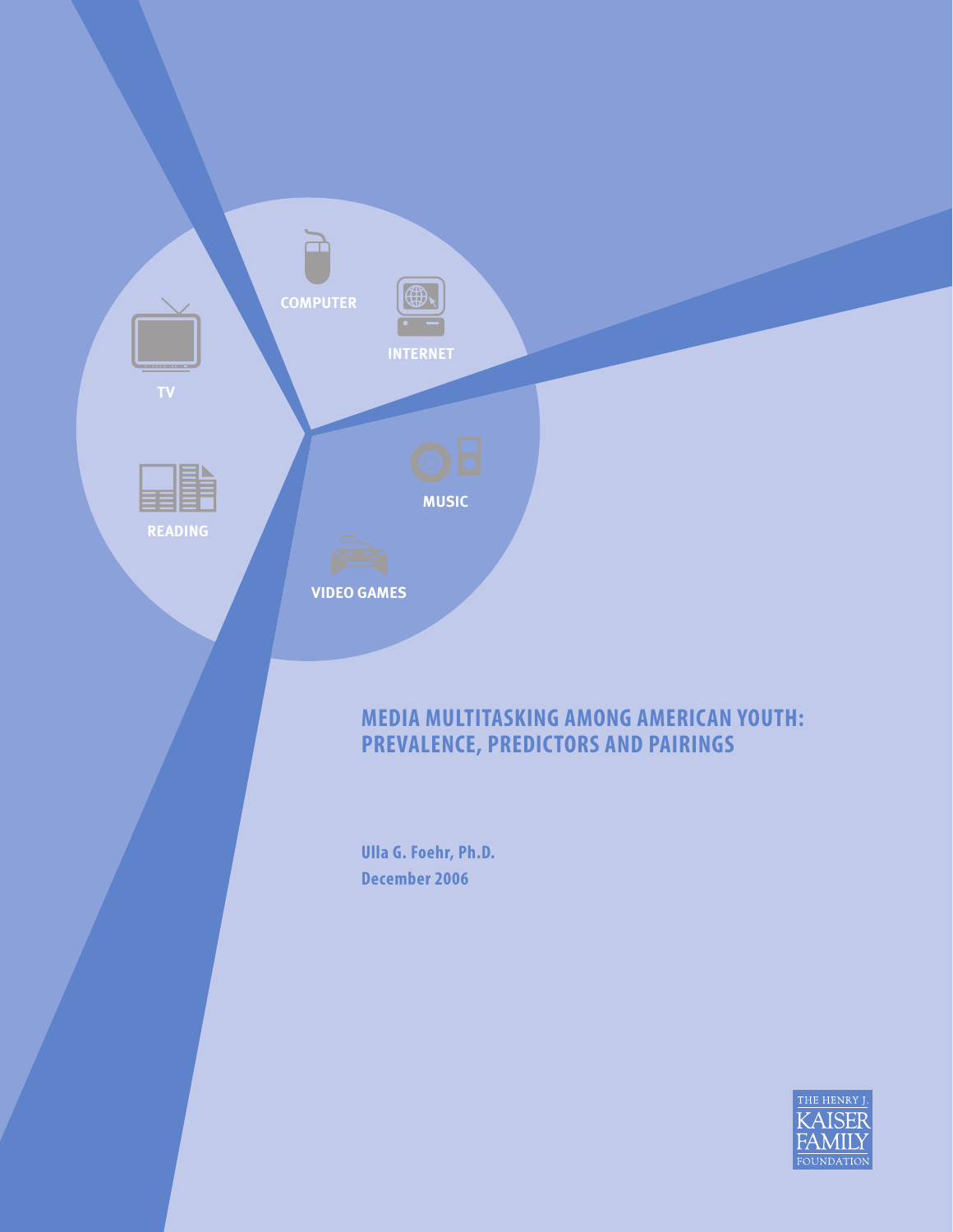# TABLE OF CONTENTS

| 5. PAIRINGS: WHICH MEDIA ARE USED TOGETHER?  11 |
|-------------------------------------------------|
| 6. THE JUGGLING ACT: HOW DO CHORES, EATING, AND |
|                                                 |
|                                                 |
|                                                 |
|                                                 |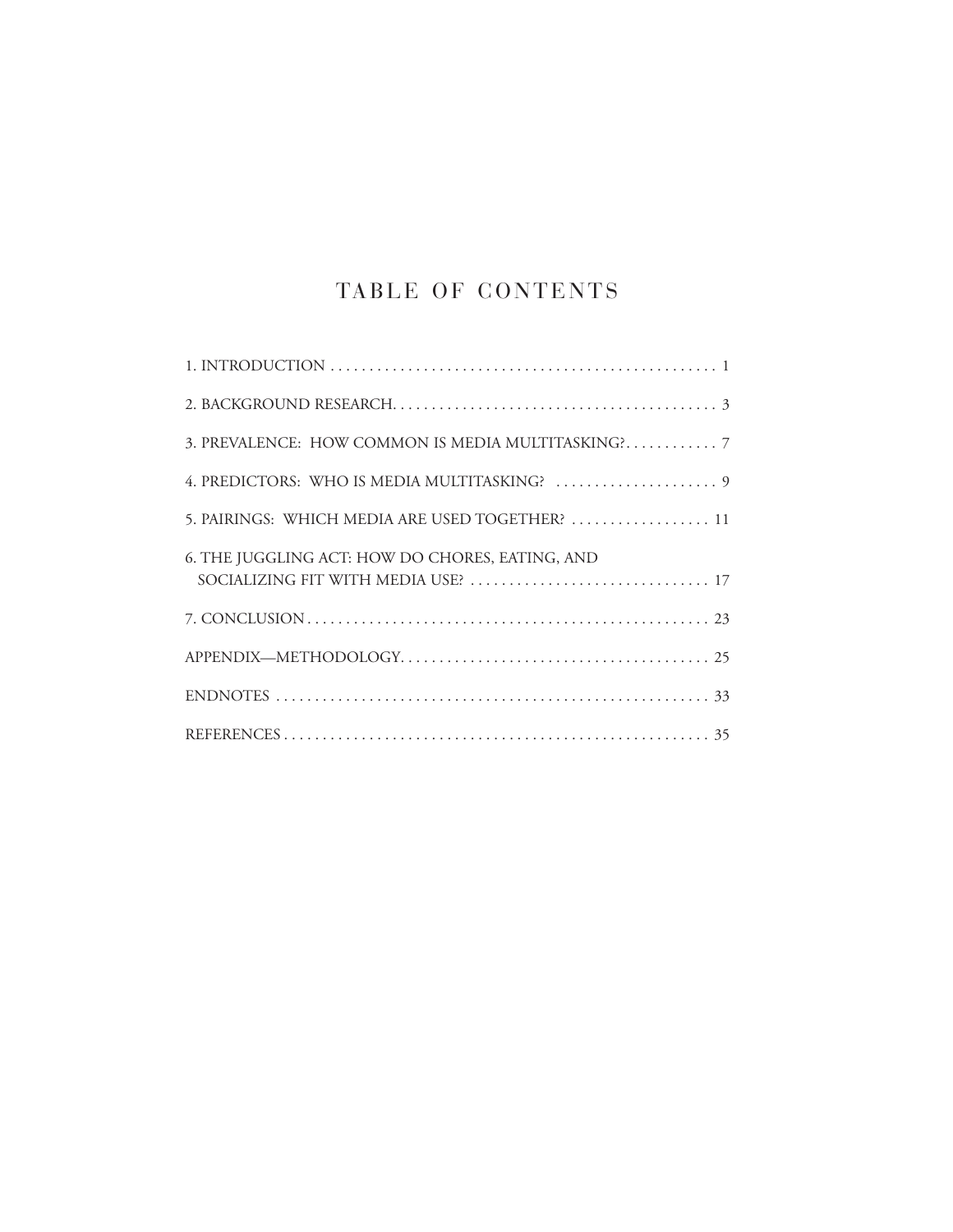## 1. INTRODUCTION

In the past, multitasking was a juggling act performed by busy adults, as they tried to manage jobs, chores, carpools, and PTA meetings. But recentn the past, multitasking was a juggling act performed by busy adults, as they tried to manage jobs, chores, ly, teens and tweens have turned into the real experts at multitasking, as their lives become chock-full of organized activities. For them, multitasking has simply become a way of life: "If I couldn't multitask, I couldn't do what I do… I'd have to cut a sport, or cut a class" says one high school junior (Hafner, 2001).

"**I multitask every single second I**  am online. At this very moment, I am watching TV, checking my email every two minutes, reading a newsgroup about who shot JFK, burning some music to a CD and writing this message." – 17-year-old boy (Lenhart, Rainie, & Lewis, 2001)

Of course, media multitasking is not a new phenomenon. Two decades ago, it was not unusual to see a young person read while listening to music, or flip through a magazine while watching television. But until recently, academic studies did not mention or track simultaneous or shared media time. It is the computer that promotes multitasking, providing natural breaks in work (download times, etc.) and regular interruptions (instant message pop-up

screens). Hence, today's youth, who have grown up with computers, are perhaps more prone to media multitasking.

While the 2005 Kaiser Family Foundation study documented the percent of media time spent media multitasking, this analysis describes the teens most likely to "media multitask" and which media are combined the most in multitasking. It also looks at how other characteristics and teen behaviors affect media multitasking.

This is a new area for researchers. With the exception of anecdotal evidence and a few surveys, researchers have little information about the extent and nature of adolescent media multitasking. The questions we are investigating are new: questions such as "How prevalent is media multitasking?" "Who is media multitasking?" "Is media multitasking behavior related to other media behaviors or personal characteristics?", and "Which activities are most often multitasked?"

Much of the multitasking young people do revolves around media use. The way young people use media is changing dramatically. Anecdotal evidence suggests that "media multitasking," or engaging in more than one media activity at a time, is a common occurrence. New technologies, such as the computer, appear to foster obsessive "multitasking," namely constantly switching between such activities as instant messaging (IM), email, ordering a book online and catching a quick headline. Handheld items make it easier to multitask, allowing a teen, for example, to play a videogame or text message a friend while watching TV.

 Such multitasking is also a model of behavior that media companies actively promote in their commercials and in the publicity for the games and websites. As a result, teens spend more time using several media simultaneously than ever before. In 2005, a Kaiser Family Foundation report showed an increase in media multitasking: 26% of media time is spent on multiple media, up from 16% of media time in 1999.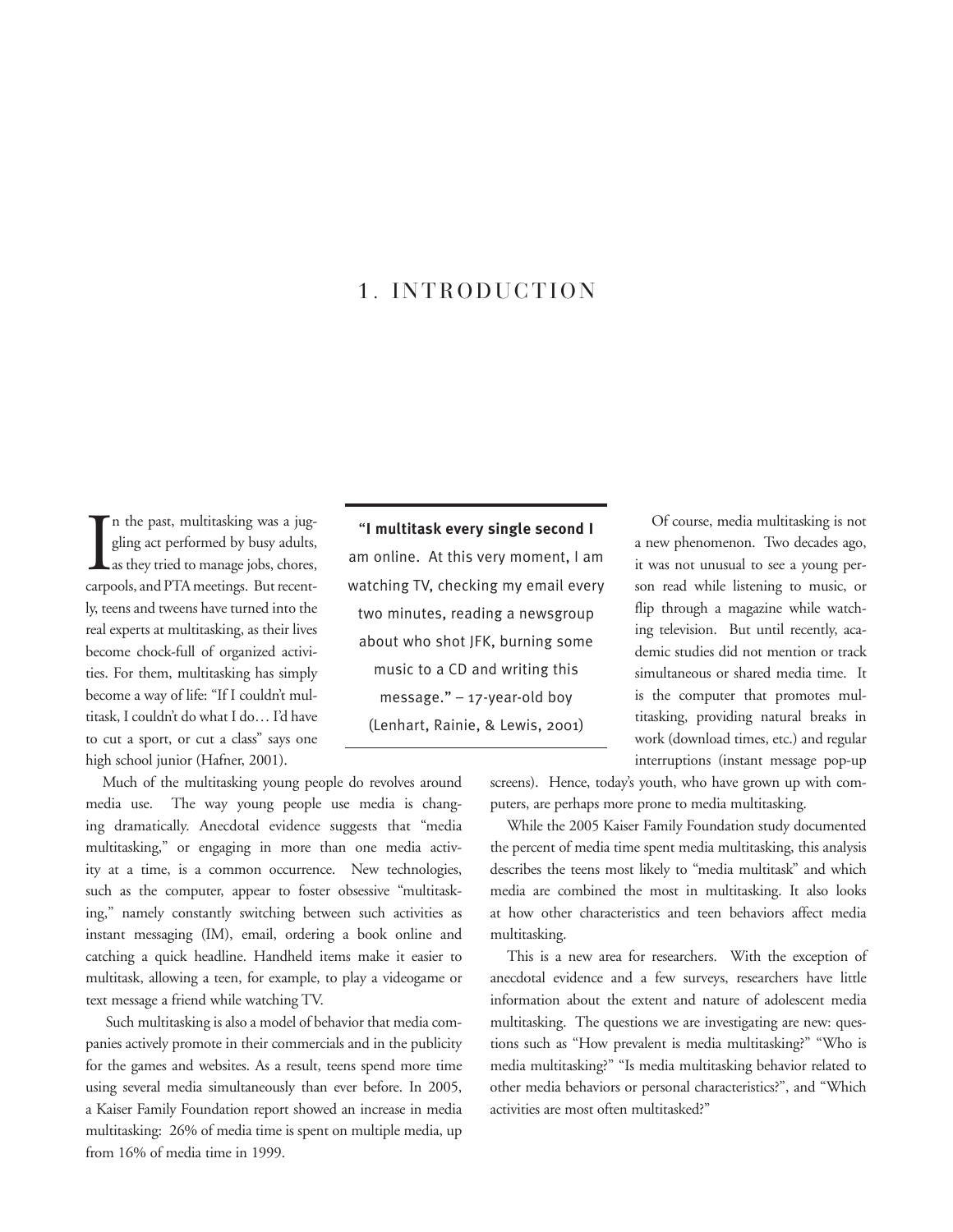Although no research has focused specifically on the effects of media multitasking on teens and on their environment, conventional wisdom and brain research support the idea that there are limits to how much our brains can process at once. The research also indicates that performance decreases when a person attempts to perform two tasks simultaneously. Multitasking may also affect the ability to comprehend content. In addition, if a media multitasking environment becomes the norm for young people, advertisers and pro-social marketers will have to rethink how to reach youth with their messages.

### **"I'm always talking to people**

through instant messenger and then I'll be checking email or doing homework or playing games AND talking on the phone at the same time."  $-$  15-year-old girl (Lenhart et al., 2001)

If teens frequently and easily shift attention among media, advertisers will need to become more creative with their messages. On the other hand, there may be hidden positive benefits in the ability to manage media multitasking among adolescents. Further research may show that media multitasking is a valuable life skill.

This research takes initial steps in investigating media multitasking. Before any research agenda can move forward, we must understand a bit more about the nature of media multitasking.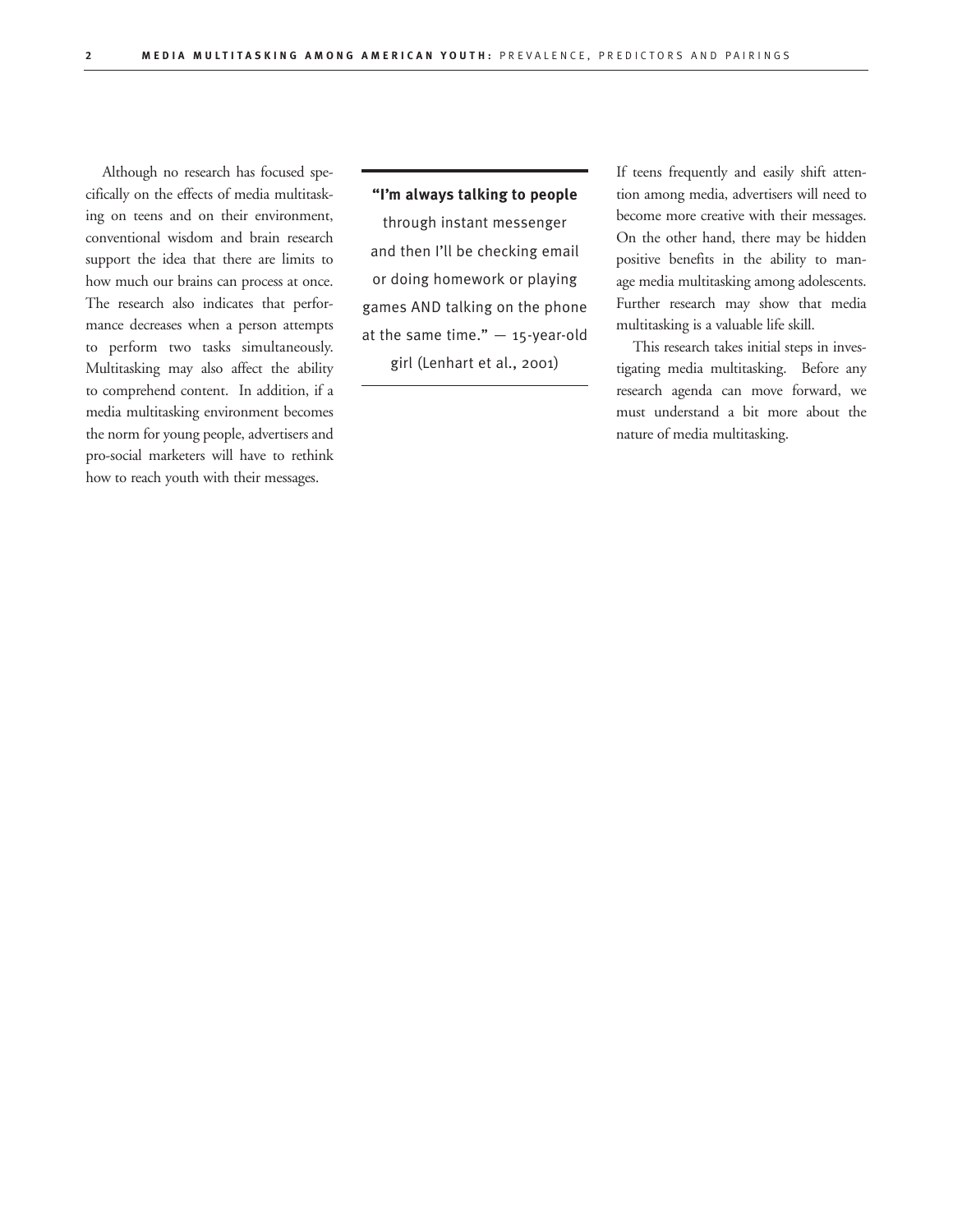## 2. BACKGROUND RESEARCH

Only recently has media multitasking been recognized<br>as a factor worth investigating (Brown & Cantor,<br>2000; Roberts & Foehr, 2004; Roberts, Foehr, & as a factor worth investigating (Brown & Cantor, 2000; Roberts & Foehr, 2004; Roberts, Foehr, & Rideout, 2005; Roberts, Foehr, Rideout, & Brodie, 1999; The Media Center at the American Press Institute, 2004a; Yahoo! & Carat Interactive, 2003). Often, studies of the use of media such as computers and television are surveys that do not naturally capture simultaneous media use. Roberts and colleagues (1999, 2004, 2005) were the first to use multiple measures to estimate both exposure to multiple media and media use (media exposure reduced by the proportion of time spent doubling up on media). This report analyzes those data in greater detail.

### **Studies on Prevalence of Media Multitasking**

A 2003 study of 13- to 24-year-olds, while lacking any information about media multitasking's prevalence, reported that when most young people multitask, this multitasking is centered around online activities. It also concluded that media activities they are most likely to engage in while going online are listening to music and watching TV (Yahoo! & Carat Interactive, 2003). The researchers characterized young people's media multitasking this way: "Multitasking (using various media simultaneously) is the Millennial's specialty, and the growth in the amount of media being used by young people is largely explained by their multitasking behavior. The 'Net plays a central role in their multitasking, acting as the "hub" media (sic) that they focus upon most." (Yahoo! & Carat Interactive, 2003, p. 11).<sup>1</sup>

Two studies out of the Pew Internet Project suggest that young people are engaging in computer-based multitasking, as well as more general multitasking while using media (Lenhart, Madden, & Hitlin, 2005; Lenhart et al., 2001). In 2001, the researchers wrote: "When teens are logged on, they are often multi-tasking, simultaneously emailing, instant messaging, surfing the Web, and if they are fortunate enough to have two phone lines, a cell phone, or a broadband connection, talking on the phone, too." (Lenhart et al., 2001, p. 13). In its discussion on media multitasking, the 2005 report focused primarily on instant messaging. Analyzing the short delay between a teen's message and a response, the researchers note: "Teens have long harnessed these small moments during IM conversations to enable them to accomplish other tasks while conversing. When teens go online, they will use IM as a "conversational" centerpiece while conducting other business in the time gaps" (p. 23). Two quotes from focus groups in this study highlight this propensity to multitask during IM:

*"I usually check my email and I have an online journal and so I'll write in that, chat with my other friends, and if I have little things to do around the house then I can do it [while instant messaging] because unless it's somebody that responds quickly, then I can just go around and do something real quick and come back." – High School Female (Lenhart et al., 2005)*

*"I do more than one thing at once [while online] because my connection is so slow. If I dedicated my attention to one webpage, I'd go crazy waiting for it to load every time." – High School Male (Lenhart et al., 2005)*

Other studies support the idea that technologies such as instant messaging are among the most often reported as multitasked behaviors (Grinter & Palen, 2002).

Recently, researchers have turned their attention to media multitasking among adults. One study estimates that for adults, almost a quarter of media use (23.7%) is spent with more than one medium (Papper et al., 2004).<sup>2</sup> A number of proprietary reports also investigate the incidence of media multitasking, or simultaneous media use among adults (see: The Media Center at the American Press Institute, 2004a, 2004b).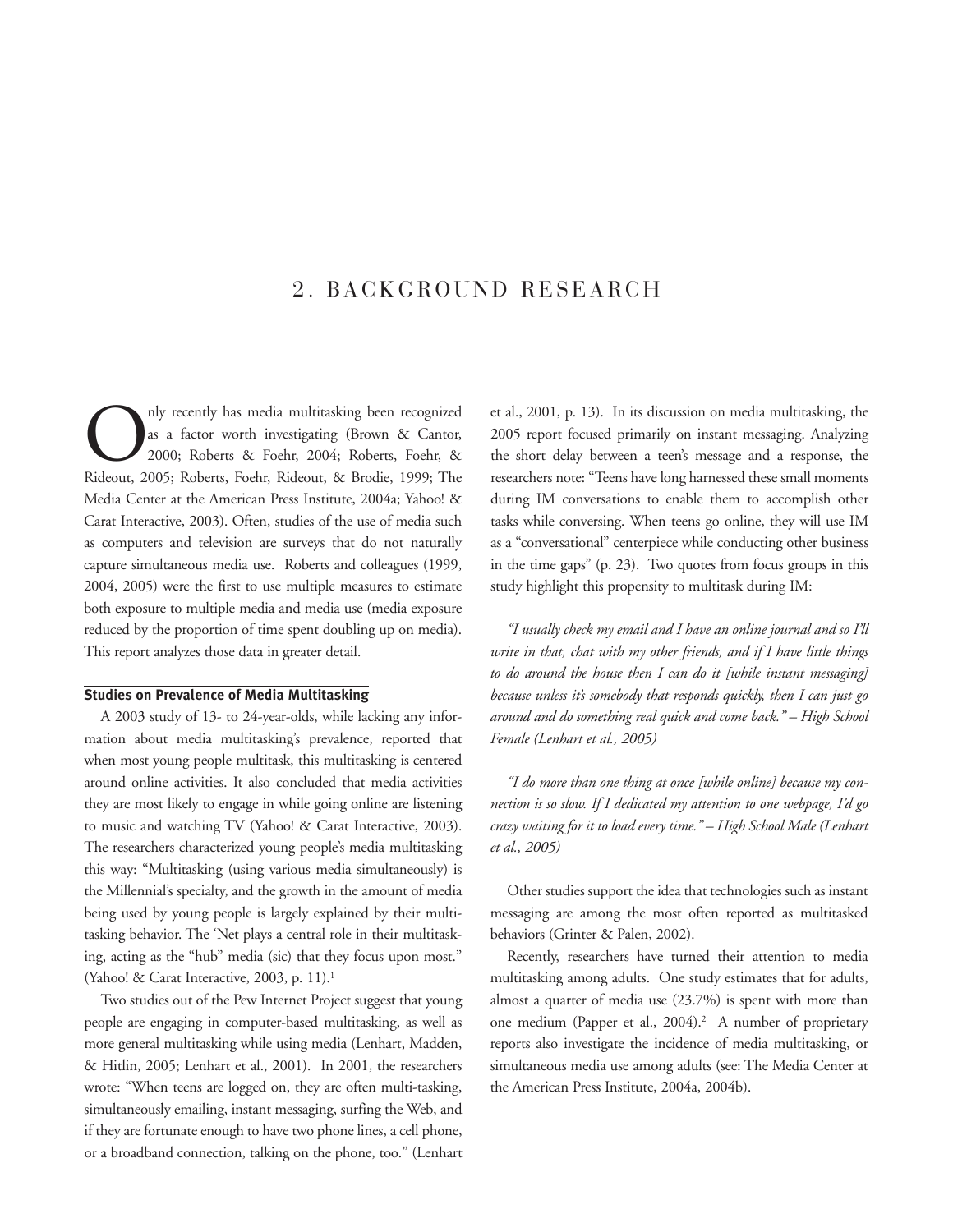### **How Our Brains Handle Multitasking**

When young people attempt to process information from more than one medium at the same time, how do their brains handle the data? There is little agreement in the neurological and psychological literature on how our brains actually function when we try to process more than one message, or accomplish

multiple tasks simultaneously (Meyer & Kieras, 1997). Many theories attempt to account for the delay in response when we try to do two tasks simultaneously, or in rapid succession. Most information processing theories suggest that there is a limit to what our brains can actually process "simultaneously" (Meyer & Kieras, 1997; Pashler, 2000). Research shows that while we can perceive two stimuli in parallel, we cannot process them simultaneously (Pashler, 2000). This phenomenon has been named the psychological refractory period (PRP). The PRP refers to the extra time required to respond to a stimulus the closer it is presented to another stimulus. Though a few pairs of tasks have been found for which the PRP does not apply, most simple tasks result in a delayed response when paired with another simple task.

Researchers are uncertain about what exactly causes the bottleneck in processing. Many suggest that the bottleneck is at the retrieval, or action planning, stage, but how simultaneous tasks are managed in the brain is not understood (Meyer & Kieras, 1997; Pashler, 2000). Some researchers speculate that there may be a central executive processor that cues tasks, while others suggest that bottlenecks arise because the brain cannot "maintain two mappings in an active state" (Pashler, 2000, p. 301).

One of the major costs associated with multitasking has to do with brain resources. Using magnetic resonance imaging to monitor the brain while participants engage in multiple tasks researchers have found that the activation volume is significantly less when two tasks are performed simultaneously than the sum of the activation areas when each of the tasks is performed independently (Just et al., 2001; Klingberg & Roland, 1997). These findings hold for both similar tasks (tasks handled by the same area of the brain) (Klingberg & Roland, 1997), as well as dissimilar tasks (spatial relations and semantic categorization — handled by two separate areas of the brain) (Just et al., 2001).

One interpretation of these results indicates that there may be an upper limit to the amount of brain tissue that can be activated at any one time. They suggest that when we perform two actions simultaneously, we devote reduced resources to each one (Just et

**"I get bored if it's not all going at**  once, because everything has gaps – waiting for a website to come up, commercials on TV, etc." – 17-year-old girl

(Lenhart et al., 2001)

al., 2001). Another interpretation of these results suggests that it may be that there are limits on how much attention a person can pay to more than one task. (Just et al., 2001). This explanation is in line with Lang (2000), and other information processing theories (Meyer & Kieras, 1997). Some recent pioneering research also suggests that distractions affect how information is learned,

changing the memory system used and making the information less useful later (Schmid, 2006).

More recently, the communication literature has shed light on message attention and processing in the context of multiplemessage environments. A number of dual-attention studies have examined situations that more closely resemble today's media multitasking situations. The findings from this research ultimately suggest the outcome one would expect: we cannot attend to and process simultaneously multiple non-related messages.

Researchers agree that when two channels are semantically consistent (audio and visual track on a television news program), users can attend to, process and recall information with ease, using a process called perceptual grouping (Grimes, 1990, 1991). However, when the two channels convey semantically different information, viewers can recall less information, and often successfully focus on one channel only (Bergen, Grimes, & Potter, 2005; Drew & Grimes, 1987; Grimes, 1991; Lang, 1995; Reese, 1984). One example of semantically different information is CNN's divided screens with tickers and running headlines. Despite attempts to impart a variety of information on the same screen, and using both audio and visual channels, audiences can only successfully process information from different channels (audio and visual) when it is semantically consistent (Bergen et al., 2005).

While research on general multitasking is informative, the situations set up in experiments are task-oriented, and often under time pressures. In an approach more likely to resemble modern media multitasking situations, some newer studies have documented the detrimental effects of having the television on in the background (regardless of content) while performing other cognitively demanding tasks such as reading (Armstrong, 2000; Armstrong, Boriarsky, & Mares, 1991; Armstrong & Greenberg, 1990; Armstrong & Sopory, 1997; Furnham, Gunter, & Peterson, 1994).

The term media multitasking encompasses a variety of new and different kinds of processing situations. In a great deal of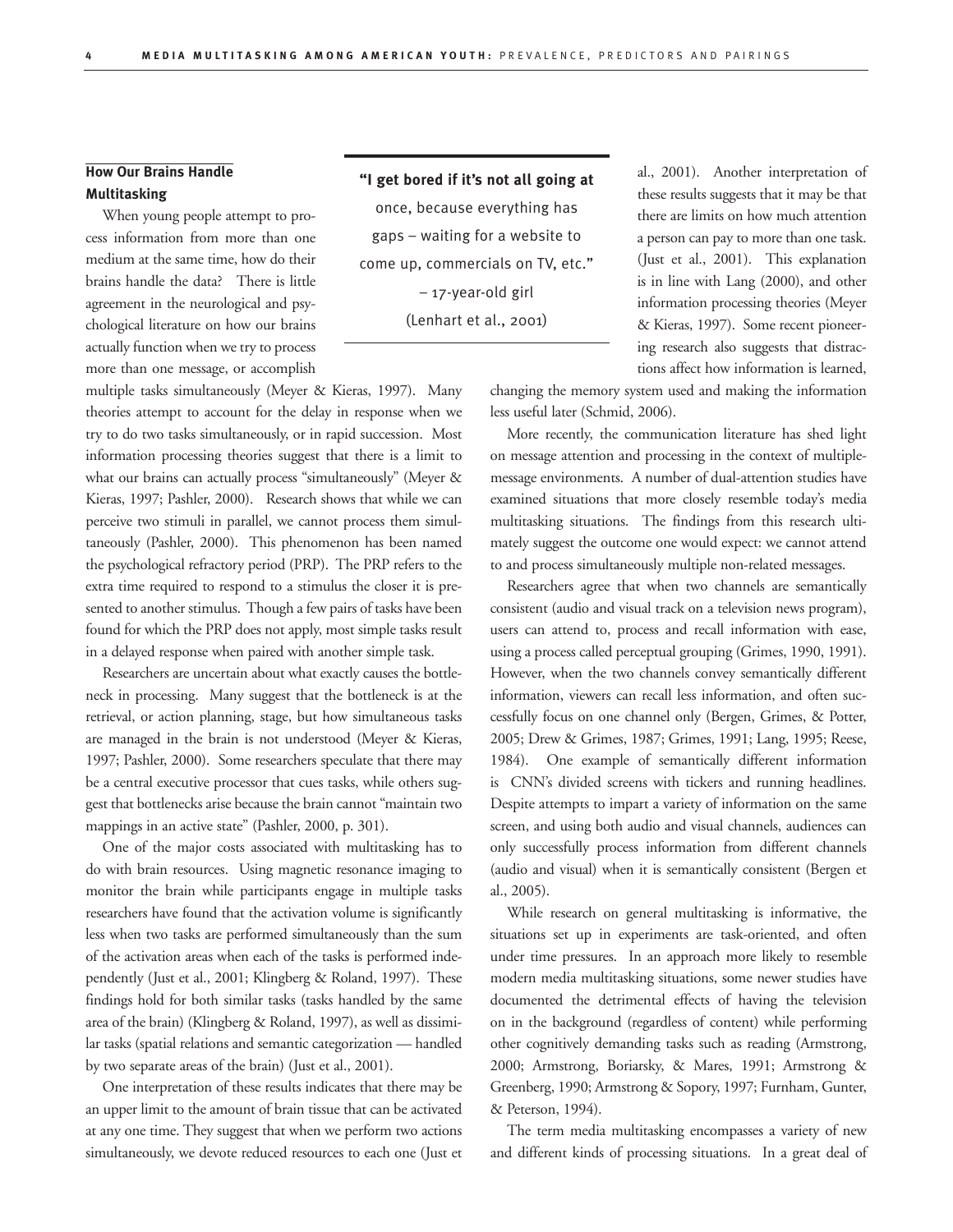media multitasking situations, young people are not attempting to process non-complementary messages simultaneously, but rather are switching back and forth between different activities. Neurological research has identified the portion of the brain responsible for the switching activities (Wallis, 2006; Wood & Grafman, 2003), but little is known about the effects of constant switching between media in a contemporary media environment.

### **"I usually finish my homework at**

school … but if not, I pop a book open on my lap in my room, and while the computer is loading, I'll do a problem or write a sentence. Then, while mail is loading, I do more. I get it done a little bit at a time."  $-14$ -year-old boy (Wallis, 2006)

Researchers have all too often focused on identifying the possible negative effects of a behavior. However, managing multiple media may have plenty of positive effects as well. Media users are learning at a young age how to juggle multiple activities, use time efficiently and use existing technologies in creative ways, albeit sometimes not as originally intended. While there are drawbacks to media multitasking, there may be advantages as well.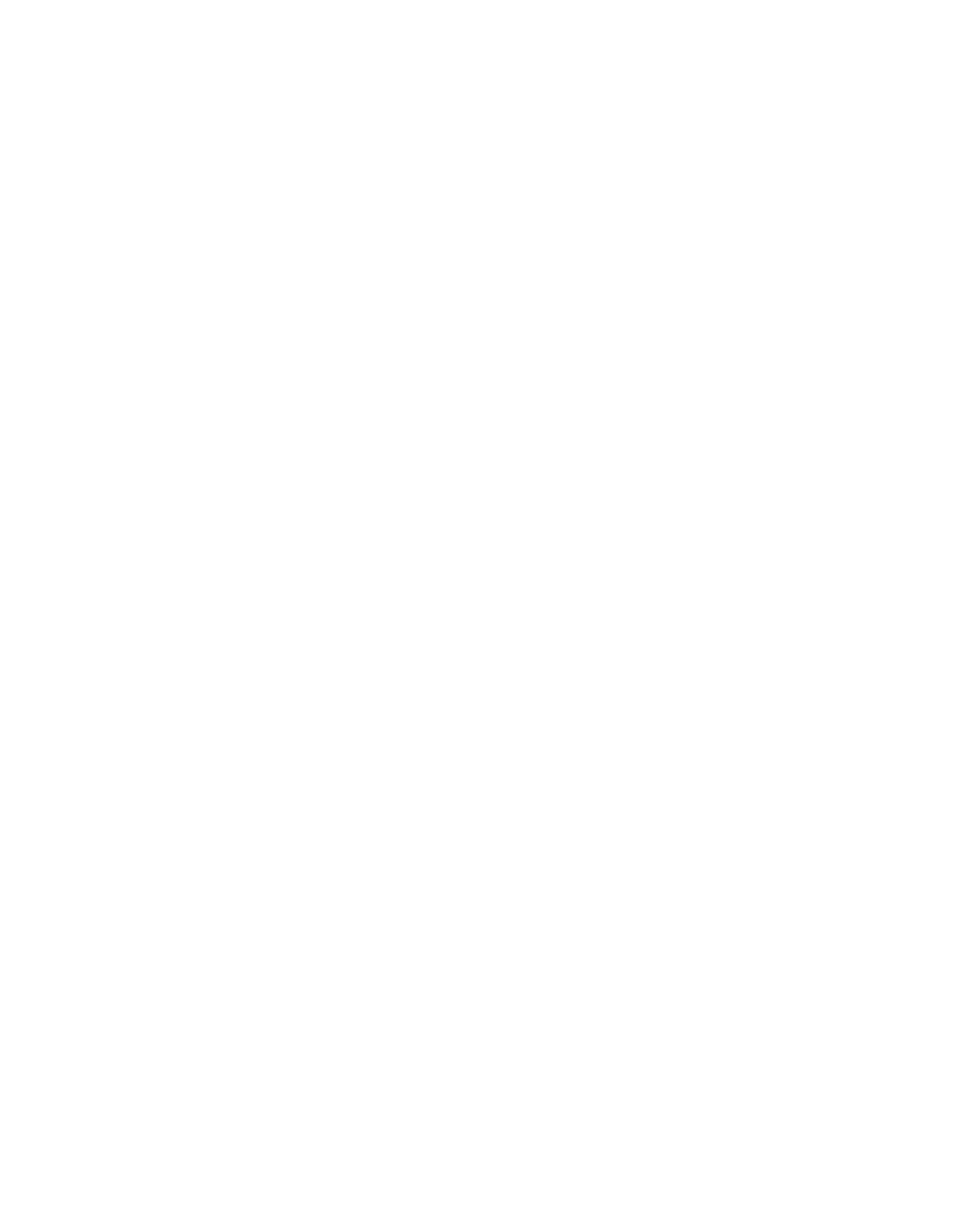## 3. PREVALENCE: HOW COMMON IS MEDIA MULTITASKING?

Tow prevalent is media multitasking among young peo-<br>ple? Are they really using different media at the same<br>time? We found that while some teens and tweens<br>seem to use more than one medium, e.g., that they media mulple? Are they really using different media at the same time? We found that while some teens and tweens seem to use more than one medium, e.g., that they media multitask, often, a substantial number do not. The data in this study come from two different sources: diary recordings of 3rd–12th graders who were asked to keep a record of how much time they used different media and which media they used together, and survey responses of 7th–12th graders.

The diary data from 3rd–12th graders allow us to calculate the proportion of media time reportedly spent using at least two media. This proportion was calculated at the individual level, taking a respondent's total time using at least one secondary medium and dividing by their total time with primary media.3 The average proportion of media time spent media multitasking was .21.4 However, 19% of all diary respondents who spent some time with media (N=685) did not use a secondary media in the entire week of the diary. Of kids who spent some time with primary media and some time media multitasking over the week of the diary (N=549), the proportion of media time spent media multitasking is .26. When analyzed only for 7th–12th graders, each of the diary results is within 1 percentage point of the results for the whole sample of 3rd–12th graders.

Data from the survey, looking at multitasking during specific media activities, support the findings from the diary. As shown in Table 1, when asked how often they use other media when using each of four media (print, TV, computer, and videogames), anywhere from a quarter to a third of 7th–12th graders report multitasking most of the time. When we broaden "most of the time" responses to include "some of the time," a majority of kids

report media multitasking each of the media we asked about. On the other hand, anywhere from 12 to 19% report that they never multitask the medium in question. In short, some young people multitask each medium a lot; others do so little or not at all.

As one might expect, these data suggest that some kids media multitask constantly while others, indeed a sizable proportion, do it very little or not at all. It appears that about a 1/5 of young people devote very little, if any, time to media multitasking. This approximation seems consistent, based on both the survey and the diary data. The 19% of 8- to 18-year-olds who didn't use any secondary media in an entire week of media use seems generally consistent with the range of 12-19% of 7th–12th graders who report never using another media in conjunction with one of the media listed. When we look at kids who do spend some of their media time media multitasking, they spend about a quarter of their time with at least one other medium.

### **How Often Are Media the Priority and How Often Are They the Background?**

It is helpful to see how time is divided among media, as well as within media. That is, when using a medium such as television, how often is it the primary medium and how often is it a secondary medium?5 Figure 1 illustrates the amount of time devoted to each media activity both as a primary and as a secondary activity.

While young people spend more time with most media activities as primary media, they devote more time to email and websites as secondary activities than they do as primary activities.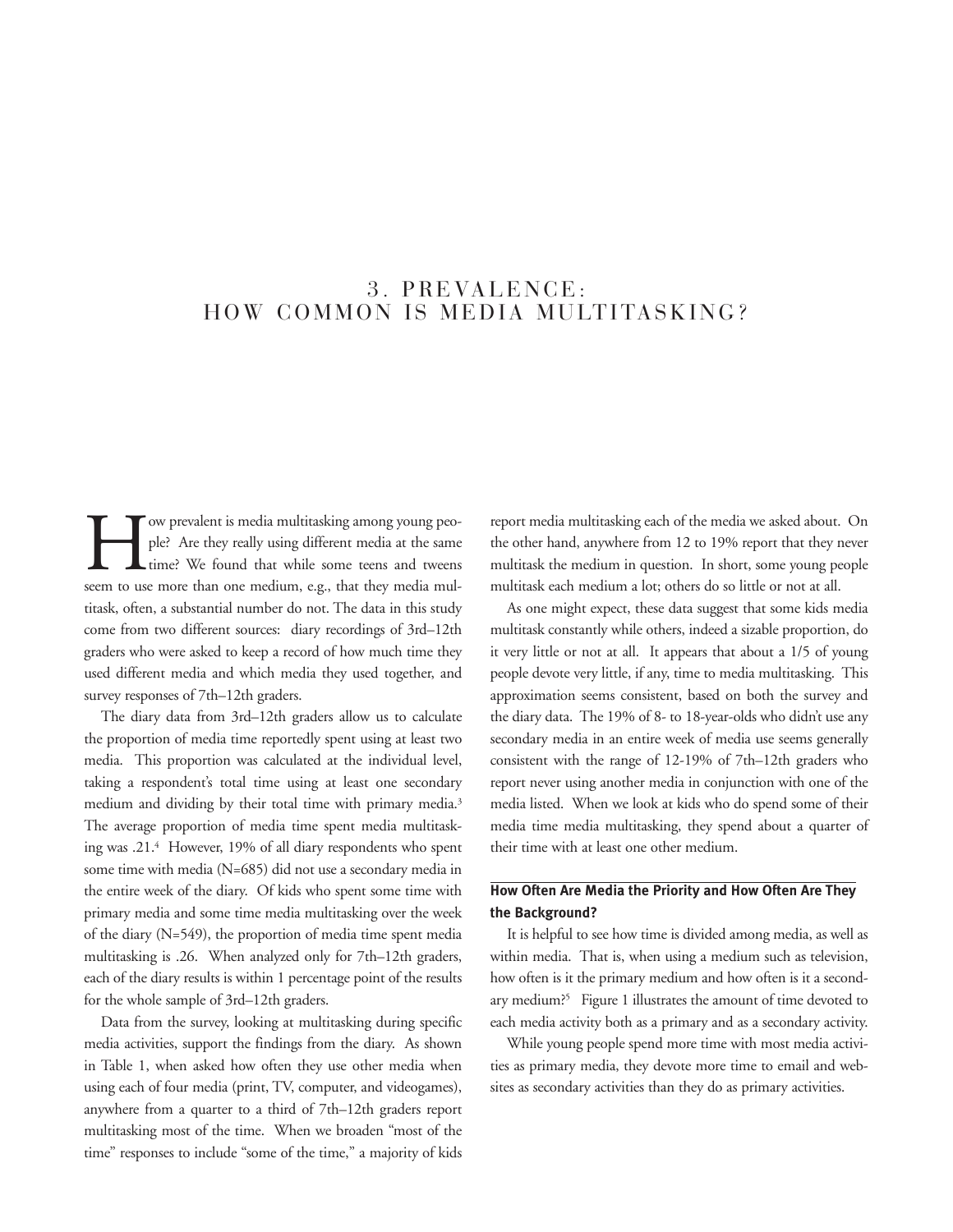|                                                           | Time | Most Some<br>of the of the<br>Time | Most/<br><b>Some</b> | of the<br><b>Time</b> | Little Never | Little/<br><b>Never</b> |  |
|-----------------------------------------------------------|------|------------------------------------|----------------------|-----------------------|--------------|-------------------------|--|
| Multitask other media<br>while reading                    | 28   | 30                                 | 58                   | 26                    | 16           | 42                      |  |
| Multitask other media<br>while watching TV                | 24   | 29                                 | 53                   | 28                    | 19           | 47                      |  |
| Multitask other media<br>while listening to music         | 33   | 30                                 | 63                   | 25                    | 12           | 37                      |  |
| Multitask other media<br>while using the computer         | 33   | 29                                 | 62                   | 23                    | 14           | 37                      |  |
| Do multiple things at<br>the same time on the<br>computer | 39   | 25                                 | 64                   | 19                    | 14           | 33                      |  |

#### **Table 1. Survey responses to Media Multitasking Questions: percent of 7th–12th graders who say they...**

This indicates that young people often engage in other media activities as their primary activity while using email or visiting websites. Only slightly more time is devoted to IM as a primary activity than as a secondary activity, suggesting that IM is frequently paired with other media activities as well. In general, computer activities are often secondary. When all computer time is summed ("total computer time"), almost four hours a week are spent on secondary computer use, and almost six on primary use.

Surprisingly, kids also spend a lot of time reading and playing videogames as secondary media activities as well. Reading is not difficult to imagine as a secondary activity (reading with the television on, or while something downloads on the computer), but videogames seem less probable as a secondary activity. However, young adult males will often stack two televisions on one another — one devoted to television and the other to videogames, so that they can use both simultaneously.



**figure 1. Total weekly hours (based on diary data) devoted to…**

#### *\*TV refers to time spent watching television, DVDs or videos. Time is given in hours:minutes.*

In contrast, television (which includes television and DVDs or videos)<sup>6</sup> dominates as a primary media activity. It is eight times more likely to be a primary media activity than a secondary media activity, and music more than three times more likely to be a primary activity. Given the ease with which teens could label both of these activities as secondary, the incidence of these as primary activities, particularly for music, is surprising. That said, aside from total computer, more time is devoted to television as a secondary activity than to any other secondary activity. These two facts together — the prominence of television as a primary medium as opposed to a secondary medium, and its prominence as a secondary medium compared to any other media — illustrate the sheer volume of time devoted to television.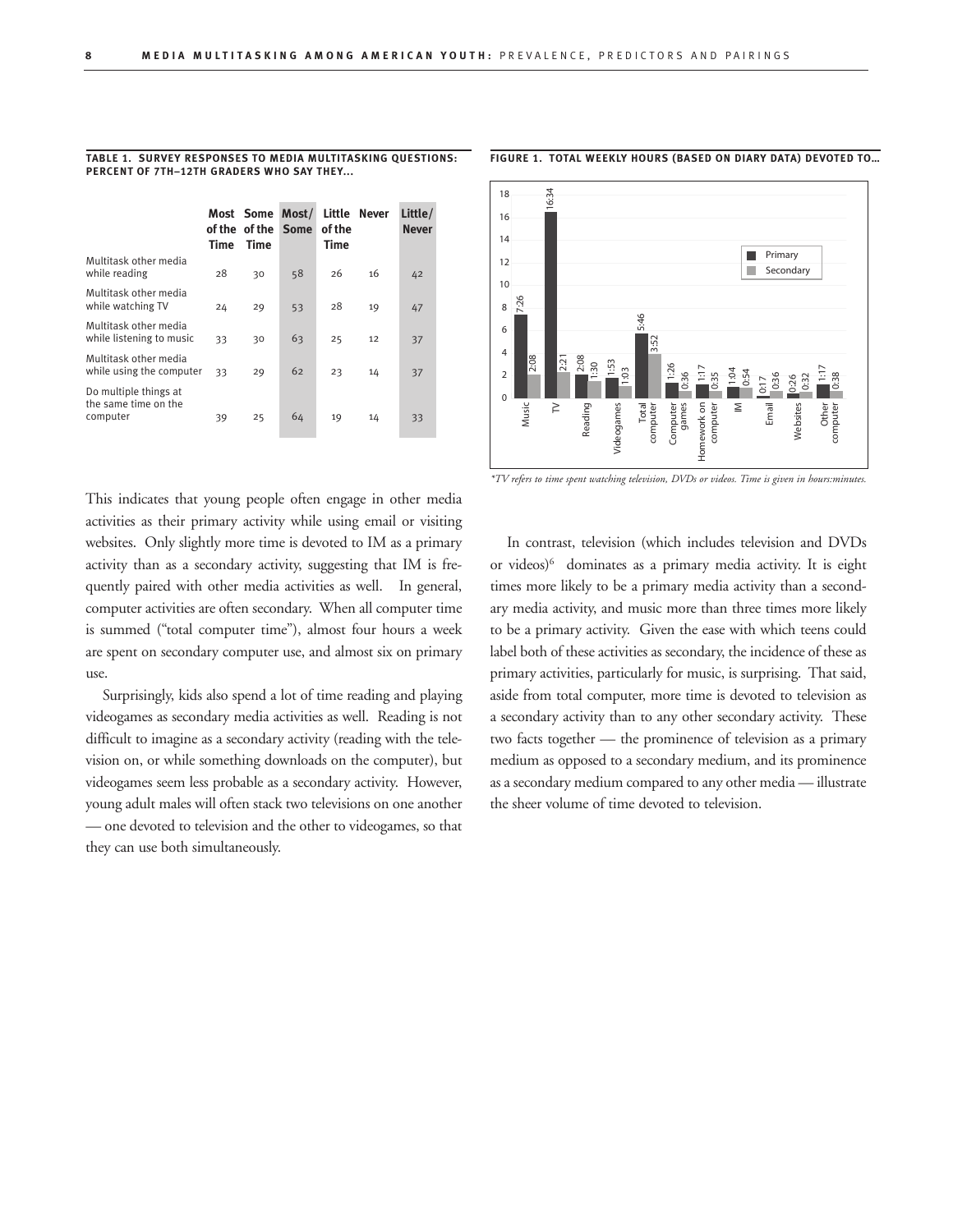## 4. PREDICTORS: WHO IS MEDIA MULTITASKING?

**B**efore looking at how media affect teen behavior, it is critical to understand which teens multitask and with which media. Are all young people equally likely to media multitask or do some have a higher propensity than o cal to understand which teens multitask and with which media. Are all young people equally likely to media multitask, or do some have a higher propensity than others? This issue interests not only media scholars, but also media corporations and advertisers trying to capture the teen market.

The survey data analyzed in this paper offer a unique opportunity to correlate young people's self-reported media multitasking behaviors with demographics, personality traits, and household rules and media availability. This section presents a regression analysis of the survey data, which is a statistical analysis used to model the relationship between variables, in this case a predictive model of the likelihood that a young person will media multitask. It focuses on a media multitasking index as the dependent variable. Because many of the questions of interest were asked only of 7th–12th graders, this analysis focuses only on the older children in the dataset.

The regression analyses, which included 18 predictor variables (all listed in Table 2), examined the relationship between media multitasking and various potential predictors such as race, education, income, media exposure and gender. (See the Appendix for a full explanation of the regression methods.) The regression model with all 18 predictors explained 24% of the variance of media multitasking.

The regression coefficients (Table 2) indicate that, controlling for all other variables, five characteristics contribute clearly to predicting media multitasking. They are gender (with girls tending to multitask with various media more than boys), media exposure, the prominence of television in the household, computer ownership/placement and sensation-seeking personality traits (as defined by a list of questions about risk-taking activities). Each of these contributes significantly to predicting media multitasking. Each contributing variable's Beta, or standardized coefficient, illustrates the relative contribution of each. Media exposure is the strongest predictor, followed by having a computer and being able to see a television from it, sensation-seeking, and living in highly TV-oriented household. Gender and not having a computer contribute slightly less.

The regression analyses show that if all things are equal, adolescents who are exposed to more media are more likely to media multitask. This was an expected outcome. As kids add more media activities to their limited free time, they must media multitask in order to accommodate them. In a previous study (Roberts & Foehr, 2004), youths who were high users of print, computer or television spent more time with other media than youths who were moderate or low users of each of those media. In order for youths to spend such large amounts of time with media, some of that time must have been spent media multitasking. The authors hypothesized that those high media users were the ones most likely to multitask their media use.

Interestingly, computer placement near a television close enough to view TV from the computer is another strong predictor of media multitasking. It is important to remember that the comparison group is those who have a computer but cannot see a television from it. This predictor speaks to "opportunity" to multitask. Hence, simply the addition of a TV in the vicinity of the computer increases media multitasking.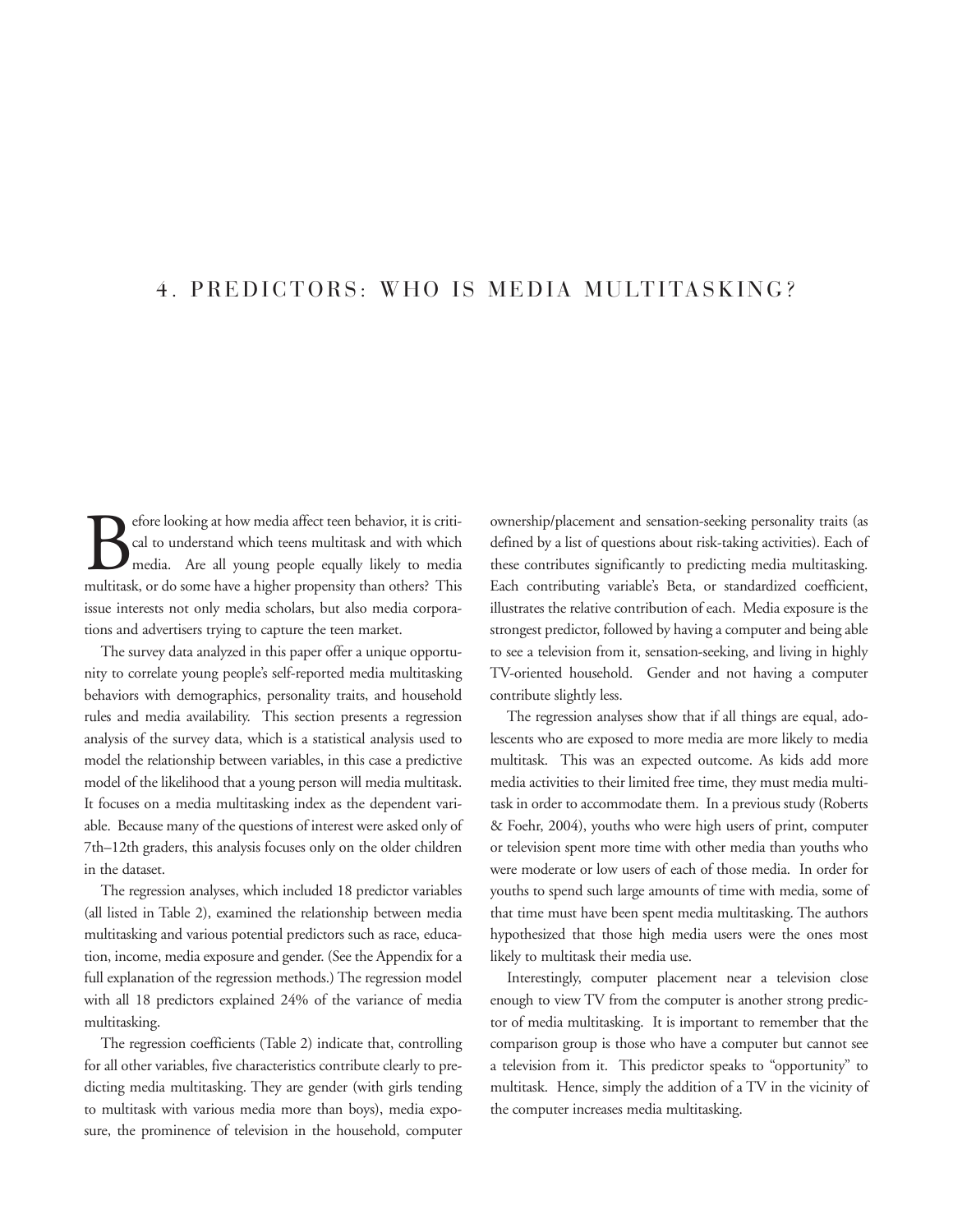| <b>Regression Model</b>   | <b>Standardized</b><br><b>Coefficients (Beta)</b> | <b>Significance</b> |
|---------------------------|---------------------------------------------------|---------------------|
| (Constant)                |                                                   | 0.000               |
| Grade                     | 0.00                                              | 0.896               |
| <b>Black</b>              | 0.03                                              | 0.199               |
| Hispanic                  | 0.00                                              | 0.951               |
| Other Race                | 0.01                                              | 0.786               |
| Girl                      | 0.11                                              | 0.000               |
| College                   | 0.05                                              | 0.096               |
| <b>NA Education</b>       | 0.01                                              | 0.580               |
| Median Income             | 0.04                                              | 0.238               |
| East                      | 0.03                                              | 0.418               |
| South                     | 0.02                                              | 0.480               |
| Midwest                   | $-0.02$                                           | 0.664               |
| Suburban                  | $-0.02$                                           | 0.603               |
| Rural                     | $-0.04$                                           | 0.211               |
| Media Exposure            | 0.23                                              | 0.000               |
| <b>Highly TV Oriented</b> | 0.15                                              | 0.000               |
| No Computer*              | $-0.08$                                           | 0.008               |
| Can See TV From Computer  | 0.18                                              | 0.000               |
| <b>Sensation Seeking</b>  | 0.16                                              | 0.000               |

#### **Table 2. Regression Analysis Coefficients**

*\*Not significant in other analysis (see Appendix for details).*

Young people who like risk and adventure and are "sensation seekers" are more likely to media multitask. Sensation seekers are averse to boredom and generally seek adventure and exciting experiences. It follows, then, that sensation seekers are more likely to have multiple media "balls" in the air at any one time.

Young people who live in a highly television-oriented household are also more likely to media multitask. Households characterized as highly TV-oriented have no rules about TV, usually watch during meals and often leave the TV on regardless of whether anyone is watching. These circumstances naturally increase opportunity to media multitask.

Girls are more likely to media multitask than are boys. This may not come as a surprise given the general assumption that women are superior multitaskers (O'Connell, 2002; Shellenbarger, undated). Women have larger prefrontal cortexes (the part of the brain responsible for multitasking) and some suggest women's brain architecture makes them better multitaskers (Fisher, 1999). Evolutionary psychology makes the argument that women need to be better multitaskers; women's evolutionary role, caring for offspring, required that they juggle multiple activities, and those who were successful survived (Ellison, 2005). Girls today, perhaps genetically primed for it, multitask what is at the center of their environment: media. In fact, little research exists on multitasking proficiency; though research does confirm that women do multitask slightly more often (Schneider & Waite, 2005), there is very little research to support the idea that women are actually "better" multitaskers than men (Mahany, 2005). Nonetheless, the data analyzed for this report indicate that adolescent girls do spend more of their media time multitasking. This could have more to do with the media activities they choose (IM, email, websites and music) than with some inherent ability or drive to multitask.

Finally, not having a computer (compared to those who have a computer but cannot see a television) seems to be associated with less media multitasking, as would be expected given the role of the computer in providing opportunities to media multitask. (See the Appendix for details.)

Also noteworthy are the characteristics that did not influence media multitasking — the null findings. Race, age, income and education, often predictors of media use, were not significant predictors in this model. While race, age, income and education may predict media use, they do not appear to indicate the likelihood to media multitask (see Appendix for a discussion of the limitations of the measures of education and income in this dataset).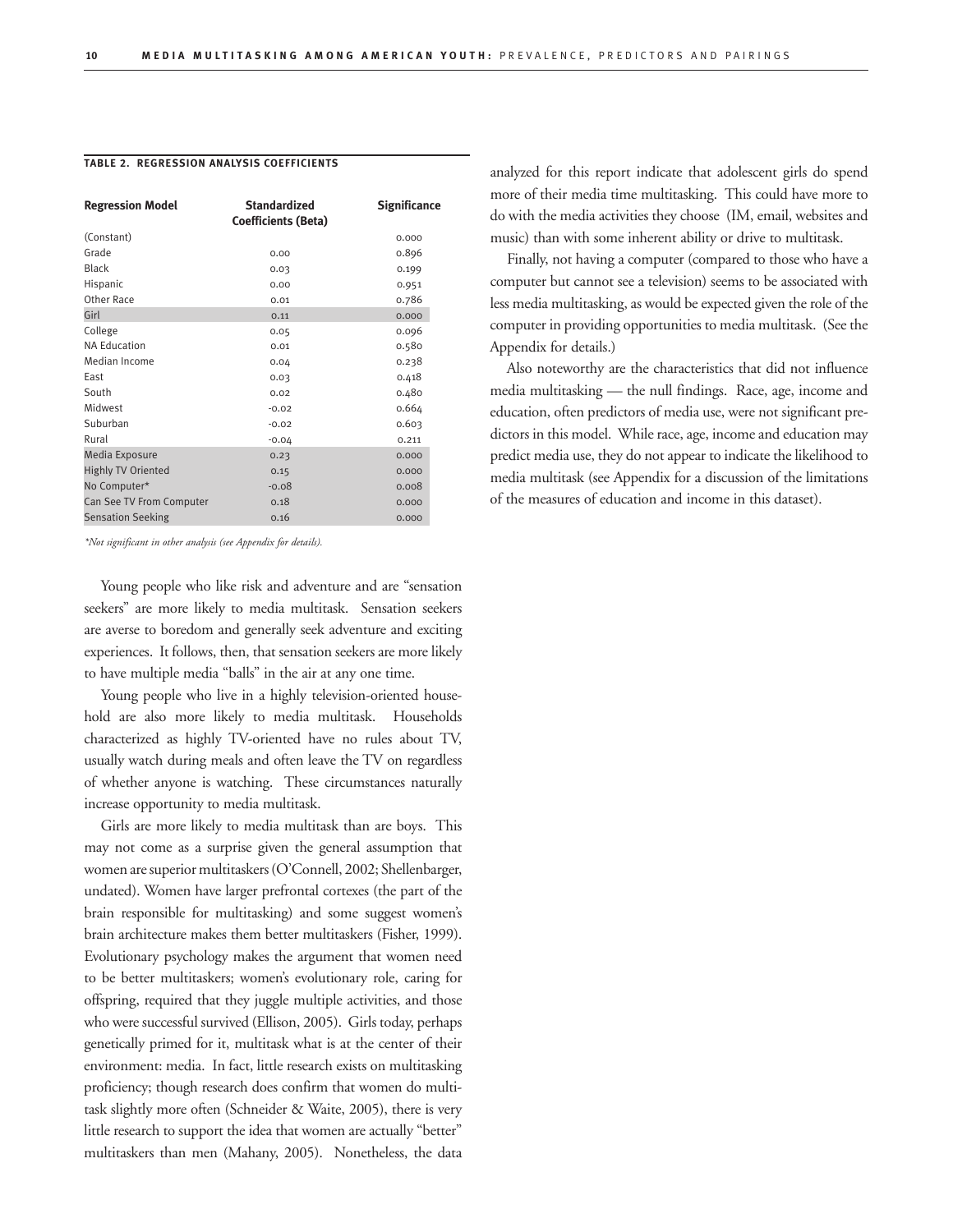## 5. PAIRINGS: WHICH MEDIA ARE USED TOGETHER?

W fien a young person uses two or more media<br>simultaneously, which ones are used together? Is<br>music often on in the background? When playing<br>videogames or reading do young people devote full attention to simultaneously, which ones are used together? Is music often on in the background? When playing videogames or reading, do young people devote full attention to the task at hand? Are young people always doing more than one thing at a time on the computer? This section looks at which media are used together, regardless of which medium was primary and which was secondary. How are media most commonly used together? How are they paired?

These questions have ramifications across many fields, and are especially pertinent as media become more accessible, portable, faster and dynamic. Do young people pair media that require different senses? What else are young people doing when they are using media socially? Media multitasking poses interesting and troubling dilemmas for advertisers. How much should they pay for attention that is divided? Which medium is most likely to get the adolescent user's focused attention?

The data provide a number of avenues to explore how young people use media together. Most straightforward are children's responses to the survey questions outlined in Table 1. Responses to these items indicate that young people are least likely to use other media while watching television, and they are most likely to media multitask computer activities. These findings remain remarkably stable throughout all of the analyses.

The diary data offer another way to look at how media are paired. To get a more detailed look at young people's media multitasking behaviors, time spent with pairs of primary/secondary media for the week was calculated. This analysis includes television (including DVDs and videos), music, reading, videogames and six computer activities: games, IM, email, websites, homework on the computer, and "other" computer activities. *(It is important to remember that this analysis looks at time spent pairing media, regardless of whether the media were primary or secondary activities.7 )* 

Table 3 illustrates that television is by far the least likely medium to be media multitasked.<sup>8</sup> Only about 17% of time spent watching television is shared with another medium. Music and reading are the next least likely to be media multitasked, with about 1/3 of each medium's time shared with another medium. Videogames are slightly more likely to share time with other media at 41% shared time. Young people are most likely to combine computer activities with other media. Email is the most likely activity to be media multitasked, with 83% of email time spent concurrently with another media activity. IM and websites are the next most likely candidates for media multitasking, with almost 3/4 of time with each activity shared with other media activities. Computer games share 67% of their time with other media, homework on the computer shares 60% of its time, and other computer activities share about half of their time with other media.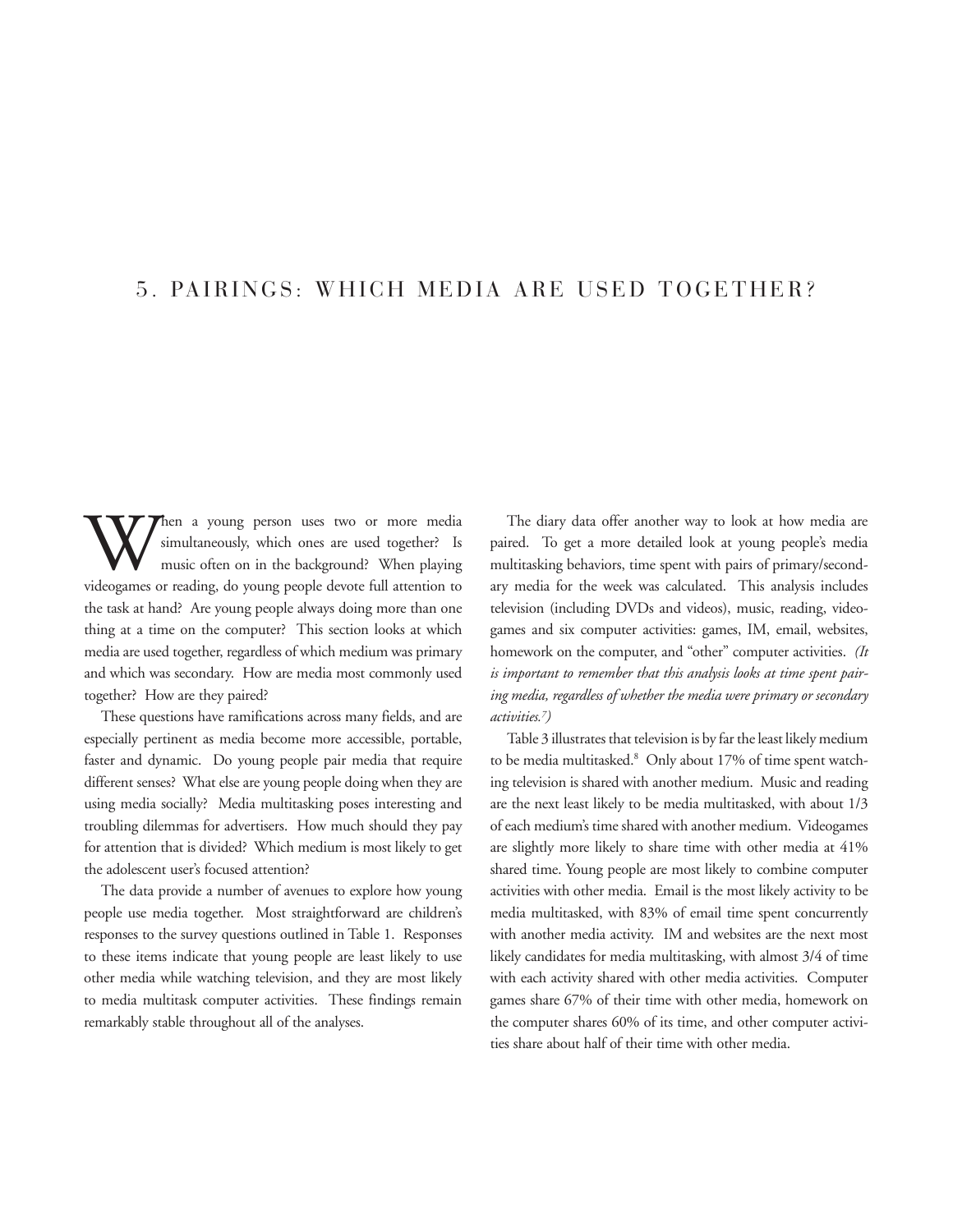#### **Table 3. of all primary and secondary time spent with … proportion that is also spent with another of these media (summary of tables 4a-I)**

| 17% |
|-----|
| 33  |
| 35  |
| 41  |
| 49  |
| 60  |
| 67  |
| 74  |
| 74  |
| 83  |
|     |

*\*Proportions are sums calculated at the aggregate level.*

Tables 4a-i show each media activity and how its time is shared with other media activities. Starting with Table 4a, one can see that no media activity garners more than 5% of television time. This is due, in part, to the amount of time devoted to television – far more than to any other medium. But given how easy people assume it is to multitask while watching television, it is surprising that teens and tweens do not media multitask more while watching TV. On the other hand, television is more likely to be shared with non-media activities such as eating and doing chores than it is with media activities, as discussed in the next section on pairing non-media activities with media activities.

As Table 4a shows, the most likely media pairing for television is music (5%). While music is the most likely pairing, the proportion of television's time devoted to music is low. No other media activity garners 5% of total television time. The massive amounts of time devoted to television make the proportion of shared media time pale in comparison to other media. That is, time with television is so dominant that other media seem insignificant. As will be seen, television does play an important role in media multitasking as one of the most common pairings with other media — that is, it seems to often be on while other media are in use.

When listening to music, teens are most likely to watch television, if involved with another medium. Ten percent of music time is shared with television. Computer games, IM, videogames and reading each account for about 4% of music time, but other media activities are each 3% or less.

The two most popular media activities while reading are watching television (11% of reading time) and listening to music (10% of reading time). Other media activities do not approach 5% of reading time. It is not hard to imagine reading time shared with music or television. Reading is seemingly easily paired with television (during commercials, or simply monitoring TV rather than focusing full attention on it) and music (which has different sensory inputs). It is less likely that teens will read while on the

#### **Table 4a. Of total weekly time spent with television, proportion of time SPENT PAIRING IT WITH OTHER MEDIA**

| TV/DVD/Videos/DVR                                      | <b>Proportion of</b><br><b>TV</b> time | <b>Time spent</b> |
|--------------------------------------------------------|----------------------------------------|-------------------|
| Total TV/DVD/Video (primary and secondary) across week |                                        | 18.91             |
| Pairing TV and Music                                   | 5%                                     | 0.98              |
| Pairing TV and Videogames                              | 3%                                     | 0.50              |
| Pairing TV and Reading                                 | 2%                                     | 0.41              |
| Pairing TV and IM                                      | 2%                                     | 0.33              |
| Pairing TV and Computer Games                          | 2%                                     | 0.32              |
| Pairing TV and Homework on the Computer                | $1\%$                                  | 0.22              |
| Pairing TV and Other Computer                          | $1\%$                                  | 0.17              |
| Pairing TV and Email                                   | $1\%$                                  | 0.14              |
| Pairing TV and Websites                                | $1\%$                                  | 0.12              |
| Pairing TV and any other medium                        | 17%                                    | 3.20              |

computer or playing interactive videogames. Not surprisingly, among individual computer activities, reading is most commonly paired with homework on the computer. IM, "other computer activities," and games share about equal proportions of time with reading. Perhaps young people sit in front of the computer with a book or magazine open, switching to it while, for example, waiting for an IM response or game partner.

When playing videogames (Table 4d) or computer games (Table 4e), young people are mostly likely to share the time with television and music. Both media can be monitored and don't require full engagement of all senses. While teens play computer games while using other media, they share little of their videogame time with any media other than TV and music. It is interesting that television is the most common pairing for videogames. This suggests that young people who play videogames and watch TV at the same time are either playing hand-held videogames or have two televisions, one devoted to videogames and the other to television content. Gaming is visual, auditory and intensely interactive, therefore more consuming than most other media.

Teens and tweens are most likely to use several media simultaneously while on the computer. Interestingly, while 41% of videogame time is media multitasked, 67% of computer game time is media multitasked. Young people spend about the same proportion of time watching TV and listening to music while gaming, with the difference being that while playing computer games, young people are more likely to be spending time IMing and doing other things on the computer (each of those accounts for 8% of computer gaming time). It would be interesting to know what young people mean by the term "other computer" activities in this context. Because of easy accessibility to other computer activities, players are less likely to pay exclusive attention to the computer game, lending credence to the hypothesis that the computer is a multitasking station.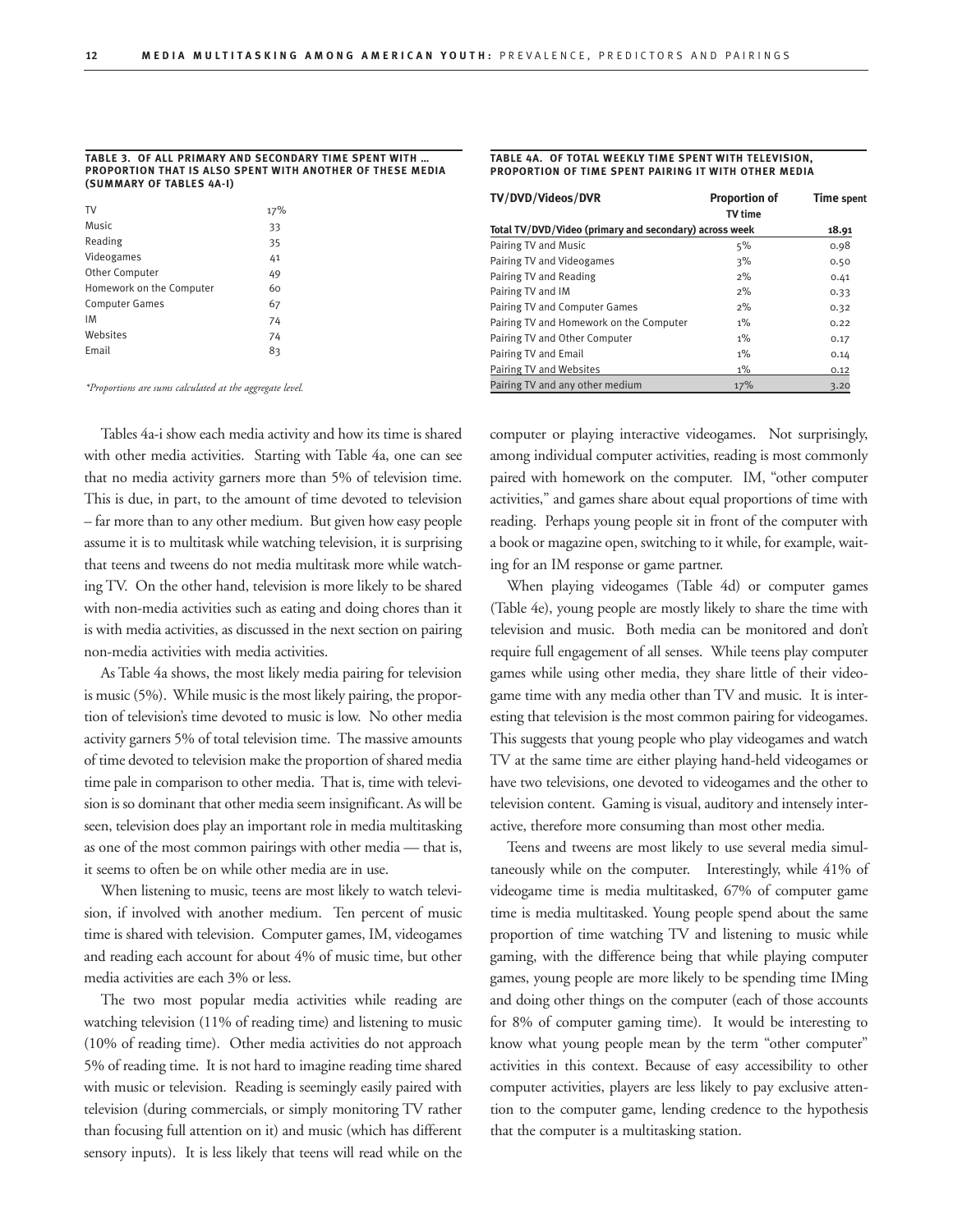#### **Table 4b. Of total weekly time spent with music, proportion of time spent pairing it with other media**

| Music                                           | <b>Proportion of</b><br>music time | <b>Time spent</b> |
|-------------------------------------------------|------------------------------------|-------------------|
| Total Music (primary and secondary) across week |                                    | 9.57              |
| Pairing Music and TV                            | 10%                                | 0.98              |
| Pairing Music and Videogames                    | 4%                                 | 0.42              |
| Pairing Music and IM                            | 4%                                 | 0.38              |
| Pairing Music and Reading                       | 4%                                 | 0.36              |
| Pairing Music and Computer Games                | 4%                                 | 0.35              |
| Pairing Music and Homework on the Computer      | 3%                                 | 0.28              |
| Pairing Music and Other Computer                | $2\%$                              | 0.15              |
| Pairing Music and Email                         | $1\%$                              | 0.12              |
| Pairing Music and Websites                      | $1\%$                              | 0.11              |
| Pairing Music and any other medium              | 33%                                | 3.16              |

In order to share time with computer games, a media activity has to be one that falls under the category of easy "switching," with the possible exception of listening to music (especially if game sound effects are turned off).

While doing homework on the computer, a teen or tween is most likely to share that time with two favorite recreational activities: music (15% of the time) and television (12%). However, IM (8% of homework time on the computer), reading (6% of homework time on the computer), and looking at websites (5%) are next most likely to be paired with doing homework on the computer. When teens are on the computer doing homework, they devote a fair amount of time switching between other computer activities.

Instant messaging is the type of activity that is easily segmented, and therefore would seem likely to be multitasked. Again, music (20%) and television (17%) are the media activities most likely to share time with IM, but other computer activities such as homework on the computer (8%), computer games (8%), websites (7%), and email (6%) are also frequent IM pairings. Instant messaging is particularly interesting, because with its popup windows, it actively interrupts any other computer activity, making it hard to ignore. It is not surprising that 3/4 of IM time is shared with other media activities.

Email follows a similar pattern to IM, but paired time is spread much more evenly across an array of activities. A comparably smaller proportion of email time is devoted to music (14%) and television (16%), and more to other computer activities such as IM (13%), other computer (12%), computer games (9%), homework on the computer (8%), and websites (6%). Compared to other computer activities, email shares less time with non-computer based activities, suggesting that perhaps young people are slightly more focused on the computer when email is involved.

#### **Table 4c. Of total weekly time spent reading, proportion of time spent pairing it with other media**

| Reading                                           | <b>Proportion of</b><br>reading time | <b>Time spent</b> |
|---------------------------------------------------|--------------------------------------|-------------------|
| Total Reading (primary and secondary) across week |                                      | 3.63              |
| Pairing Reading and TV                            | 11%                                  | 0.41              |
| Pairing Reading and Music                         | 10%                                  | 0.36              |
| Pairing Reading and Homework on the Computer      | 3%                                   | 0.11              |
| Pairing Reading and Videogames                    | 3%                                   | 0.10              |
| Pairing Reading and Computer Games                | $2\%$                                | 0.08              |
| Pairing Reading and Other Computer                | $2\%$                                | 0.07              |
| Pairing Reading and IM                            | 2%                                   | 0.07              |
| Pairing Reading and Email                         | $1\%$                                | 0.03              |
| Pairing Reading and Websites                      | $1\%$                                | 0.03              |
| Pairing Reading and any other medium              | 35%                                  | 1.26              |

Visiting websites is the only activity that is paired more often with another computer activity (IM for 15% of website time) than with TV (12%) or music (12%). Computer games (10%) and homework on the computer (9%) are other computer activities that rival that amount of time. Websites and IM appear to be a natural pairing. Indeed, half of teenaged instant messengers have included a link to a funny website or article in an instant message (Lenhart et al., 2005). It appears common for young people to discuss website content with friends via IM.

This next section of this report (The Juggling Act: How Do Chores, Eating and Socializing Fit with Media Use?) highlights the idea that when young people are watching TV as a primary activity, they are not usually using other media, but when they are using several media simultaneously, one of them is likely to be TV. In addition, the computer emerges as a major multitasking promoter by providing the opportunity to do several things at once. The majority of time spent on any individual computer activity is shared with other media activities. The diary data discussed above reinforce the survey respondents' self reports about computer multitasking (39% of 7–12th graders reported that "most of the time" they're on the computer, they're doing more than one activity at a time). The computer's role in fostering media multitasking seems well established given its new presence on the media scene.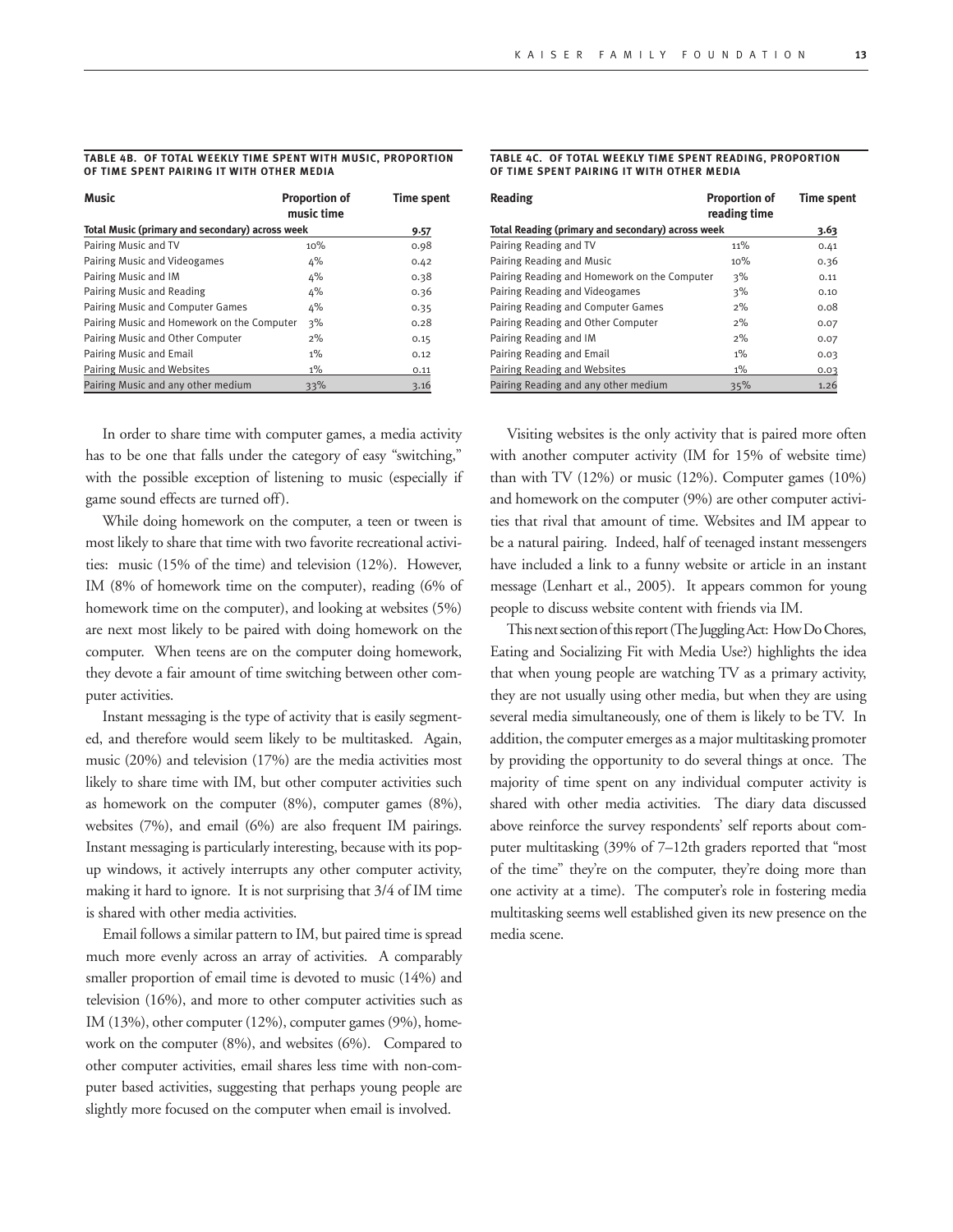#### **Table 4d. Of total weekly time spent playing videogames, pro portion of time spent pairing it with other media**

| <b>Videogames</b>                                    | <b>Proportion of</b><br>videogame time | <b>Time spent</b> |
|------------------------------------------------------|----------------------------------------|-------------------|
| Total Videogames (primary and secondary) across week |                                        | 2.96              |
| Pairing Videogames and TV                            | 17%                                    | 0.50              |
| Pairing Videogames and Music                         | 14%                                    | 0.42              |
| Pairing Videogames and Reading                       | 3%                                     | 0.10              |
| Pairing Videogames and Computer Games                | 2%                                     | 0.06              |
| Pairing Videogames and Homework on the Computer      | 2%                                     | 0.05              |
| Pairing Videogames and Other Computer                | $1\%$                                  | 0.04              |
| Pairing Videogames and Email                         | $1\%$                                  | 0.02              |
| Pairing Videogames and IM                            | $1\%$                                  | 0.02              |
| Pairing Videogames and Websites                      | $0\%$                                  | 0.01              |
| Pairing Videogames and any other medium              | 41%                                    | 1.23              |

#### **Table 4E. Of total weekly time spent playing computer games, pro portion of time spent pairing it with other media**

| <b>Computer Games</b>                                    | <b>Proportion of</b><br>computer game time | <b>Time spent</b> |
|----------------------------------------------------------|--------------------------------------------|-------------------|
| Total Computer Games (primary and secondary) across week |                                            | 2.04              |
| Pairing Computer Games and Music                         | 17%                                        | 0.35              |
| Pairing Computer Games and TV                            | 16%                                        | 0.32              |
| Pairing Computer Games and Other Computer                | 8%                                         | 0.16              |
| Pairing Computer Games and IM                            | 8%                                         | 0.15              |
| Pairing Computer Games and Websites                      | 5%                                         | 0.09              |
| Pairing Computer Games and Reading                       | 4%                                         | 0.08              |
| Pairing Computer Games and Email                         | 4%                                         | 0.08              |
| Pairing Computer Games and Videogames                    | 3%                                         | 0.06              |
| Pairing Computer Games and Homework on the Computer      | 3%                                         | 0.06              |
| Pairing Computer Games and any other medium              | 67%                                        | 1.37              |

#### **Table 4f. Of total weekly time spent doing homework on the computer, proportion spent pairing it with other media**

| <b>Homework on the Computer</b>                       | <b>Proportion of</b><br><b>HW</b> computer time | Time<br>spent |
|-------------------------------------------------------|-------------------------------------------------|---------------|
| Total HW Computer (primary and secondary) across week |                                                 | 1.87          |
| Pairing Homework on the Computer and Music            | 15%                                             | 0.28          |
| Pairing Homework on the Computer and TV               | 12%                                             | 0.22          |
| Pairing Homework on the Computer and IM               | 8%                                              | 0.15          |
| Pairing Homework on the Computer and Reading          | 6%                                              | 0.11          |
| Pairing Homework on the Computer and Websites         | 5%                                              | 0.09          |
| Pairing Homework on the Computer and Other Computer   | 4%                                              | 0.08          |
| Pairing Homework on the Computer and Email            | 4%                                              | 0.07          |
| Pairing Homework on the Computer and Computer Games   | 3%                                              | 0.06          |
| Pairing Homework on the Computer and Videogames       | 3%                                              | 0.05          |
| Pairing Homework on the Computer and any other medium | 60%                                             | 1.11          |

#### **Table 4H. Of total weekly time spent emailing, proportion of time spent pairing it with other media**

| <b>Email</b>                                    | <b>Proportion of</b><br>email time | <b>Time spent</b> |
|-------------------------------------------------|------------------------------------|-------------------|
| Total Email (primary and secondary) across week |                                    | 0.88              |
| Pairing Email and TV                            | 16%                                | 0.14              |
| Pairing Email and Music                         | 14%                                | 0.12              |
| Pairing Email and IM                            | 13%                                | 0.11              |
| Pairing Email and Other Computer                | 12%                                | 0.11              |
| Pairing Email and Computer Games                | 9%                                 | 0.08              |
| Pairing Email and Homework on the Computer      | 8%                                 | 0.07              |
| Pairing Email and Websites                      | 6%                                 | 0.05              |
| Pairing Email and Reading                       | $4\%$                              | 0.03              |
| Pairing Email and Videogames                    | 2%                                 | 0.02              |
| Pairing Email and any other medium              | 83%                                | 0.73              |

#### **Table 4g. Of total weekly time spent Instant Messaging, pro portion of time spent pairing it with other media**

| IМ                                           | <b>Proportion of</b><br><b>IM time</b> | <b>Time spent</b> |
|----------------------------------------------|----------------------------------------|-------------------|
| Total IM (primary and secondary) across week |                                        | 1.96              |
| Pairing IM and Music                         | 20%                                    | 0.38              |
| Pairing IM and TV                            | 17%                                    | 0.33              |
| Pairing IM and Computer Games                | 8%                                     | 0.15              |
| Pairing IM and Homework on the Computer      | 8%                                     | 0.15              |
| Pairing IM and Websites                      | 7%                                     | 0.15              |
| Pairing IM and Email                         | 6%                                     | 0.11              |
| Pairing IM and Other Computer                | 5%                                     | 0.09              |
| Pairing IM and Reading                       | 3%                                     | 0.07              |
| Pairing IM and Videogames                    | $1\%$                                  | 0.02              |
| Pairing IM and any other medium              | 74%                                    | 1.45              |

#### **Table 4I. Of total weekly time spent visiting websites, pro portion of time spent pairing it with other media**

| <b>Websites</b>                                    | <b>Proportion of</b><br>websites time | <b>Time spent</b> |
|----------------------------------------------------|---------------------------------------|-------------------|
| Total Websites (primary and secondary) across week |                                       | 0.97              |
| Pairing Websites and IM                            | 15%                                   | 0.15              |
| Pairing Websites and TV                            | 12%                                   | 0.12              |
| Pairing Websites and Music                         | 12%                                   | 0.11              |
| Pairing Websites and Computer Games                | 10%                                   | 0.09              |
| Pairing Websites and Homework on the Computer      | 9%                                    | 0.09              |
| Pairing Websites and Other Computer                | 7%                                    | 0.07              |
| Pairing Websites and Email                         | 5%                                    | 0.05              |
| Pairing Websites and Reading                       | 3%                                    | 0.03              |
| Pairing Websites and Videogames                    | $1\%$                                 | 0.01              |
| Pairing Websites and any other medium              | 74%                                   | 0.71              |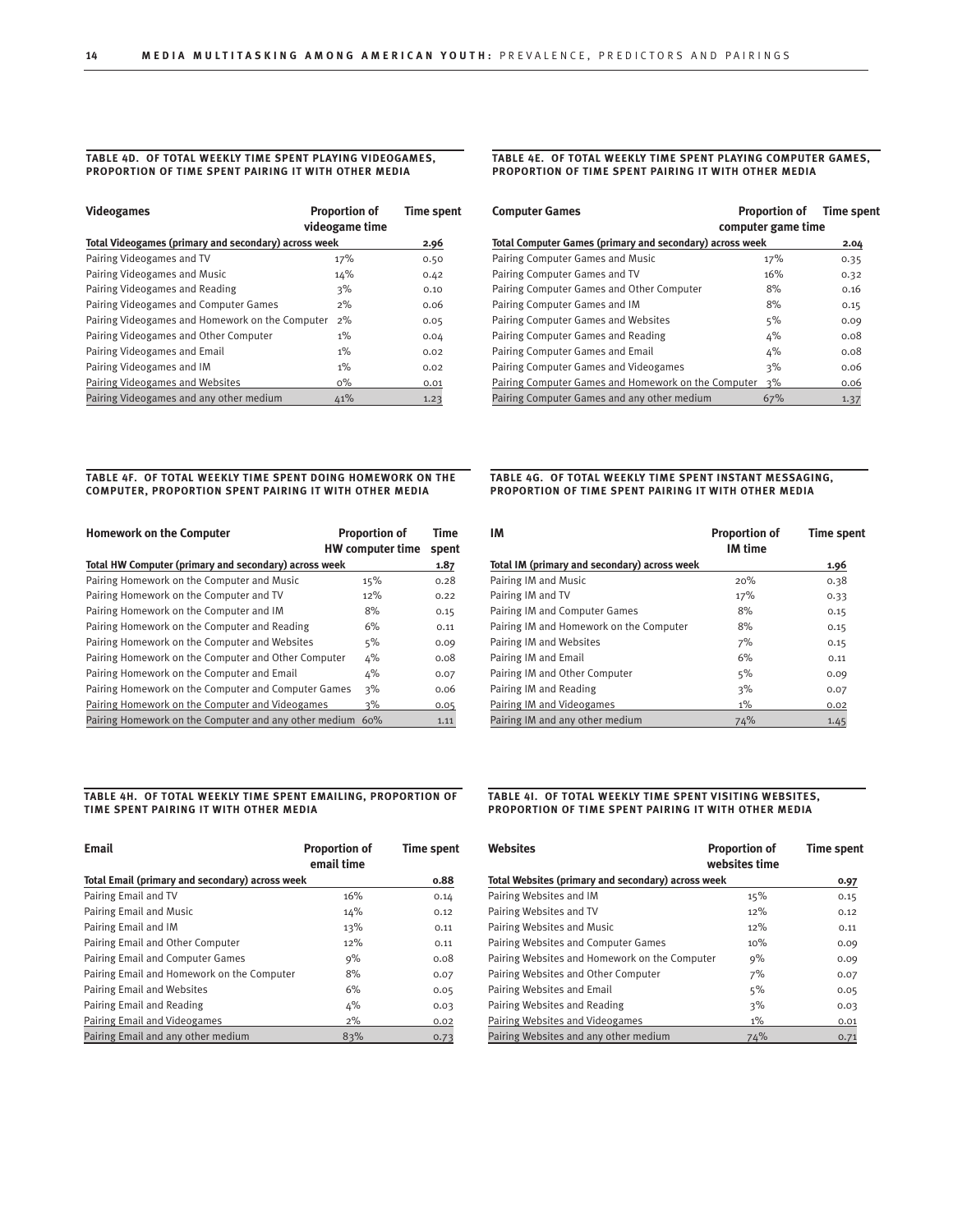#### **The Computer as a Gateway to Diverse Activities**

One could argue that individual computer activities like IM or email do not deserve to be considered as equals to media giants such as television. Instead, the computer should be considered as a whole, as a medium in and of itself. However, when the computer is considered as a whole, as a medium, time spent doing multiple things on the computer is, in effect, wiped out. For example if, during one half hour, a young person reported homework on the computer as a primary activity and IM as a secondary activity, each of those would be counted as "computer time" but not as multitasking time. When each computer activity is considered as individual medium (as in the previous section), that same half hour is counted as time spent media multitasking IM and computer-based homework. The distinction between the computer as a medium and the computer as a gateway to individual computer activities turns out to be an important one, emphasizing the commonness of doing multiple things on the computer "simultaneously."

When the computer is examined as a medium, it resembles traditional media such as music and reading in terms of how much of its time is shared with other media. However, when computer activities are examined individually, as equals to traditional media activities such as television viewing and music listening, they look nothing like traditional media. Computer activities are far and away the most media multitasked activities, sharing the majority of their time with other media.

The lines between media are becoming more and more blurred. As people can use the computer for more media activities, such as watching television programs, it will become more evident that the computer is merely a gateway to activities. With this definition comes the realization that what matters is the activity, not the platform. However, having such an eclectic mix of activities available on one platform has a very clear effect on media multitasking.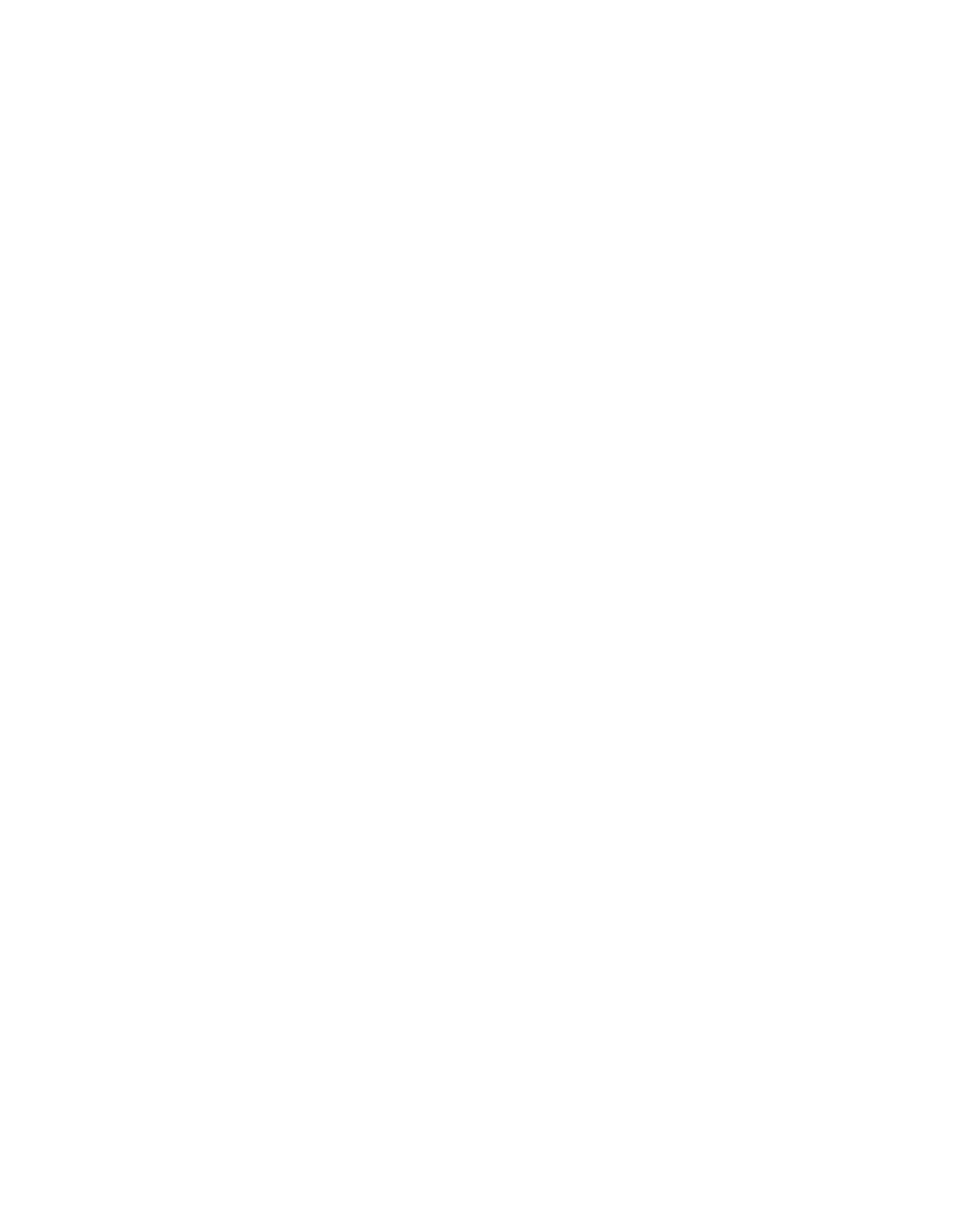## 6. THE JUGGLING ACT: HOW DO CHORES. EATING, AND SOCIALIZING FIT WITH MEDIA USE?

THE SECTION OF TIME, FOR EACH PRIMARY MEDIUM,<br> *primary* activity is using media, they are also doing some-<br>
THE SECTION OF TIME, FOR EACH PRIMARY FROM TABLES 5A-K)<br>
THE SECTION OF TIME, FOR EACH PRIMARY MEDIUM,<br>
THE SECTI *primary* activity is using media, they are also doing something else other than media at the same time. Unlike the previous section, this analysis only considers time with the medium when it was designated the primary activity the young person was engaging in at the time.

One of the most interesting findings has to do with the absence of multitasking, that is, when teens and tweens concentrate solely on a particular media activity. Looking at Figure 2, one can see which media activities are least likely to be shared with any other activity.<sup>9</sup> Television and videogames are the least likely primary media activities to be multitasked with any other activities. Fiftyfive percent of both primary television and primary videogame time is devoted to nothing else. Also somewhat surprisingly given today's busy lifestyles (and its suitability as a background activity) listening to music was listed as a primary media activity without any secondary activities 42% of the time. Email is the most likely media activity to be multitasked; only 22% of email time is devoted to nothing else. Supporting findings discussed above, all computer activities congregate in being the most likely to be multitasked, with the least amount of time devoted to doing "nothing else."

Over half of television time (as a primary medium) is devoted to nothing else (see Table 5a). The next most popular activity is eating; young people report eating 14% of the time that they watch television. This finding lends support to the body of **Figure 2. Proportion of time, for each primary medium,** 



research linking television viewing with obesity (Anderson & K.E., 2006; Robinson, 1999; Robinson, 2001). This proportion of TV time spent eating is more than double the next most popular activity, homework, at 6% of television time. Chores, talking on the phone, listening to music, computer time and other unidentified activities each share 4% of television time when television is the primary activity. Indeed, if one were to sum the media vs. non-media activities, one would see that television is far more likely to be shared with non-media activities (28%) than with other media activities (13%, see Endnote 9). Perhaps when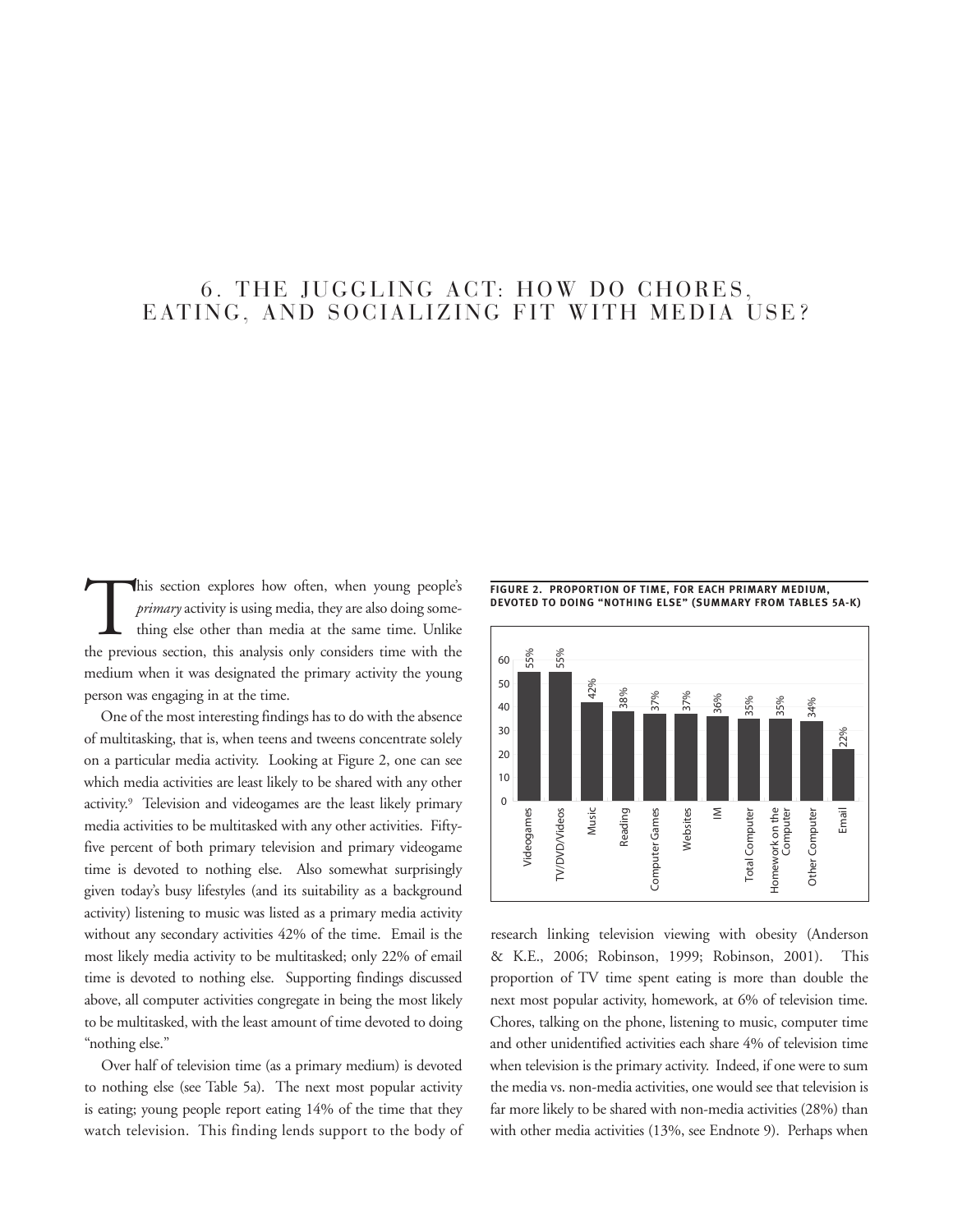#### **Table 5a. Proportion of primary Television time Shared with Secondary Activities**

#### **Table 5b. Proportion of primary Music time Shared with Secondary Activities**

|                                                    | <b>Proportion of</b> | Time  |
|----------------------------------------------------|----------------------|-------|
|                                                    | <b>TV</b> time       | spent |
| Total Weekly Time with Primary TV (and DVD/Videos) |                      | 16.56 |
| Secondary Activity:                                |                      |       |
| Nothing                                            | 55%                  | 9.11  |
| Eating                                             | 14%                  | 2.29  |
| Homework not on the Computer                       | 6%                   | 0.96  |
| Phone                                              | 4%                   | 0.71  |
| Chores                                             | 4%                   | 0.68  |
| Other (not computer)                               | 4%                   | 0.68  |
| <b>Music</b>                                       | 4%                   | 0.68  |
| All Computer                                       | 4%                   | 0.65  |
| Reading                                            | 2%                   | 0.34  |
| Videogames                                         | 2%                   | 0.34  |
| IM                                                 | $1\%$                | 0.24  |
| <b>Computer Games</b>                              | $1\%$                | 0.17  |
| Homework on the Computer                           | $1\%$                | 0.13  |
| Email                                              | $1\%$                | 0.11  |
| Websites                                           | $1\%$                | 0.10  |
| Other Computer                                     | $1\%$                | 0.10  |

|                                             | <b>Proportion of</b><br>music time | <b>Time</b><br>spent |
|---------------------------------------------|------------------------------------|----------------------|
| <b>Total Weekly Time with Primary Music</b> |                                    | 7.43                 |
| Secondary Activity:                         |                                    |                      |
| Nothing                                     | 42%                                | 3.11                 |
| Other (not computer)                        | 14%                                | 1.04                 |
| Homework not on the Computer                | 9%                                 | 0.67                 |
| Eating                                      | 8%                                 | 0.62                 |
| Phone                                       | 8%                                 | 0.59                 |
| All Computer                                | 7%                                 | 0.51                 |
| Chores                                      | 6%                                 | 0.48                 |
| Videogames                                  | 4%                                 | 0.31                 |
| TV/DVD/Videos                               | 4%                                 | 0.31                 |
| Reading                                     | 4%                                 | 0.28                 |
| IM                                          | 3%                                 | 0.23                 |
| Homework on the Computer                    | 2%                                 | 0.14                 |
| Email                                       | $1\%$                              | 0.09                 |
| <b>Computer Games</b>                       | $1\%$                              | 0.08                 |
| Other Computer                              | $1\%$                              | 0.07                 |
| Websites                                    | $1\%$                              | 0.05                 |

television is the primary medium, that is, when one is trying to follow a storyline, it is simply more difficult to process additional content, unless it is during a commercial. Activities like eating and chores are well-practiced routines that require little cognitive focus, and are a perfect pairing for television.

Music as a primary medium is a bit of an enigma. Forty-two percent of time that music is the primary medium, it is the only activity — that is, youngsters report doing nothing else. Images of teens sitting and enjoying music without doing anything else are reminiscent of the pre-television era. However, teens report doing this rather frequently when music is their primary medium. Perhaps young people do still spend time lying on their beds, staring at the ceiling and listening to music. Interestingly, when they are not focusing exclusively on music, they report that the activity that garners the most amount of time is "something else," (14% percent of primary music time) presumably not a media activity (though one cannot be sure). Music appears to be a somewhat unique case in the failure of the response options to capture what it is young people are pairing with music. Perhaps the "other" activity could be hanging out with friends. Research has shown that music is a social medium, both for its use in social situations and as fodder for conversation and identity (Christenson

& Roberts, 1998). Transportation activities (driving, walking, riding the bus) might also account for some of the "other" activities. The four next most likely secondary activities when music is the primary media activity are homework not on the computer (9% of primary music time), talking on the phone (8%), eating (8%) and chores (6%). Non-media activities dominate as secondary activities when music is the primary activity. Non-media activities make up 32% of music time (not including the 14% of time devoted to "something else" which likely is also non-media) versus 21% of primary music time devoted to secondary media activities. Music's portability, the possibility of having it along constantly, may help to explain why non-media activities are common companions. Music can be a companion while other media may not be able to, given portability constraints. Also, music, unlike television and reading, does not require visual focus and this may explain the high incidence of the "something else" category. Perhaps when the primary activity is music, young people are using it to complement social activities, or they choose secondary non-media activities that require more cognitive focus (e.g. building a model airplane, playing cards or making jewelry) which are not included in the list of possible activities.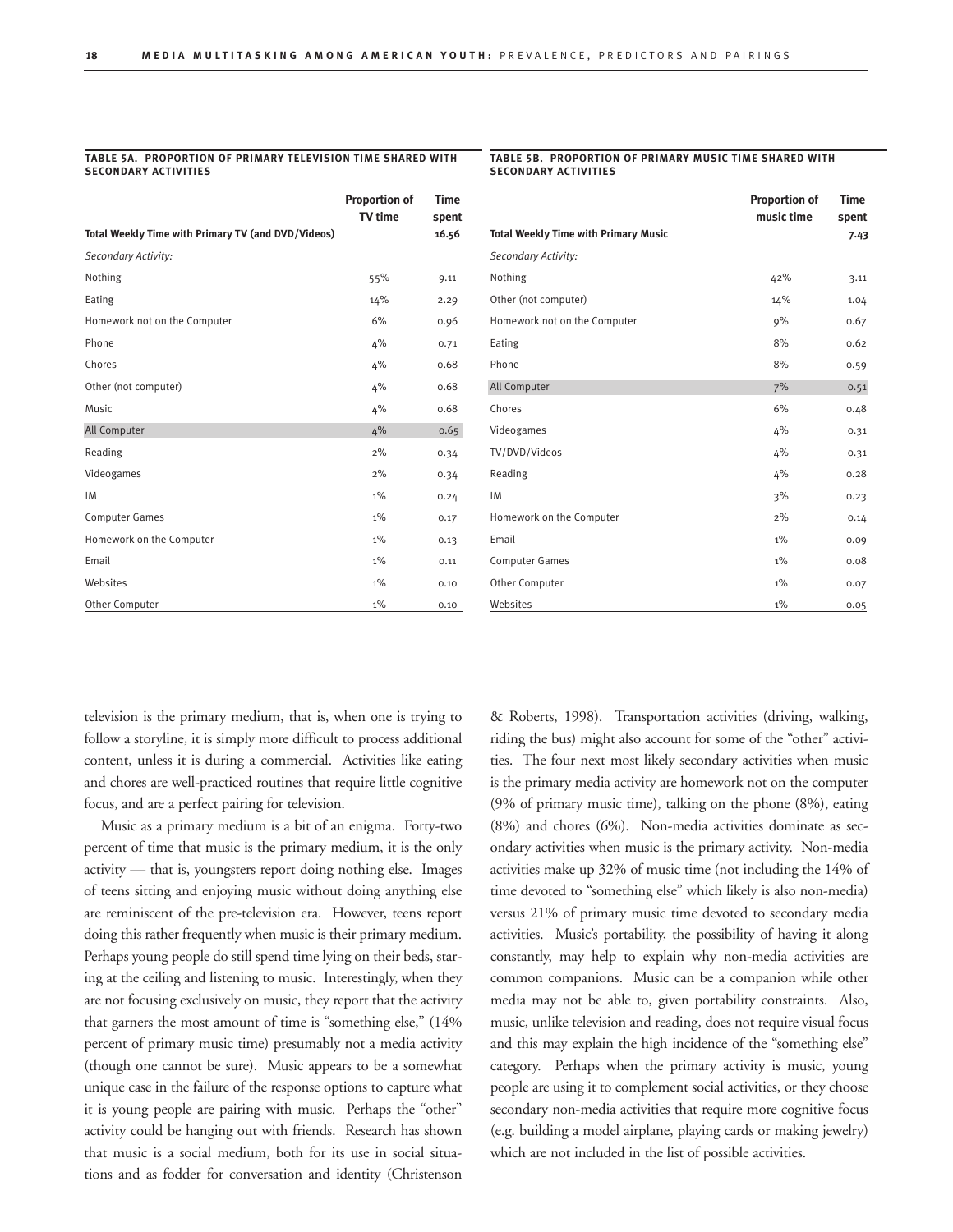#### **Table 5c. Proportion of primary Reading time Shared with Secondary Activities**

#### **Table 5d. Proportion of primary Videogame time Shared with Secondary Activities**

|                                               | <b>Proportion of</b> | <b>Time</b> |
|-----------------------------------------------|----------------------|-------------|
|                                               | reading time         | spent       |
| <b>Total Weekly Time with Primary Reading</b> |                      | 2.14        |
| Secondary Activity:                           |                      |             |
| Nothing                                       | 38%                  | 0.82        |
| Homework not on the Computer                  | 14%                  | 0.29        |
| Eating                                        | 11%                  | 0.23        |
| Other (not computer)                          | 9%                   | 0.19        |
| Chores                                        | 6%                   | 0.12        |
| All Computer                                  | 5%                   | 0.10        |
| Music                                         | 4%                   | 0.08        |
| TV/DVD/Videos                                 | 3%                   | 0.07        |
| Phone                                         | 3%                   | 0.06        |
| Homework on the Computer                      | 2%                   | 0.04        |
| Videogames                                    | $1\%$                | 0.03        |
| IM                                            | $1\%$                | 0.02        |
| Email                                         | $1\%$                | 0.02        |
| <b>Computer Games</b>                         | $1\%$                | 0.02        |
| Other Computer                                | $1\%$                | 0.02        |
| Websites                                      | $1\%$                | 0.01        |

|                                                  | <b>Proportion of</b><br>videogame time | <b>Time</b><br>spent |
|--------------------------------------------------|----------------------------------------|----------------------|
| <b>Total Weekly Time with Primary Videogames</b> |                                        | 1.88                 |
| Secondary Activity:                              |                                        |                      |
| Nothing                                          | 55%                                    | 1.04                 |
| TV/DVD/Videos                                    | 9%                                     | 0.16                 |
| Eating                                           | 8%                                     | 0.16                 |
| Music                                            | 6%                                     | 0.11                 |
| Reading                                          | 4%                                     | 0.07                 |
| Homework not on the Computer                     | 3%                                     | 0.06                 |
| All Computer                                     | 3%                                     | 0.06                 |
| Phone                                            | 3%                                     | 0.05                 |
| Other (not computer)                             | 2%                                     | 0.04                 |
| Chores                                           | 2%                                     | 0.03                 |
| Homework on the Computer                         | $1\%$                                  | 0.02                 |
| Email                                            | $1\%$                                  | 0.01                 |
| <b>Computer Games</b>                            | $1\%$                                  | 0.01                 |
| <b>IM</b>                                        | $0\%$                                  | 0.01                 |
| Websites                                         | $0\%$                                  | 0.01                 |
| Other Computer                                   | $0\%$                                  | 0.01                 |

When teens read (for fun), they also report that secondary activities tend to be non-media related. Much of the time there is nothing else. Thirty-eight percent of primary reading time is devoted to nothing else. Primary reading shares its time with homework not on a computer (14%), eating (11%) and other activities, "something else" (9%). The most likely secondary media activities for a young reader are time on the computer (5%) and listening to music (4%). Overall, 33% of primary reading time is devoted to non-media secondary activities and 14% to media activities. In the case of reading, it is not surprising that secondary activities are more heavily non-media focused. Reading requires significant cognitive focus and the non-media options listed are less likely to need full attention.

Videogames and television rank highest in the proportion of their playing or viewing time that is devoted to nothing else (55%). This finding reveals a focus on videogames more in line with what Roberts et. al (2005) anticipated, explaining their exclusion of videogames from a set of survey questions about media multitasking (see Table 1 on page 8). Videogames are the one non-computer activity for which media time outweighs non-media time in secondary activities. The most likely secondary activity while playing videogames is watching television (9% of primary videogame time). As mentioned earlier, this suggests the use of handheld videogames or multiple television sets in the same location. Eating (8% of primary videogame time) and music (6%) are the next most likely activities to be shared with videogames. Overall, 16% of primary videogame time is devoted to non-media activities and 22% to media activities. It is difficult to imagine performing some of the non-media activities, such as chores, during videogame play since the player is quite literally tied to the game. In addition, the interactivity required by videogames limits multitasking possibilities.

Computer activities are the most multitasked activities in this study and most of the time devoted to secondary activities is overwhelmingly media-based (which makes them quite different from TV, music or reading). A little over a third of the time devoted to most computer activities is devoted to nothing else. The most consistent secondary activity while on the computer is another computer activity or multiple other computer activities (between 21% and 38% of primary activity time, depending on the computer activity, is devoted to another computer activity, "Secondary All Computer"). After other computer activities, the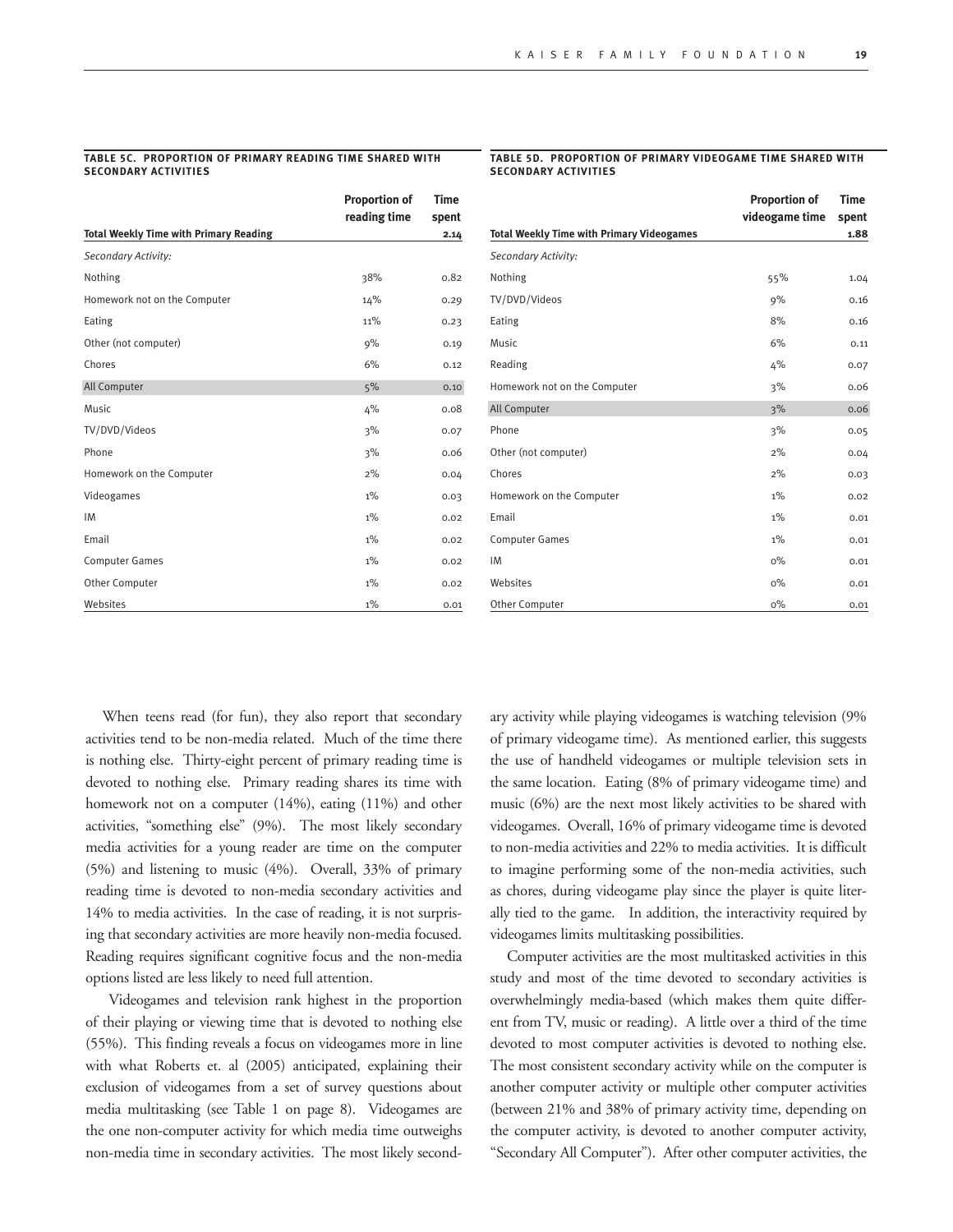#### **Table 5e. Proportion of primary Computer Game time Shared with Secondary Activities**

#### **Table 5f. Proportion of primary Computer-based Homework time Shared with Secondary Activities**

**Proportion of homework Time** 

|                                                      | <b>Proportion of</b> | <b>Time</b> |
|------------------------------------------------------|----------------------|-------------|
|                                                      | computer game time   | spent       |
| <b>Total Weekly Time with Primary Computer Games</b> |                      | 1.44        |
| Secondary Activity:                                  |                      |             |
| Nothing                                              | 37%                  | 0.54        |
| All Computer                                         | 21%                  | 0.30        |
| Music                                                | 19%                  | 0.27        |
| TV/DVD/Videos                                        | 11%                  | 0.16        |
| IM                                                   | 7%                   | 0.11        |
| Other Computer                                       | 7%                   | 0.10        |
| Phone                                                | 6%                   | 0.08        |
| Eating                                               | 6%                   | 0.08        |
| Homework not on the Computer                         | 6%                   | 0.08        |
| Websites                                             | 5%                   | 0.07        |
| Reading                                              | 4%                   | 0.06        |
| Videogames                                           | 4%                   | 0.05        |
| Email                                                | 4%                   | 0.05        |
| Other (not computer)                                 | 3%                   | 0.05        |
| Chores                                               | 2%                   | 0.03        |
| Homework on the Computer                             | 2%                   | 0.03        |

**on the computer time spent Total Weekly Time with Primary Homework on the Computer 1.28** *Secondary Activity:* Nothing  $35\%$  0.44 All Computer 24% 0.31 Homework not on the Computer 16% 16% 0.21 Music  $0.14$  $10M$  0.09 TV/DVD/Videos 2% 0.09 Eating 6% 0.08 Websites  $6\%$  0.08 Reading  $6\%$  0.08 Phone 6.07 Email  $5\%$  0.06 Other (not computer) and the computer of the contraction of the contraction of the contraction of the contraction of the contraction of the contraction of the contraction of the contraction of the contraction of the contra Other Computer 6.05 Computer Games 6.03  $\blacksquare$  2% 0.03 Videogames 2% 0.03

activity that is consistently next in line in proportion of time is music (between 7% and 19% of primary computer time).

Other popular secondary activities when the primary activity is on the computer vary by what the computer is being used for. When the computer is used for:

• computer games, popular secondary activities (after total computer time and music) are TV (11%), IM (7%) and "other computer" (7%). Phone, eating and homework not on the computer each garner 6% of game time.

• IM, popular secondary activities (after total computer time and music) are websites (10%), TV (9%), and email (8%).

• email, popular secondary activities (after total computer time and music) are eating, TV, and other computer activities, each sharing 11% of email time. Ten percent of email time is also shared with the telephone.

• websites, IM shares the largest proportion of time (9%) after total computer and music.

It is evident that when young people use media, they frequently engage in several secondary activities; this is particularly true when they use a computer. The clear indication for this is that the summed proportion of time spent on secondary activities totals more than 100% for two of the computer activities. Respondents were asked to indicate "what else" they were doing when engaging in their primary media activity, and to "circle as many answers" as they needed. This suggests that especially when they were on the computer, young people are sometimes doing more than two things at a time (the primary media activity, a secondary activity, and another activity). This image certainly fits with the picture often portrayed by media of a teenager sitting at the computer hopping between homework, IM, websites, etc. with the TV or some music on in the background. It also lends more credence to the idea of the computer as a multitasking station.

Overall, young people are most likely to focus all their attention (do nothing else) on the medium at hand when they are watching television or playing videogames, and are least likely to focus their attention exclusively when they are using a computer. This level of relative focus was also found among adults during television viewing (Papper et al., 2004). These researchers called television the "800-pound gorilla" because of its dominance as a primary medium, both in terms of time and attention, but also because of its prevalence as a secondary medium (Papper et al., 2004). This finding holds for young people, with music taking a close second.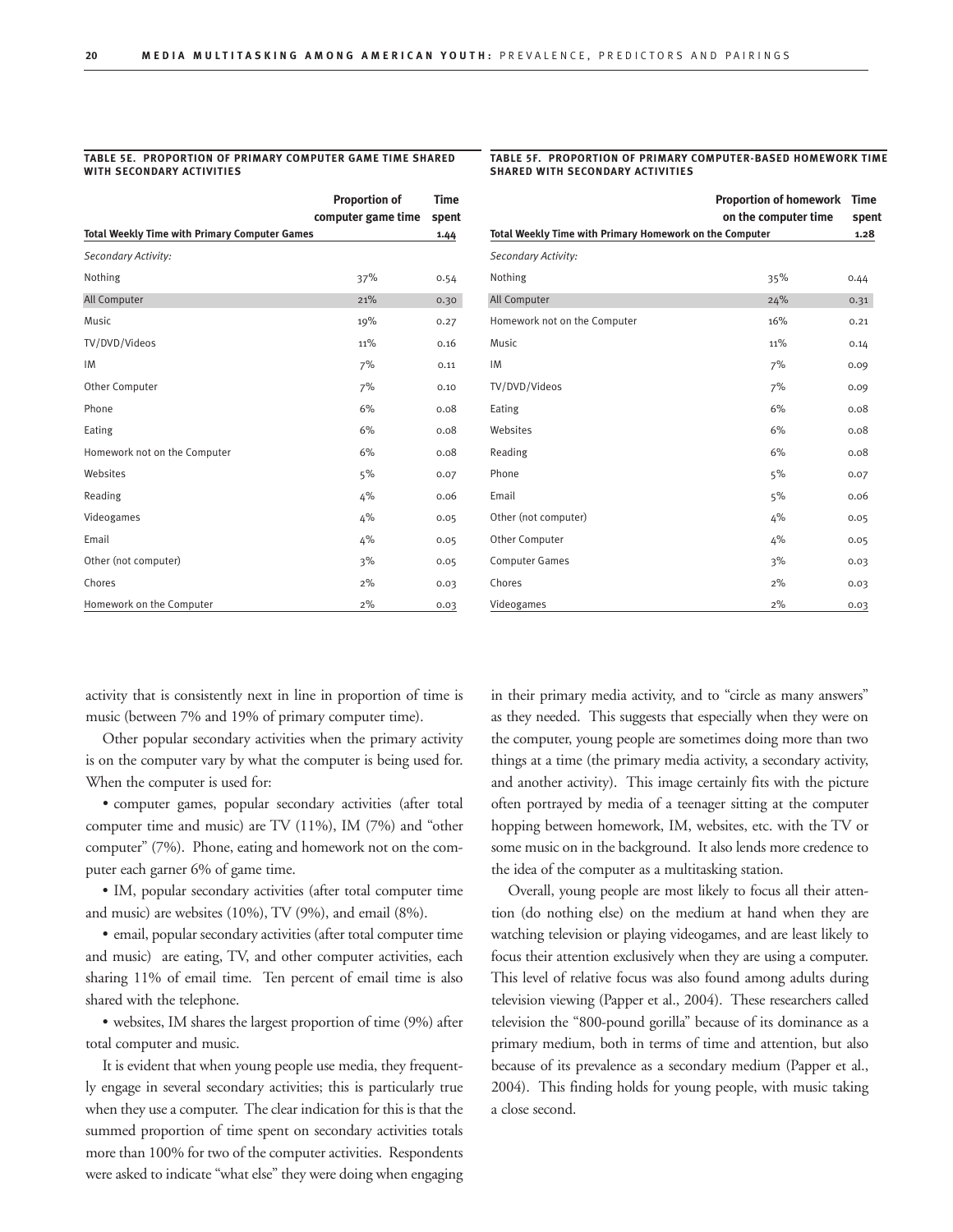#### **Table 5g. Proportion of primary Instant messaging time Shared with Secondary Activities**

#### **Table 5h. Proportion of primary Email time Shared with Secondary Activities**

|                                                         | <b>Proportion of</b><br><b>IM</b> time | <b>Time</b><br>spent |
|---------------------------------------------------------|----------------------------------------|----------------------|
| <b>Total Weekly Time with Primary Instant Messaging</b> |                                        | 1.06                 |
| Secondary Activity:                                     |                                        |                      |
| Nothing                                                 | 36%                                    | 0.39                 |
| All Computer                                            | 29%                                    | 0.31                 |
| <b>Music</b>                                            | 15%                                    | 0.16                 |
| Websites                                                | 10%                                    | 0.11                 |
| TV/DVD/Videos                                           | 9%                                     | 0.09                 |
| Email                                                   | 8%                                     | 0.09                 |
| Eating                                                  | 7%                                     | 0.08                 |
| Homework not on the Computer                            | 6%                                     | 0.07                 |
| Phone                                                   | 6%                                     | 0.07                 |
| Homework on the Computer                                | 5%                                     | 0.06                 |
| <b>Computer Games</b>                                   | 4%                                     | 0.05                 |
| Reading                                                 | 4%                                     | 0.05                 |
| Chores                                                  | 3%                                     | 0.03                 |
| Other Computer                                          | 3%                                     | 0.03                 |
| Other (not computer)                                    | 3%                                     | 0.03                 |
| Videogames                                              | $1\%$                                  | 0.01                 |

|                                             | <b>Proportion of</b><br>email time | <b>Time</b><br>spent |
|---------------------------------------------|------------------------------------|----------------------|
| <b>Total Weekly Time with Primary Email</b> |                                    | 0.28                 |
| Secondary Activity:                         |                                    |                      |
| All Computer                                | 38%                                | 0.11                 |
| Nothing                                     | 22%                                | 0.06                 |
| <b>Music</b>                                | 12%                                | 0.03                 |
| Eating                                      | 11%                                | 0.03                 |
| TV/DVD/Videos                               | 11%                                | 0.03                 |
| Other Computer                              | 11%                                | 0.03                 |
| Phone                                       | 10%                                | 0.03                 |
| <b>Computer Games</b>                       | 8%                                 | 0.02                 |
| Websites                                    | 8%                                 | 0.02                 |
| IM                                          | 7%                                 | 0.02                 |
| Homework not on the Computer                | 6%                                 | 0.02                 |
| Reading                                     | 5%                                 | 0.01                 |
| Chores                                      | 4%                                 | 0.01                 |
| Other (not computer)                        | 4%                                 | 0.01                 |
| Homework on the Computer                    | 4%                                 | 0.01                 |
| Videogames                                  | 3%                                 | 0.01                 |

When watching TV, listening to music or reading, non-media activities dominate as secondary activities. However, when on the computer, or, to a lesser extent, when playing videogames, media activities dominate as secondary activities. Future research should examine the nature of media multitasking during computer use. It is worth examining whether these are cases of serial use or of simultaneous use. For instance, the multitasking of computer activities is likely a serial process — switching between activities, while the multitasking of non-computer media such as music may be more "simultaneous."

Computers have made multitasking easy — indeed, they have encouraged it. The frequent pairing of instant messaging and websites is a good example. The computer allows young people to look at a website and communicate via IM within the same visual space. On the other hand, IM is not a common pairing with TV, while eating is. Once television content becomes more prevalent on the computer, it is likely that young people will communicate via IM during the natural breaks in television dialogue. Television, as a stand-alone screen lacking interactive capabilities (for the majority), discourages media multitasking.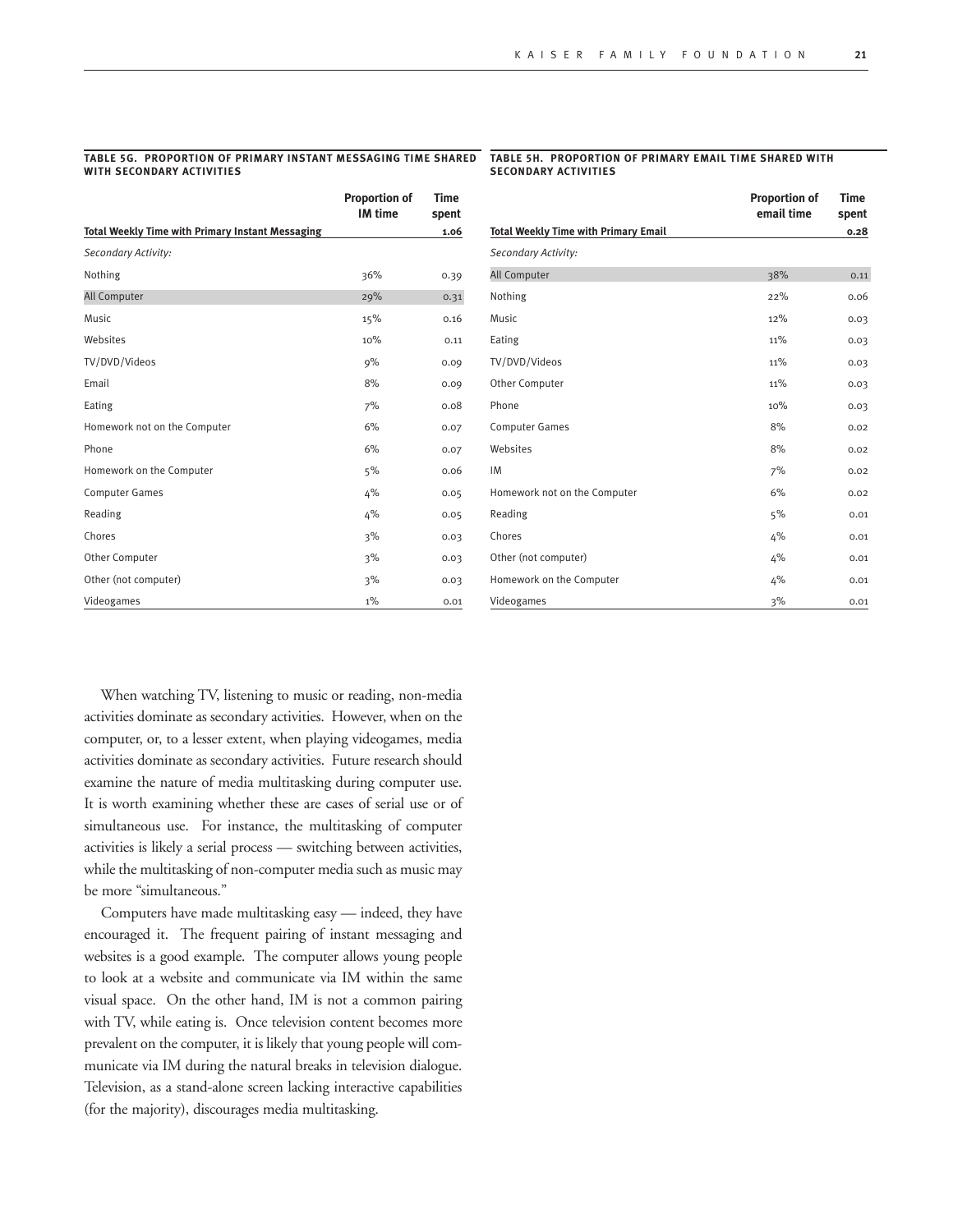#### **Table 5i. Proportion of primary Website time Shared with SECONDARY ACTIVIT**

#### **Table 5j. Proportion of primary "Other Computer" time Shared with Secondary Activities**

|                                                | <b>Proportion of</b> | Time  |
|------------------------------------------------|----------------------|-------|
|                                                | website time         | spent |
| <b>Total Weekly Time with Primary Websites</b> |                      | 0.43  |
| Secondary Activity:                            |                      |       |
| Nothing                                        | 37%                  | 0.16  |
| All Computer                                   | 29%                  | 0.12  |
| <b>Music</b>                                   | 14%                  | 0.06  |
| <b>IM</b>                                      | 9%                   | 0.04  |
| <b>Computer Games</b>                          | 7%                   | 0.03  |
| Email                                          | 6%                   | 0.03  |
| Eating                                         | 4%                   | 0.02  |
| Other Computer                                 | 4%                   | 0.02  |
| Other (not computer)                           | 4%                   | 0.02  |
| TV/DVD/Videos                                  | 4%                   | 0.02  |
| Phone                                          | 4%                   | 0.02  |
| Homework on the Computer                       | 3%                   | 0.01  |
| Reading                                        | 3%                   | 0.01  |
| Homework not on the Computer                   | 3%                   | 0.01  |
| Chores                                         | 2%                   | 0.01  |
| Videogames                                     | $1\%$                | 0.01  |

|                                                 | <b>Proportion of</b> | <b>Time</b> |
|-------------------------------------------------|----------------------|-------------|
|                                                 | other computer time  | spent       |
| Total Weekly Time with Primary "Other Computer" |                      | 1.29        |
| Secondary Activity:                             |                      |             |
| Nothing                                         | 34%                  | 0.44        |
| All Computer                                    | 30%                  | 0.39        |
| Other (not computer)                            | 14%                  | 0.18        |
| <b>Music</b>                                    | 7%                   | 0.09        |
| Email                                           | 6%                   | 0.08        |
| TV/DVD/Videos                                   | 6%                   | 0.07        |
| <b>Computer Games</b>                           | 5%                   | 0.06        |
| IM                                              | 5%                   | 0.06        |
| Phone                                           | 5%                   | 0.06        |
| Eating                                          | 4%                   | 0.06        |
| Reading                                         | 4%                   | 0.05        |
| Websites                                        | 4%                   | 0.05        |
| Homework not on the Computer                    | 4%                   | 0.05        |
| Chores                                          | 3%                   | 0.04        |
| Videogames                                      | 3%                   | 0.04        |
| Homework on the Computer                        | 2%                   | 0.03        |

#### **Table 5k. Proportion of primary Total Computer time Shared with Secondary Activities**

|                                                    | <b>Proportion of</b> | <b>Time</b> |
|----------------------------------------------------|----------------------|-------------|
|                                                    | all computer time    | spent       |
| <b>Total Weekly Time with Primary Any Computer</b> |                      | 5.77        |
| Secondary Activity:                                |                      |             |
| Nothing                                            | 35%                  | 2.03        |
| All Computer                                       | 27%                  | 1.53        |
| Music                                              | 13%                  | 0.75        |
| Reading                                            | 8%                   | 0.46        |
| Homework not on the Computer                       | 7%                   | 0.43        |
| Other Computer                                     | 7%                   | 0.42        |
| Email                                              | 7%                   | 0.38        |
| TV/DVD/Videos                                      | 6%                   | 0.35        |
| Eating                                             | 6%                   | 0.34        |
| Websites                                           | 6%                   | 0.34        |
| Other (not computer)                               | 6%                   | 0.34        |
| Phone                                              | 6%                   | 0.32        |
| <b>IM</b>                                          | 5%                   | 0.31        |
| Videogames                                         | 5%                   | 0.27        |
| Homework on the Computer                           | 4%                   | 0.24        |
| Chores                                             | 3%                   | 0.15        |
| <b>Computer Games</b>                              | 2%                   | 0.14        |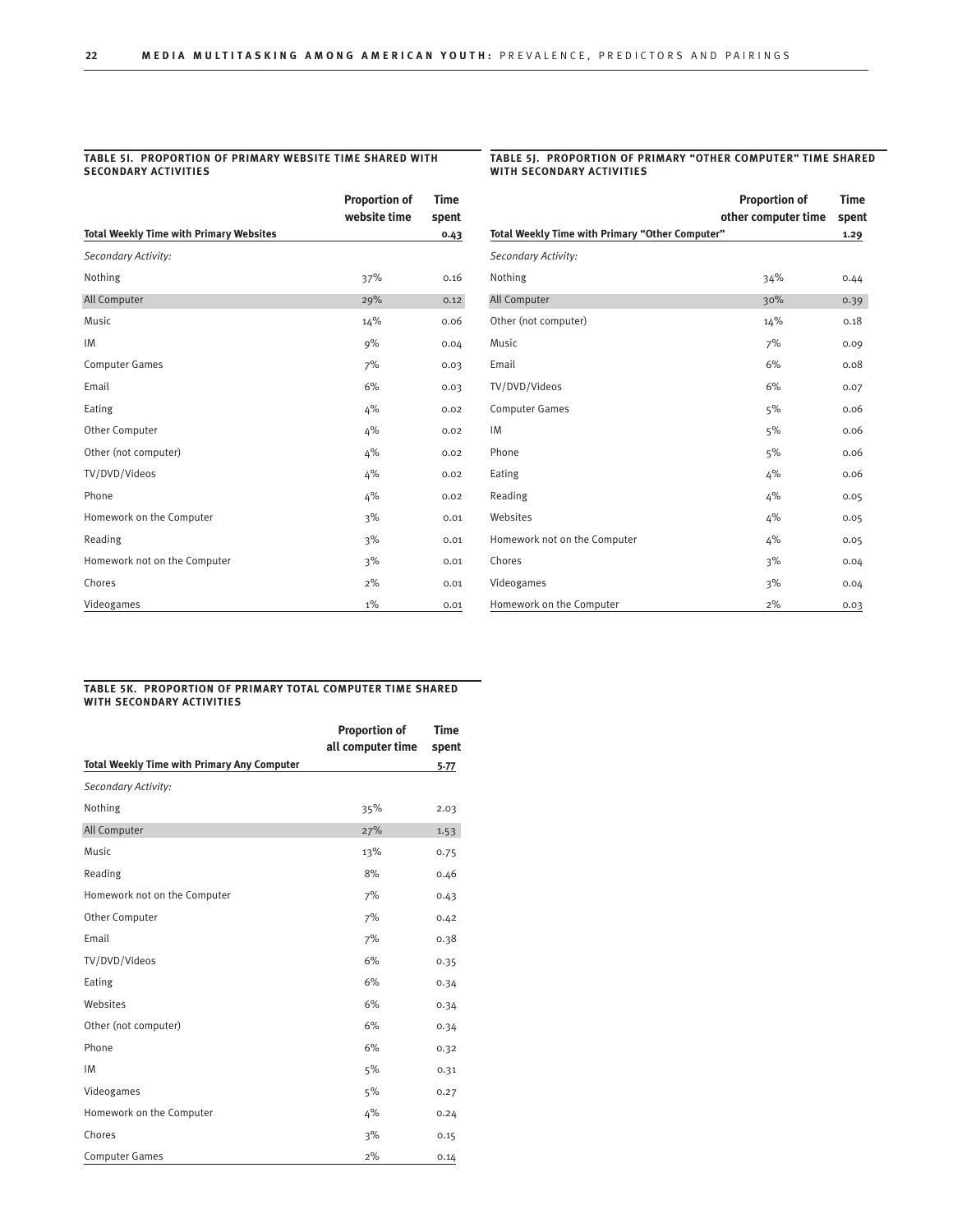## 7. CONCLUSION

For many young people, living in today's media world<br>demands that they synchronize tasks. Most teens and<br>tweens spend at least some of their media time shared<br>between more than one medium. Among those who do at least or many young people, living in today's media world demands that they synchronize tasks. Most teens and tweens spend at least some of their media time shared some media multitasking, young people devote about a quarter of their media time to more than one medium. On the other hand, there appears to be a solid proportion of young people, around 1/5 of 8- to 18-year-olds, who spend very little, if any, of their media time with more than one medium.

Television<sup>10</sup> remains dominant in the lives of young people. Despite a great deal of hype about how new technologies are changing the face of media for young people, television remains central. Television eats up far more time than any other medium. Not only is its sheer volume of time important, but also when television is the primary medium, it is the focus (that is, it shares very little of its time with other media or with other activities in general). While the impact of newer media is significant, the importance of television in the lives of young people should be neither underestimated nor downplayed. It will be interesting to see, as the television and computer become more integrated, whether television's dominance will diminish, either in time or in focus. Once "television" programs become more readily available on the computer, they are also more readily available for multitasking.

Two major findings emerge from this research regarding the pairing of media. First, it is evident that when watching TV, a young person is not usually media multitasking (indeed, is less likely to be multitasking than when using any other medium), but when a young person is media multitasking there is likely television involved.

 Second, computer activities are the most multitasked activities in this study and, unlike the situation with television, music or reading, most of computer time devoted to secondary activities is overwhelmingly media-based. When teens engage in a computer activity such as IM or web surfing, they spend the majority of that time also using other media, especially on other activities on the computer. The way young people use the computer appears to be very different from how they use more traditional media. When they watch TV, listen to music or read, non-media activities such as eating and doing chores dominate when they are engaging in secondary activities. However, when they are on the computer, they usually are doing something else, and media activities dominate as secondary activities. In fact, for teens using the computer, the most consistent secondary activity is another computer activity. The computer truly appears to be a media multitasking station, and may be at least partly responsible for an increase in media multitasking.

While often party to media multitasking, traditional media such as television and music do not appear to foster media multitasking, whereas the computer appears to be a serious media multitasking promoter.<sup>11</sup>

This research also suggests that some young people are more likely to media multitask than others. Certainly more research is needed to understand the nuances of likelihood to media multitask, but the current findings can guide us in our search for more detailed answers. Young people who are exposed to the most media, those who have a computer and can see a television from it, those who are sensation seekers, those who live in highly TV-oriented households, and girls (more than boys) are all more likely to media multitask. These characteristics seem to point to two factors that may drive media multitasking: a need, or a motivation, to media multitask (to fit in everything they want to do), and the opportunity to media multitask.

The importance of opportunity in media multitasking cannot be emphasized enough. In every analysis, the opportunity theme emerges as an important factor both in predicting media multitasking and explaining possibilities for pairing media. The computer is the most media multitasked medium because it offers many opportunities for media multitasking, both within itself as well as across other platforms (e.g. a TV in the background).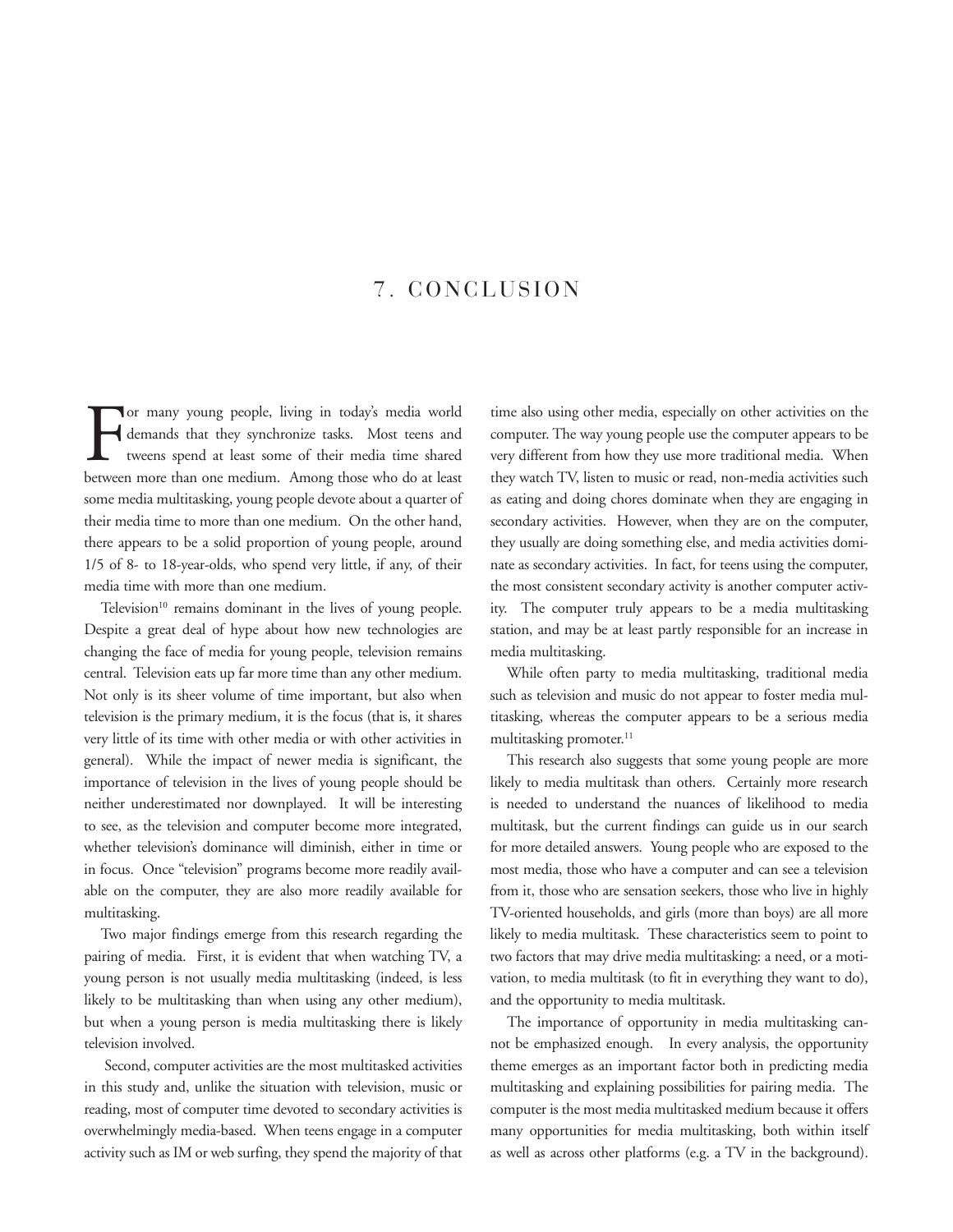The migration of media into young people's bedrooms (Roberts, 2000; Roberts & Foehr, 2004; Roberts et al., 2005; Roberts et al., 1999) is likely in part responsible for media multitasking because it increases the opportunity to use more than one medium at a time. As media devices grow in number and become more portable, opportunities for media multitasking are likely only to increase.

In thinking about the concept of "opportunity," though, we should not limit the discussion to which media are available. We must look at the user's goals and the medium's properties within the concept of "opportunity." That is, is the *user* available for media multitasking (i.e. not completely focused on a task) and will the media's properties allow it?

No research has focused specifically on the effects of modernday media multitasking, but research ultimately suggests that brain capacity is finite and attention to one task diminishes as another is introduced (Just, et al, 2001). But what is the broader implication of media multitasking?

Experts certainly believe that if young people media multitask and do so from an early age, genes will adapt (Seligman, 2006). But research suggests that changes will happen not just over time, through natural selection, but in one's own lifetime. Contrary to early brain research, neurological work over the last few decades has shown that the brain changes based on use. The phrase "use it or lose it" has been coined to help explain neurological adaptation throughout life (Diamond, 1988). Dendrites, the extensions of nerve cells that receive input from other nerve cells, increase or decrease in number based on use. Research has shown that animals, as well as people, inhabiting "enriched environments," those providing more stimulating experiences than control environments, experience more brain growth (Mohammed et al., 2002). The neurological literature allows informed speculation about the impact of excessive media multitasking. It is clear that the brain adapts based on use. Neurological literature suggests that the prefrontal cortex, or Brodmann's Area 10, is responsible for handling multitasking. In young people who devote a great deal of time to media multitasking, could we expect the prefrontal cortex to be well endowed, while there would be weaknesses in the areas of the brain responsible for other activities requiring extended concentration such as a calculus proof, painting an intricate scene, or taking the SAT? That is, perhaps all the time spent media multitasking develops the prefrontal cortex at the expense of other areas of the brain. It is possible, however, that with all the multitasking practice our brains will adapt and be able to balance both multitasking and extended concentration. Comments such as "my son can process all the information on screen at once, but I can only focus on one thing" are illustrative of neurological

adaptation forces at work. Many young people's brains are well practiced at managing multiple kinds of information in virtual simultaneity. In this media-heavy world, it is likely that brains that are more adept at media multitasking will be passed along and these changes will be naturally selected. After all, information is power, and if one can process more information all at once, perhaps one can be more powerful.

One favorite speculation is that today's multitasking lifestyles leave no time for reflection, no time for thought or creativity (Brooks, 2001). As one reporter put it: "We now live and work on 'Internet time,' which seems to be a combination of dog years lived according to Moore's Law" (Meade, 2003). That said, media multitasking is a phenomenon that likely will not disappear, and so we must try to understand it as well as its effects.

The complications wrought by media multitasking raise a number of questions for those who want to reach young people with important messages. If young people's media attention is divided, how can they be reached? Will messages placed in different media eventually be absorbed? Will a media synergy approach be enough to overcome divided attention? Can ultra-multitaskers ever be reached?

This report just scratches the surface of the complexities involved with media multitasking. It provides some preliminary guidance for reaching young people in this new media landscape. First, it is important to realize that not everyone is media multitasking all of the time. Most young people spend some time media multitasking and those who do spend, on average, a quarter of their media time with multiple media. On the other hand, sensation seekers, those shown to be more likely to engage in risky behaviors (hence in greater need of being reached with positive messages), are more likely to media multitask. Second, some media, at least for now, seem to retain focus better than others. Television, to which young people devote the most amount of time, is least likely to be shared with other media, and thus remains a good option for reaching young people. Messages integrated into the narrative are less likely than PSAs to fall victims to multitasking. A synergistic approach that involves multiple media and gets young people talking (in person, via text messaging, IM, or email) also fits with how young people use media. Finally, the best time to reach a young person with a message is when they are ready for it. The Internet offers an ideal way to make information available when a young person is seeking it — and in that scenario, the information won't get lost in the media multitasking madness.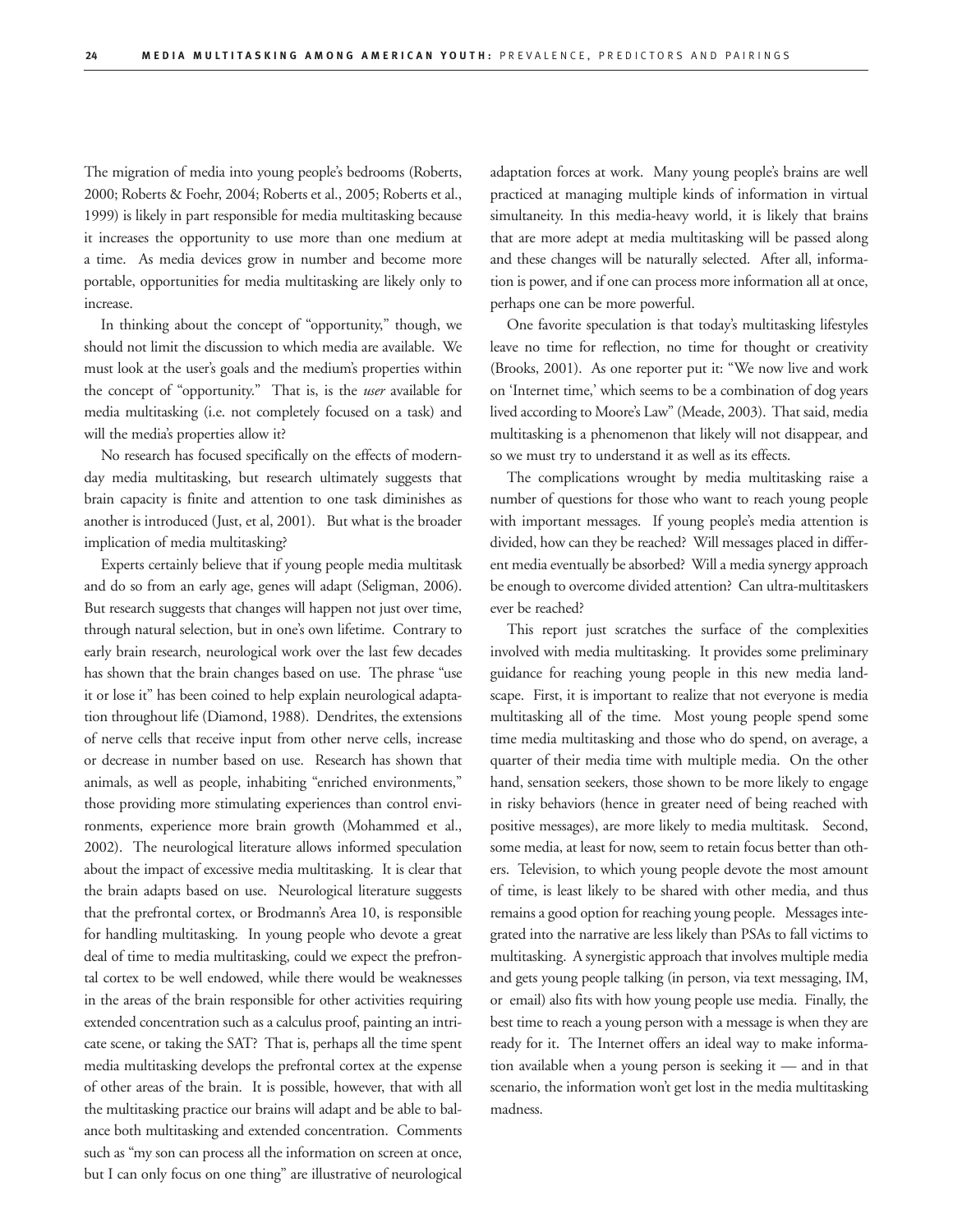## APPENDIX-METHODOLOGY

Estimating time with media (indeed, time devoted to anything), particularly among children, is a complex task. Each approach, and the technicalities and logistics of implementing it, brings different problems and benefits, and more often than not produces different results (Anderson & Field, 1991; Anderson, Field, Collins, Lorch, & Nathan, 1985; Greenberg et al., 2005; Larson, 1989; Papper et al., 2004; Robinson, 1985). A number of scholars (Comstock & Scharrer, 1999; Papper et al., 2004; Roberts & Foehr, 2004; Robinson, 1997) provide detailed accounts of the intricacies of measuring time, and more specifically, time using media. Accurate measurement of time spent with media is inextricably intertwined with measurement of media multitasking. No single study can provide the definitive answer to how much time young people spend with media or media multitasking, but instead, provides a best possible estimate given the methodology used.

The current study analyzes data collected in 2003/2004. The original study consisted of two parts: 1) a nationally representative sample of 2032 3rd–2th graders (8- to 18-year-olds) who responded to written questionnaires asking about many facets of their media behavior, and 2) a self-selected sub-sample of 694 respondents who also completed a seven-day diary of their media use.12

### **Sampling**

The survey sample was obtained using a stratified, two-stage national probability sample. At stage 1, schools were randomly selected from a list of approximately 80,000 public, private, and parochial schools in the U.S. At stage 2, grades and classes within grades were randomly selected to participate. The sampling design permits oversampling by various criteria (e.g., grade level, race/ethnicity, etc.). This study includes an oversample of Black and Hispanic students, enabling a number of between group comparisons among different racial/ethnic groups.

 Data from the primary survey are weighted to ensure a nationally representative sample of students. Weights are based on data from the National Center for Education Statistics and from the U.S. Bureau of the Census. The weighting procedure controls distribution of students by grade, region of the country, nature of residence locale (urban, suburban, rural), gender, and race/ethnicity.

Students who completed the basic questionnaire were also invited to keep a seven-day, media use diary. This procedure produced a self-selected (thus non-representative) diary sample of 694 students. Because the sample was self-selected, the diary data for the analyses in this paper are not weighted.

### **Survey Administration**

 Respondents completed self-administered questionnaires in their classrooms. Questionnaires required approximately 40 minutes to complete. Different reading abilities in younger and older students resulted in the use of slightly different questionnaires for 3rd–6th graders and 7th–12th graders, adolescents responding to more questions than younger children. Trained interviewers were present in each classroom to answer any questions and provide assistance to students if needed.

 The survey instrument was completely anonymous; respondents returned questionnaires in sealed envelopes. 

#### **Questionnaire Items**

Questionnaires were developed to enable as complete a description of U.S. young people's media environment and behavior as possible given classroom time constraints.

Items assessing a variety of aspects relating to children's media environments and use were included in the survey. General topic areas include: media environment (physical and social), amount of media exposure (primarily non-school exposure), non-media time, media content consumed, social context of media use, demographics<sup>13</sup>, and social-psychological characteristics. The survey items used in this secondary analysis receive a more complete description in the discussion of the regression methods on below. Additionally, a complete copy of the survey instrument and further details about the survey and diary methods can be found in Roberts et al., (2005).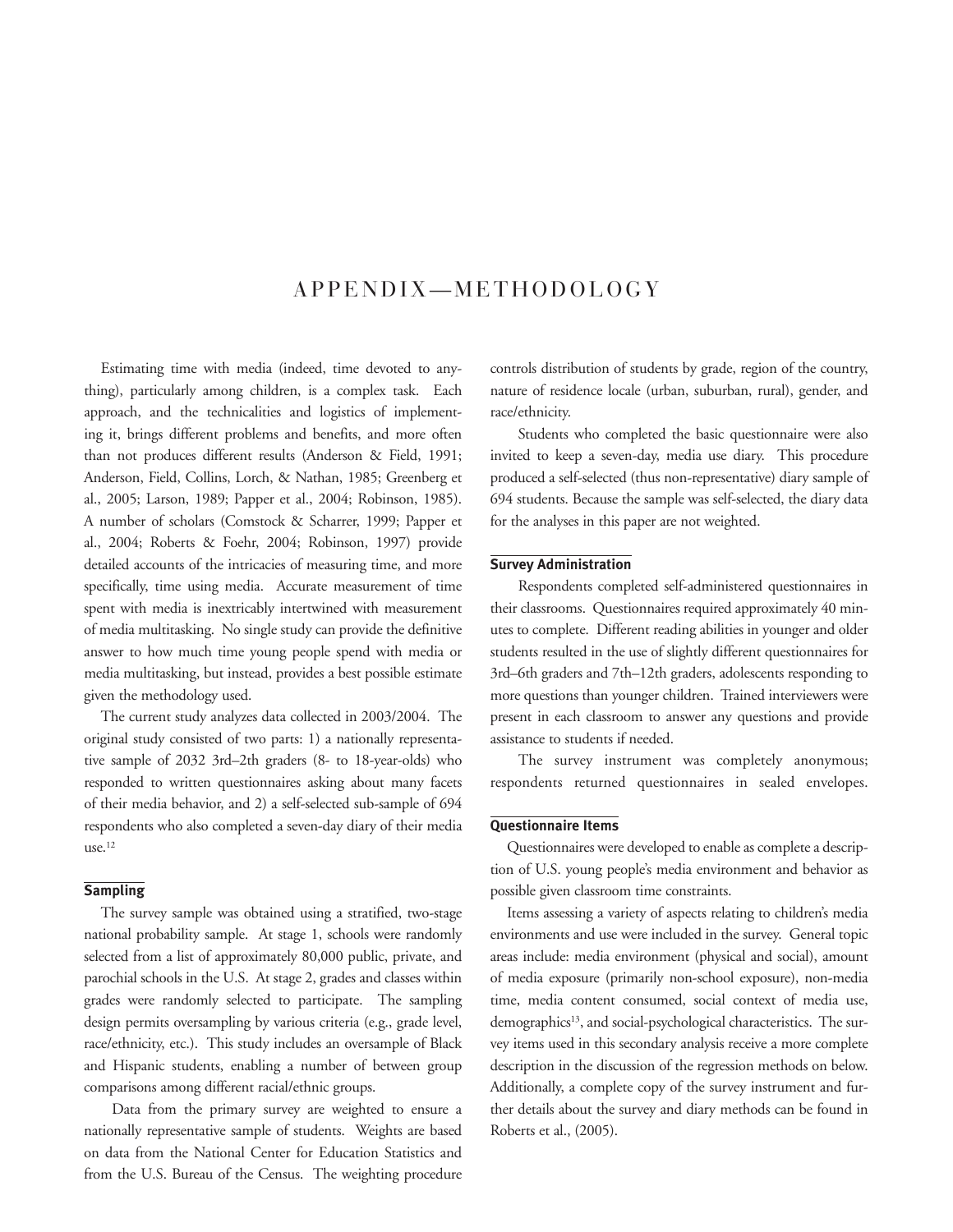### **Media Use Diaries**

A self-selected sub-sample of young people who completed the classroom survey also kept a relatively demanding, seven-day media use diary. The diary asked kids to respond to four primary questions for each half hour of the day beginning at 6:00 a.m., and finishing at 12:00 a.m. The four primary questions were:

- What kind of media [if any] were you using?
- • What else where you doing [while using a medium]?
- Where were you?
- • Who was with you?

For each of the seven diary days, respondents were also asked to estimate the amount of time they spent in school, working at a job, doing chores, doing homework, participating in clubs/ sports/hobbies, etc., and being in any form of child care or after school program.

Finally, the diary contained items asking about the degree to which respondents "channel surfed" when watching television, how much they used instant messaging, how well they were able to withstand boredom, and why they might use two media at the same time. See Roberts et al. (2005) for a sample of the media diary.

#### **Secondary Analysis Methods**

This secondary analysis has three primary components, using both parts of the original study, survey and diary. Each part of the original study offers unusual strengths. The survey, with its representative sample, offers a portrait of adolescents in America, a rare opportunity in media research in the public domain. In contrast, the diary, although lacking representativeness, offers rich detail and real-time examples over an extended period. While the survey offers a more shallow view that is representative of adolescents in America, the diary paints a richer, more complete picture of media use. The two in combination give a more detailed look at media multitasking among young people than any that has been offered before.

The data primarily focus on recreational use of media — that is, use of media outside of school, for fun. For example, time spent reading for school was not measured. However, the analyses in this report include the use of a computer for schoolwork because it was available in the dataset and because of the computer's anticipated role in media multitasking. With that exception, the media use represented in these analyses is recreational media use.

The question of prevalence of media multitasking is addressed using both the survey data and the diary data. Straightforward responses of 7th–12th graders to the survey questions on media multitasking are used, as is a scale comprised of these variables.

The diary data of 3rd–12th graders also play a key role in the analysis of prevalence of media multitasking. Variables were compiled and computed across 252 time periods (36 half-hour slots over 7 days) to create a "media multitasking proportion." This proportion represents, at the individual level, the proportion of time with primary media that is also spent using at least one other medium.

A half-hour of primary media use was assigned each time a respondent recorded using media in a half-hour slot. Primary media included in the media multitasking proportion were: listening to music; watching TV; watching videotapes/DVDs; reading for fun; playing videogames; playing computer games; doing homework on the computer; instant messaging; emailing; visiting websites; and other computer activities (items 1–3, and 5–12 in Table A1). Watching movies in a theater was excluded because its special environment was considered an exception to media multitasking. Respondents were asked to record media use if they were using a medium for at least 15 minutes. It is likely, for example, that at times a half-hour was assigned when only 20 minutes were actually spent with a medium. On the other hand, there certainly were instances when a young person used media during a half-hour period and did not record it because it did not meet the 15-minute minimum.

Additionally, a half-hour of secondary media use was assigned when at least one medium was recorded. Secondary activities included in the calculation are: homework on the computer; watching TV; videos or DVDs; reading; playing videogames; playing computer games; instant messaging; emailing; and visiting websites and other computer activities (items 6–15 in Table A2). As with estimating primary media use, likely some secondary use was overlooked while some was overcounted. In all likelihood these errors are random and they even out across the week.

The question of "how are young people media multitasking?" is primarily addressed in a series of analyses conducted with the diary data of 8- to 18-year-olds. Variables were computed across the 252 time periods of the media diary to allow examination of which media are used in combination with one another. The media diary offers something not feasible with the survey data: a look at the nature of media use during a given period of time.

The question of "who is multitasking," is addressed using a regression analysis run on the survey data. The nationally representative data offer a unique opportunity to examine 7th–12th graders' responses to questions about media multitasking, and provide a glimpse into media behaviors of adolescents across the country. Details about methods and measures can be found later in this Appendix. Because of the representative sample, findings from the regression analysis can be used to characterize adolescents all across America.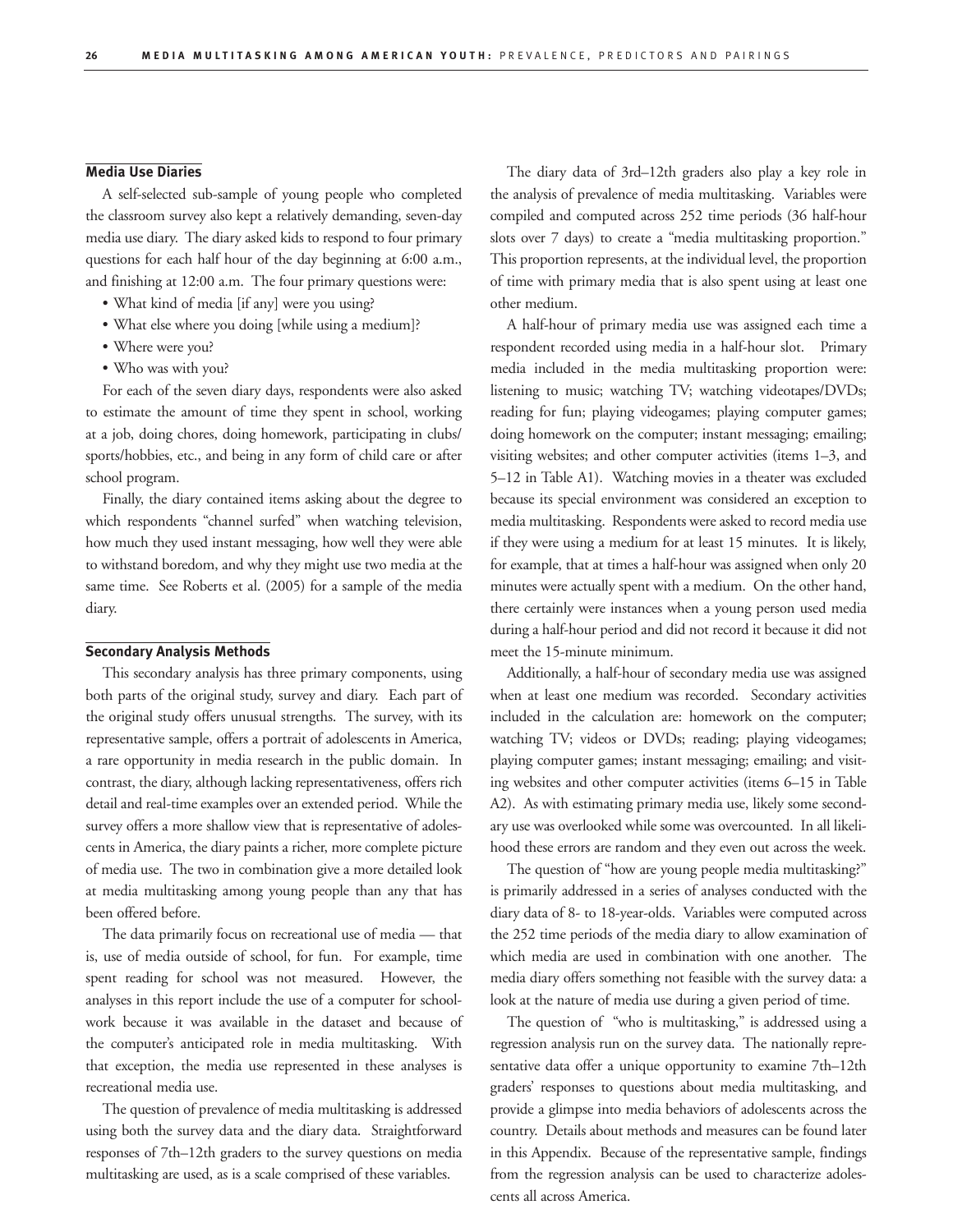#### **Table A1. Diary Questions related to Primary Media Use**

**1. WERE YOU DOING ANY MEDIA ACTIVITIES FOR AT LEAST 15 MINUTES? (CIRCLE ONLY ONE ANSWER — PLEASE DO NOT LEAVE BLANK)**

Yes - Answer the questions below. No - Go to the next time slot. Please see activities listed in Question 2 for examples of media activities.

#### **2. WHAT WAS YOUR MAIN MEDIA ACTIVITY? (CIRCLE ONLY ONE ANSWER) Please circle the number that matches the one media activity that you were paying most attention to. Then answer the next three questions about the media activity that you circled.**

1. Listening to music

- 2. Watching TV
- 3. Watching videotapes/DVDs
- 4. Watching a movie (in a theater)
- 5. Reading for fun (books, magazines, etc.)
- 6. Playing video games (handheld or player)
- 7. Playing computer games
- 8. Doing homework on the computer
- 9. Instant Messaging
- 10. Emailing
- 11. Visiting websites
- 12. Other computer activities

#### **Table A2. Diary Questions related to Secondary Media Use**

**3. WHAT ELSE WERE YOU DOING? (CIRCLE AS MANY ANSWERS AS YOU NEED) Please circle the number or numbers that match the other things you were doing when your were reading, listening to music, playing a video game, watching TV or a movie, or using the computer. If you were doing "Something else," please write in your answer.**

- 1. Nothing else
- 2. Chores
- 3. Eating
- 4. Talking on the phone
- 5. Homework (not on the computer)
- 6. Homework (on the computer)
- 7. Listening to music
- 8. Watching TV, videos or DVDs
- 9. Reading
- 10. Playing video games
- 11. Playing computer games
- 12. Instant Messaging
- 13. Emailing
- 14. Visiting websites
- 15. Other computer activities
- 16. Something else: (write in activity)

#### **Validating Survey and Diary**

One question that arises in the situation of multiple data sources is whether the two provide complementary data. That is, do the data point to the same, or different, conclusions? Most critical for this secondary analysis, is whether kids characterized as "high" multitaskers based on their responses to the multitasking questions in the survey, do in fact, spend the most time media multitasking according to their media diaries. Indeed, the 4-item media multitasking score from the survey and the amount of time devoted to any secondary media use from the diary are statistically significantly correlated (r=.17, p<.001, n=357) among 7th–12th graders. In addition, "low multitaskers" according to the survey, spend far less time using any secondary media than those classified as "mid" or "high" multitaskers according to the survey (see Table A3).

### **Regression Methods**

The regression model was run in two different statistical programs to ensure that weighting and clustering of the sample did not affect results.14 The first analysis ran a linear, multiple regression model in SPSS (SPSS Inc., 2001) using unweighted data. The argument can be made that because all of the variables that are used in weighting these data are controlled (that is, included in the analysis), the analysis does not need to be weighted. The data were weighted using grade, region, size of place of residence, gender and race/ethnicity. Each of these variables was entered into the model. However, because a complex sampling approach was used to obtain these data, a second analysis was run. The second analysis, run in Stata (Stata Corporation, 1999), accounted for the weights and the strata within the data, and closely resembled the results of the unweighted analysis.

The regression analysis includes a dependent variable and a total of 18 independent variables.

**Table A3. Mean weekly time with any secondary media (according to diaries) among low/mid/high media multitaskers from survey**

| <b>Survey Multitasking</b> |       |     |
|----------------------------|-------|-----|
| Score (4 item)             | Mean  | N   |
| $Low - < 8$                | 2.83  | 46  |
| Mid 8-14                   | 7.94  | 247 |
| $High - >14$               | 11.70 | 64  |

ANOVA p<.005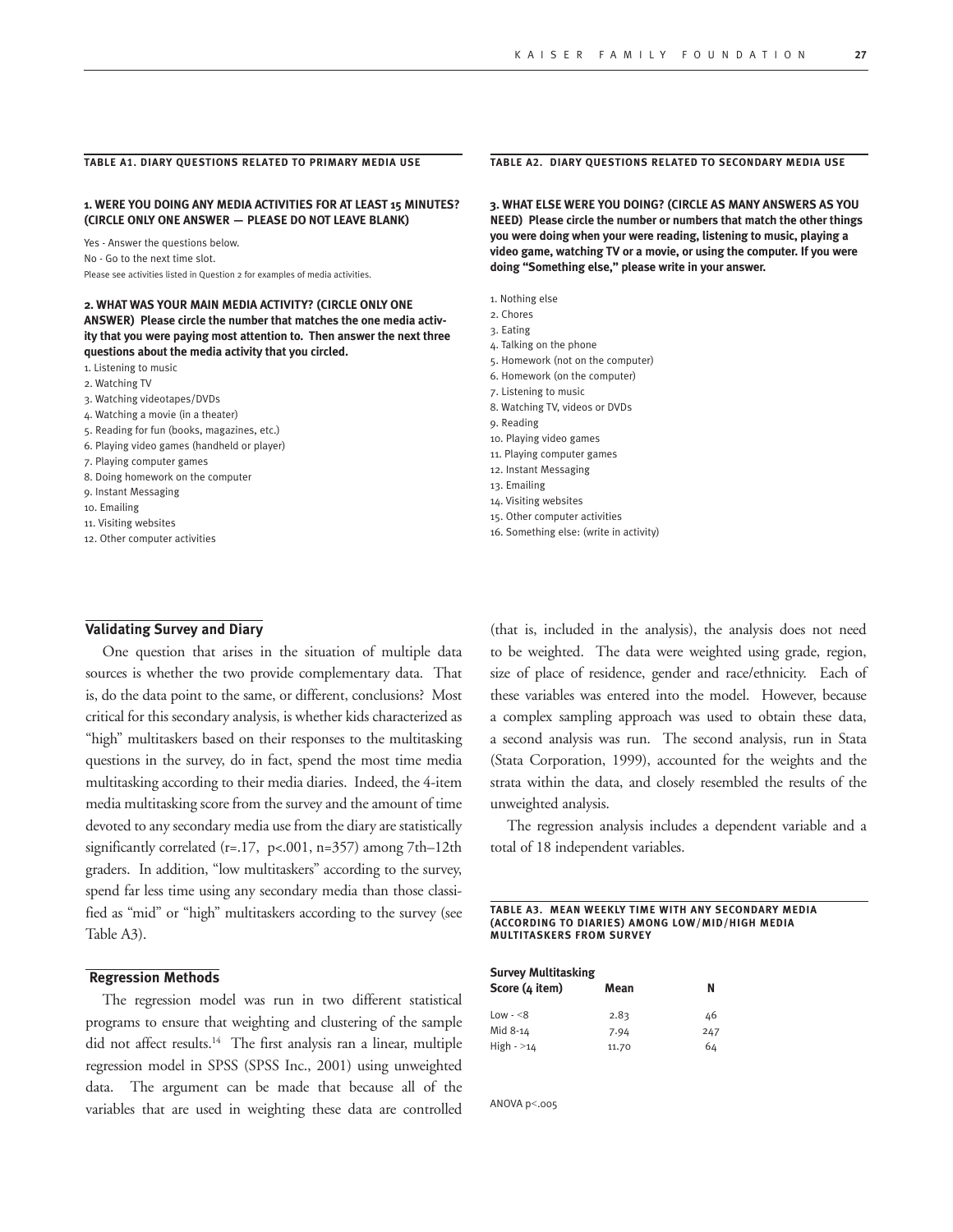#### **Dependent Variable**

The dependent variable, media multitasking frequency, is an index of four questions, presented below. Response options were: Most of the time, Some of the time, A little of the time, and Never (response options repeat for all questions).

- • When you read books or magazines, how often do you do any of the following activities at the same time: use a computer, watch TV or listen to music?
- When you watch TV, how often do you do any of the following activities at the same time: use a computer, read or listen to music?
- • When you listen to music, how often do you do any of the following activities at the same time: use a computer, watch TV or read?
- When you use a computer how often do you do any of the following activities at the same time: read, watch TV or listen to music?

After the frequencies were examined, the variables were each reverse coded so that a higher number would represent increased likelihood to media multitask, and missing data were replaced with the series mean.<sup>15</sup> A factor analysis revealed that these four questions loaded on one factor, explaining 42% of the variance (see Table A4), and with a Cronbach's Alpha of .74. The four items were summed to create an index ranging from 4 to 16.

#### **Independent Variables**

Independent variables were entered into the regression model in SPSS in blocks based upon the nature of the variables.<sup>16</sup> Demographic variables comprise the first block, including grade (continuous), gender (dichotomous), race/ethnicity (three dichotomous variables: Black or not, Hispanic or not, and Other or not, with White as the reference), highest parent education (two dichotomous variables: some college or not, and missing on education variable or not, with high school or less as the reference), median income of the ZIP code in which the child attends school (continuous), region (3 dichotomous variables: East or not, South or not, and Midwest or not, with West as the reference), and size of place (two dichotomous variables: suburban or not, and rural or not, with urban as the reference). Grade was used in lieu of age because the data were weighted on grade. The correlation between grade and age is .94 (p<.000) among 7th–12th graders. These demographic variables were chosen both because of their importance in acting as controls as well as their importance in relation to media multitasking.

The second block entered into the regression consists of media-related variables, including total recreational media exposure (continuous)<sup>17</sup>, TV orientation (compiled variable, described below), computer ownership and placement (two dichotomous variables: no computer, and has computer and can see TV from it, with has computer and cannot seeTV from it as the reference). These variables were each selected for the theoretical predictive power expected of them. For example, it is natural to expect that as media exposure increases, media multitasking is likely to increase as well. At some point a young person must media multitask in order to reach such large amounts of exposure time. A young person who lives in a household that is highly televisionoriented watches more TV, or at least has the television on as a constant companion, and perhaps uses other media while watching. This situation might be expected to produce increased media multitasking. Finally, anecdotal evidence as well as limited previous research suggest that the computer is at the center of media multitasking. Young people with a computer are more likely to media multitask than those without, and those who can see a TV from their computer have even more opportunity to multitask.

### **table A4. Factor Analysis Variance Explained for Dependent Variable: Media Multitasking**

|                |              | <b>Initial Eigenvalues</b> |              | <b>Extraction Sums of Squared Loadings</b> |               |              |  |
|----------------|--------------|----------------------------|--------------|--------------------------------------------|---------------|--------------|--|
| <b>Factor</b>  | <b>Total</b> | % of Variance              | Cumulative % | <b>Total</b>                               | % of Variance | Cumulative % |  |
| $\mathbf{1}$   | 2.25         | 56.31                      | 56.31        | 1.69                                       | 42.28         | 42.28        |  |
| $\overline{2}$ | 0.68         | 17.09                      | 73.40        |                                            |               |              |  |
| 3              | 0.61         | 15.17                      | 88.57        |                                            |               |              |  |
| 4              | 0.46         | 11.43                      | 100.00       |                                            |               |              |  |

## **Extraction Sums of Squared Loadings**

| <b>Total</b> | % of Variance | <b>Cumulative</b> |
|--------------|---------------|-------------------|
| 1.69         | 42.28         | 42.28             |
|              |               |                   |
|              |               |                   |
|              |               |                   |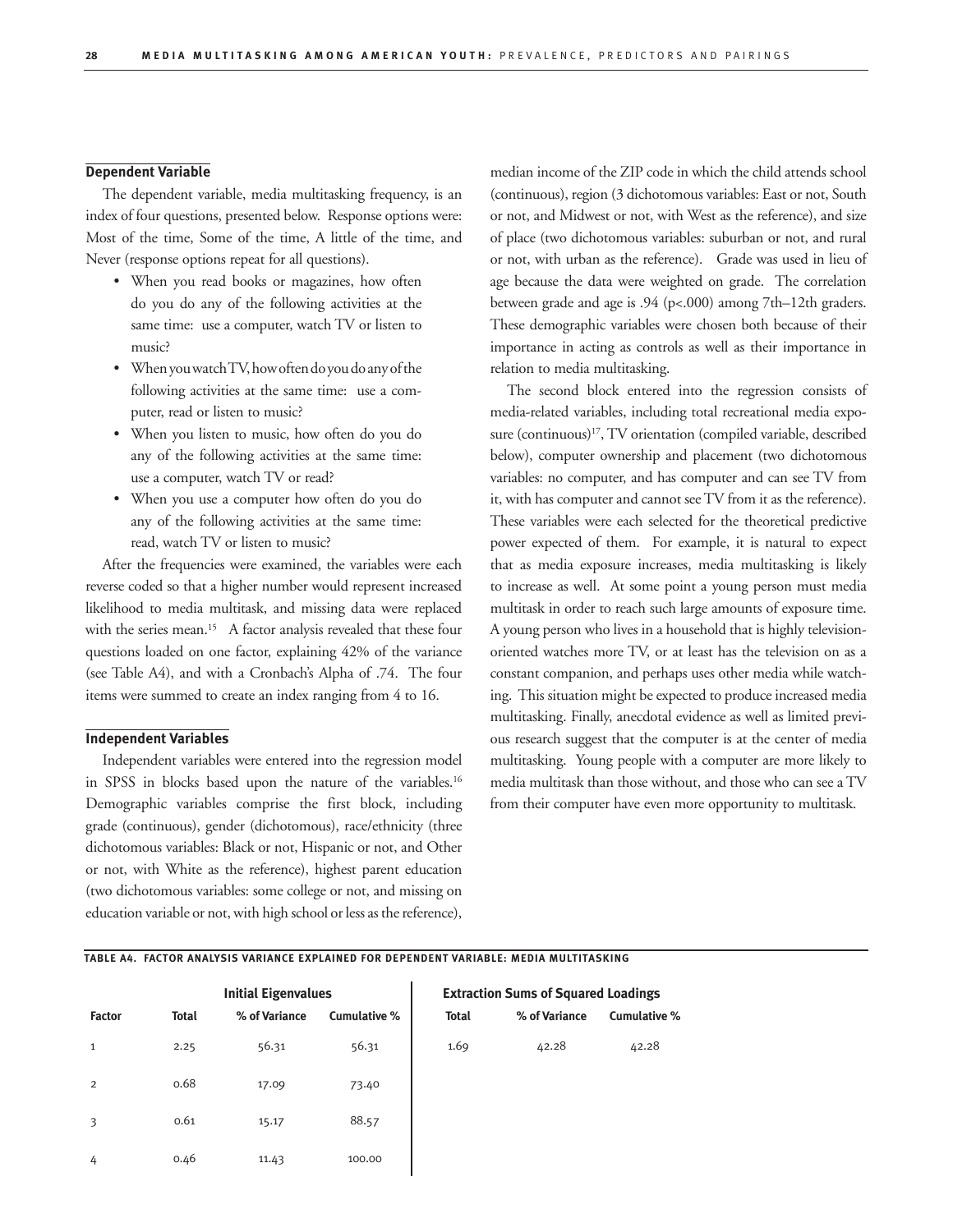Finally, the third block consisted of one variable related to personal characteristics, a scale measuring sensation-seeking tendencies (scale, discussed below). One might suspect that young people with sensation-seeking traits are more likely to media multitask in order to maintain a high level of stimulation and excitement.

### **Independent Variable Scales and Compiled Variables**

**TV orientation:** This variable indicates whether a child is from a home that is highly TV-oriented by selecting respondents only if they responded in the most extreme category on the three questions below. These respondents live in homes where there are no rules about watching TV, the TV is usually on during meals and is on most of the time regardless of whether anyone is watching. Twenty-eight percent of 7th–12th graders live in highly TV-oriented households.

• How often is a TV usually on in your home (even if no one is watching)?

| Most of the time                                           |   |
|------------------------------------------------------------|---|
| Some of the time                                           |   |
| A little bit of the time                                   | 3 |
| Never                                                      |   |
| • In your home, is the TV usually on during meals, or not? |   |

- Yes, the TV is usually on during meals No, the TV is <u>not</u> usually on during meals 2
- • Does your family have any rules about watching television at your home?

| Yes, my family has rules about watching television          |  |
|-------------------------------------------------------------|--|
| No, my family does not have rules about watching television |  |

**Sensation-seeking scale:** This scale contains items related to a concept called sensation seeking, originally set forth by Zuckerman (1964). Sensation-seeking is a construct measuring tendencies toward thrill and adventure seeking, experience seeking, disinhibition and susceptibility to boredom. The operationalization and measurement of sensation-seeking has evolved and been adapted over the decades since its inception (Arnett, 1994; Zuckerman, 2000, 2002; Zuckerman, 1994). While the comprehensive sensation-seeking scale is comprised of dozens of items and several subscales (Zuckerman, 1964), researchers often use two or three items as a proxy for the general concept (Slater & Rasinski, 2005). Time limitations precluded more than a few questions relevant to sensation seeking. The items originally considered for the scale include:

• How well does each of the following statements describe you? Is each statement a lot like you, somewhat like you, not much like you, or not at all like you? *Response options include: A lot like me, Somewhat like me, Not much like me, Not at all like me.*

- • I like friends who are exciting, even if they are wild
- • I sometimes choose friends my parents disapprove of
- • I am often bored
- I like new and exciting experiences, even if I have to break the rules
- • I get into trouble a lot

After the frequencies were examined, certain variables were reverse coded so that a higher number would represent increased sensation seeking, and missing data were replaced.<sup>18</sup> A factor analysis suggested a one-factor solution, explaining 40% of the variance. One of the variables ("I am often bored") did not acquire a high enough loading and was left out of the scale. In retrospect, this makes sense because characteristically, sensation seekers keep themselves from being bored. Perhaps an item such as "I am easily bored" would have been a better fit. The four items have a Cronbach's Alpha of .64. The four items were summed to create a scale ranging from 4 to 16.

### **Additional Details on Regression Analysis Results**

The regression analyses were run in two statistical programs. The multiple linear regression in Stata (see Table A5), accounting for the dataset's weights and strata, produced results strikingly comparable to the SPSS analysis. The model accounted for slightly less variance .228 (vs. .241 in SPSS) but had a higher F statistic F=26.39, p<.001 (vs. F=20.92 in SPSS). The coefficients and their significance levels closely resemble one another in both of the analyses, with one exception: not having a computer. In the Stata analysis, no computer (compared with having a computer from which you cannot see a TV) did not achieve statistical significance. This insignificant finding could be due to a number of factors, including variable coding and respondent distribution.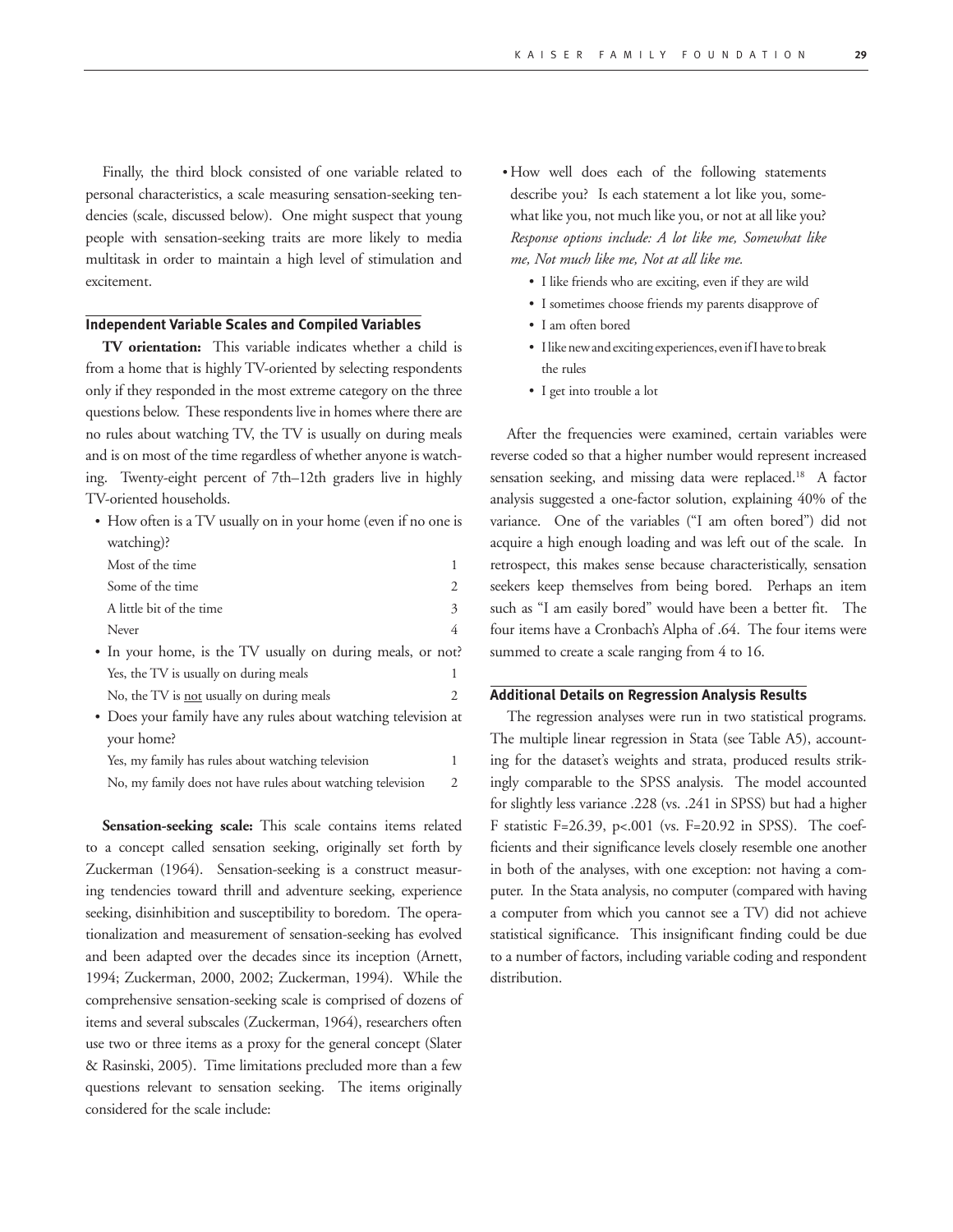The categories of computer ownership in this regression model are:

- • No computer (17.2%, N=207)
- • Have computer but cannot see television from it (reference category, 25.2%, N= 303)
- Have computer and can see television from it (57.6% N=694)

The middle category is the reference category and the other two are entered as dummy variables. The variables are coded as above in order to include all of this information and maintain mutually exclusive categories.

When the regression analysis is run with the simple variable "have a computer at home" (with weights and strata applied) excluding any reference to location of the computer in relation to the TV, there is a strong, significant, positive effect for owning a computer. This leads the researcher to believe that the non-significant result for "no computer" is in part due to the comparison group, "have computer but cannot see TV." The "no computer" category contains the fewest respondents. It is possible that when the weights and strata are applied, this group is stretched too far to achieve significance. The model, however, is stronger and more explanatory when the variable includes information regarding the location of the computer in relation to the television.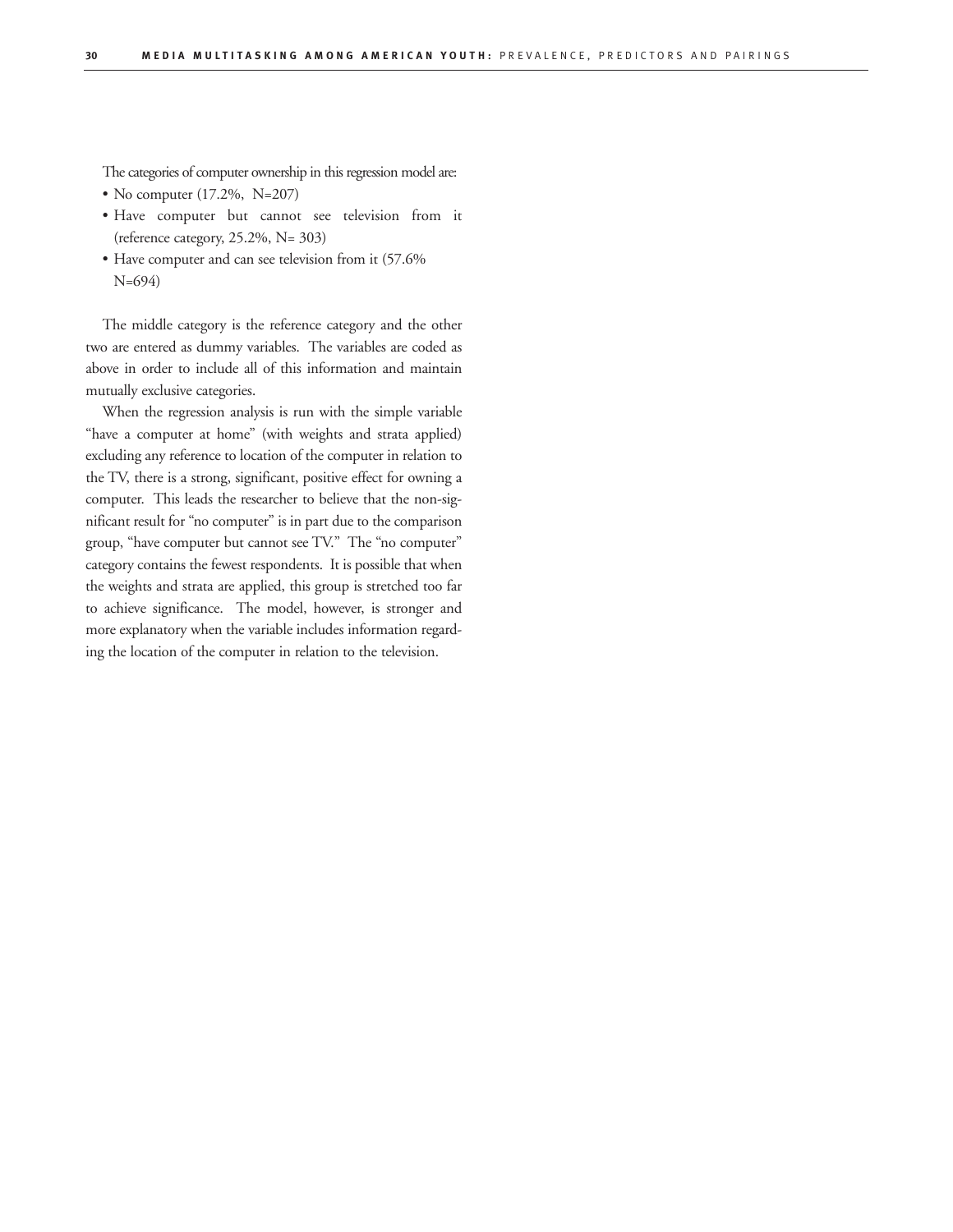## **table A5. Stata Regression Model**

Survey linear regression

|                           |              |           |          | Number of obs | $=$ | 1204               |          |
|---------------------------|--------------|-----------|----------|---------------|-----|--------------------|----------|
|                           |              |           |          | F(18, 36)     | $=$ | 26.39              |          |
|                           |              |           |          | Prob > F      | $=$ | 0.0000             |          |
|                           |              |           |          | R-squared     | $=$ | 0.2289             |          |
| <b>Multitasking Index</b> | Coef.        | Std. Err. | t        | P >  t        |     | 95% Conf. Interval |          |
| Grade                     | .0208867     | .0594435  | 0.351    | 0.727         |     | $-0.0983418$       | .1401152 |
| <b>Black</b>              | .3460579     | .367865   | 0.941    | 0.351         |     | $-3917859$         | 1.083902 |
| Hispanic                  | $-0.0951907$ | .2988445  | $-0.319$ | 0.751         |     | $-6945968$         | .5042154 |
| Other Race                | .1719555     | .4512044  | 0.381    | 0.705         |     | $-7330459$         | 1.076957 |
| Girl                      | .6392824     | .1839739  | 3.475    | 0.001         |     | .2702774           | 1.008287 |
| College                   | .1741948     | .2132447  | 0.817    | 0.418         |     | $-2535199$         | .6019095 |
| <b>NA Education</b>       | .2530674     | -3930345  | 0.644    | 0.522         |     | $-53526$           | 1.041395 |
| Median Income             | 4.62e-06     | 6.99e-06  | 0.662    | 0.511         |     | $-9.39e-06$        | .0000186 |
| East                      | .165618      | .3183549  | 0.520    | 0.605         |     | $-.4729211$        | .8041572 |
| South                     | $-0.0942849$ | .415972   | $-0.227$ | 0.822         |     | $-0.928619$        | .7400492 |
| Midwest                   | $-0437511$   | .2974098  | $-0.147$ | 0.884         |     | $-0.6402795$       | -5527774 |
| Suburban                  | .0177023     | .326845   | 0.054    | 0.957         |     | $-0.6378656$       | .6732703 |
| Rural                     | $-2088575$   | .2714474  | $-0.769$ | 0.445         |     | $-753312$          | -3355971 |
| Media Exposure            | .123185      | .0126148  | 9.765    | 0.000         |     | .097883            | .148487  |
| Highly TV Oriented        | 1.038776     | .2288741  | 4.539    | 0.000         |     | -5797125           | 1.497839 |
| No Computer               | $-5307919$   | .441346   | $-1.203$ | 0.234         |     | $-1.41602$         | .354436  |
| Can See TV From Computer  | 1.259136     | .2484146  | 5.069    | 0.000         |     | .7608795           | 1.757393 |
| <b>Sensation Seeking</b>  | .1633839     | .0461313  | 3.542    | 0.001         |     | .0708562           | .2559116 |
| Constant                  | 6.323184     | .9513955  | 6.646    | 0.000         |     | 4.414927           | 8.231442 |
|                           |              |           |          |               |     |                    |          |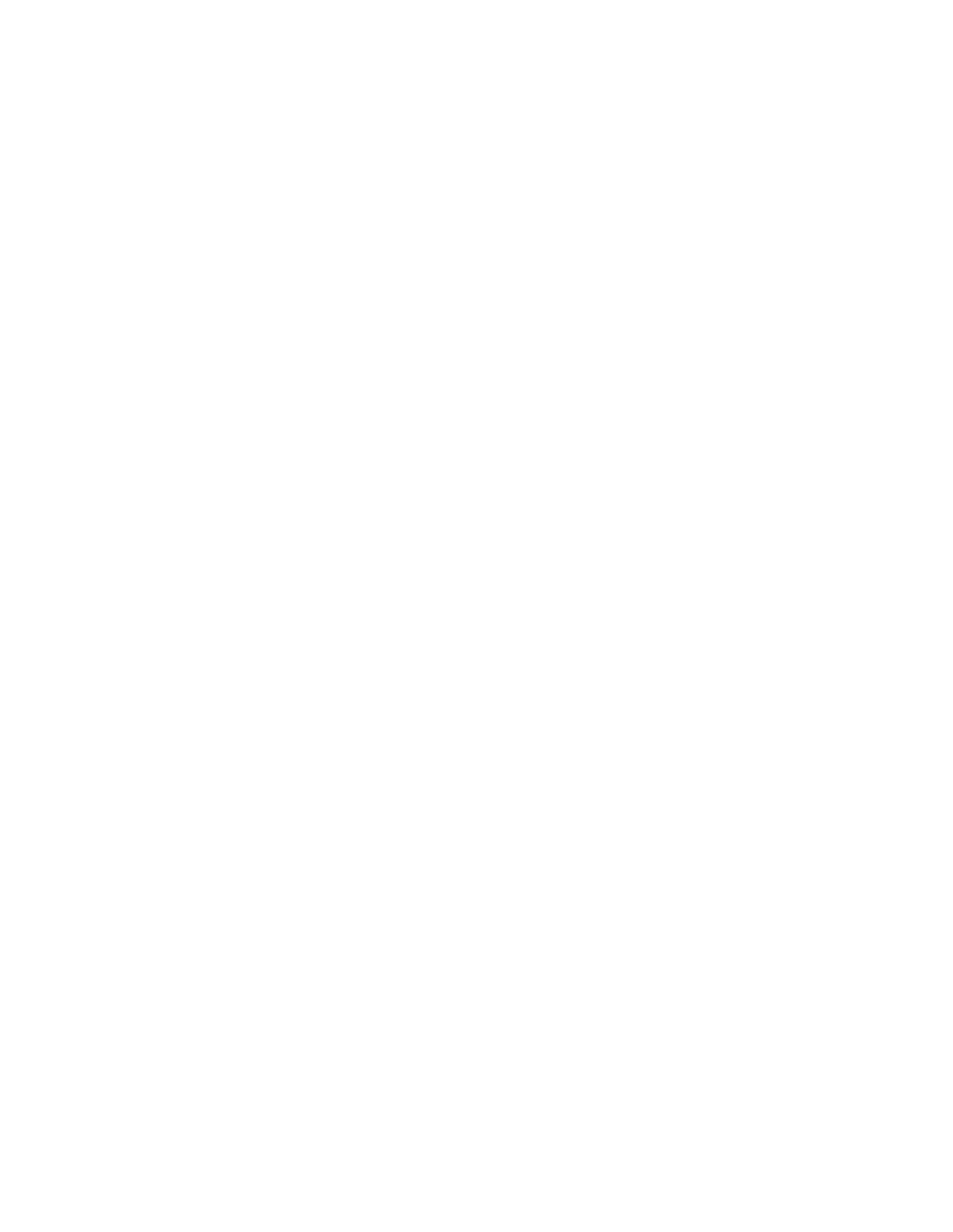## **ENDNOTES**

<sup>1</sup> One wonders, however, whether this study, based on an online sample and focus groups, may be skewed toward technology-oriented teens who may be more likely than most to media multitask.

2 Another company focuses on researching adults' media multitasking behaviors. The Media Center at the American Press Institute releases information to the press about a series of proprietary studies conducted by BIGresearch called the Simultaneous Media Usage Study (i.e. SIMM).

<sup>3</sup> Respondents with no recorded primary media time were excluded from the analysis  $(1.3\%, N=9)$ . In addition, a handful of respondents had media multitasking proportions greater than 1 (.8%, N=6). These respondents were excluded because secondary media use should not have been recorded without a primary medium recorded. These errors likely occurred during data entry.

4 This estimate, .21, differs slightly from an analysis reported in Roberts et al., 2005 due to inclusion of slightly different items and to the calculation of the proportion at the individual, rather than the aggregate level.

5 As described in the Appendix, the diary asks young people to indicate, for each half-hour segment of the day, whether they used media for at least 15 minutes, which media, and whether they were doing something else while they were engaged with a primary medium. A straightforward calculation of the amount of time in a week devoted to each medium as a primary and as a secondary medium is illustrative of how media are used together.

6 "Television" refers to time spent with television, DVDs and videos throughout this paper. Though they were asked about separately for primary media use, they were combined for secondary media use. In order achieve consistency and comparability, they have been combined for all analyses.

7 For example, any time television was a primary medium and reading the secondary medium, or vice versa, a half-hour of television/reading media multitasking was counted. These pairs were then summed for a calculation of total time spent with each pair (regardless of which medium was primary and which was secondary) for an entire week. Then, at the aggregate level, a proportion was created: for each medium, what proportion of that medium's total time (both primary and secondary) was spent paired with each of the other media asked about. Creating a proportion of time provides a perspective that builds in some equality. That is, because there is such imbalance in the amount of time devoted to various media, a proportion breaks it out in a way that makes the various media more comparable. This approach gives a more detailed accounting, for each half-hour over an entire week, of which media are used in conjunction with one another. Individual computer activities are considered each in their own right, and as equals to other media such as television and music.

 $8$  Table 3 shows, for each medium, the proportion of time spent multitasking it with each other medium. Using a sum of the proportion of total time spent multitasking each medium (see Tables 4a-i), a number was calculated that estimates the proportion of each medium's total time that is spent multitasking with another medium. Because diary respondents could mark multiple secondary activities, this proportion is inflated by those instances when multiple secondary media activities were indicated. That is, if television was the primary activity, and reading and websites were both marked as secondary activities, each was counted as a half-hour of paired time, and that is reflected in the proportion.

<sup>9</sup> In order to create a proportion of time devoted to an activity, the total weekly amount of time devoted to a primary media activity was divided by the weekly amount of time spent with each secondary activity at the aggregate level. The proportion of time devoted to secondary activities was summed, excluding "Nothing" (because respondents were not engaging in a secondary activity) and "Any computer" (to avoid double counting computer activities), creating a "Proportion of time spent with other activities." (See Tables 5a-k) Because respondents could indicate multiple secondary activities, in a couple of instances, a sum of the individual proportions of time devoted to secondary activities may exceed 100%, and act as an indication of likelihood of doing multiple secondary activities. The higher the proportion of time spent with secondary activities, the more likely that the primary activity is to be multitasked with more than one of the activities listed in Table A2.

<sup>10</sup> "Television" encompasses pre-recorded television, DVDs and videos along with regular television viewing.

<sup>11</sup> Two media, videogames and reading, seem less involved in media multitasking, and play chameleon-like roles. In both cases, over a third of their time is spent shared with other media, but because not as much time is devoted to either medium, neither are common pairs for other media. The case of videogames requires some clarification. On the surface, the data appear to tell contradicting stories. On one hand, videogames share more of their time with other media (41%) than any other medium (television, music, the computer, and print media). On the other hand, young people are most likely to focus their attention (do nothing else) exclusively on the medium at hand when their primary activity is playing videogames. When their primary activity is playing videogames, they report doing "nothing else" 55% of the time (the same proportion as for television). There are a couple of explanations that help untangle these findings. First, videogames proportionally share much of their time with other media because, in contrast to media such as television or music, they do not devote nearly as much time to videogames. Hence, any time shared with other media seems large because the denominator is relatively small. Television is a common partner for all media while videogames are not. This difference between television and videogames is only possible because of the large discrepancy in time devoted to television versus videogames. Second, videogames are the one non-computer activity for which media time outweighs non-media time in secondary activities. This skew toward media activities dominating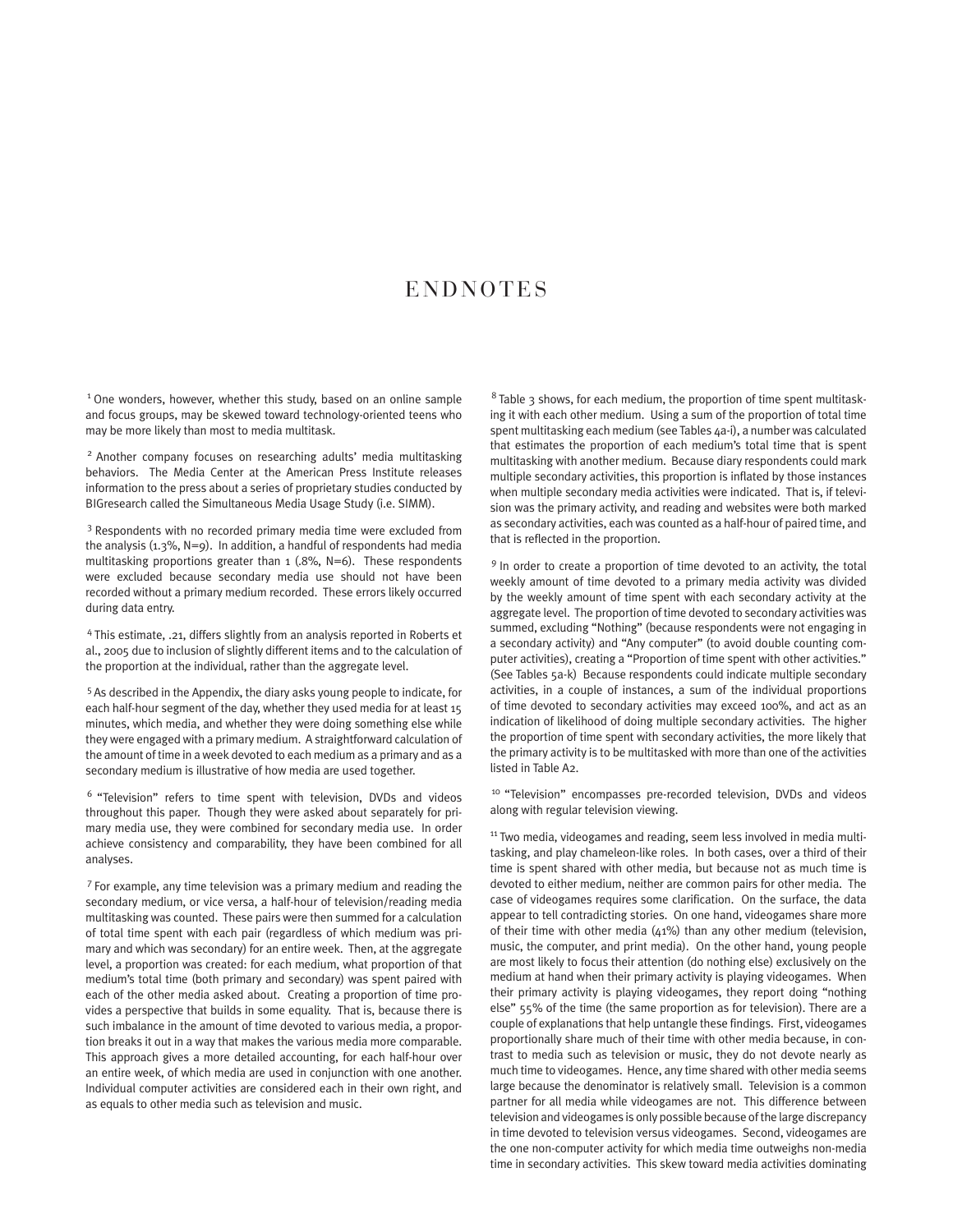secondary activities during videogaming is likely because media, particularly media such as television and music, which are the most likely pairs, can be shared with videogames through monitoring. Other non-media tasks, as well as interactive media tasks, are not as easily paired with videogames. The focus given to videogames is likely a result of the physical and cognitive interaction required to continue the activity, whereas television content will continue with only partial attention paid to it (i.e. Comstock's "monitoring" behavior; see Comstock & Scharrer, 1999).

Reading also deserves some discussion. While reading and music share nearly equal proportions of time with other media, reading, unlike the other two media activities, is not as common a pairing with other media. Television and music are consistently the most common pairings with other media: that is, they share the greatest proportions of other media's time. This phenomenon is possible because young people devote much less time to reading than they do to television and music.

 $12$  Diaries were received from  $798$  participants. However, a number of diaries with excessive missing data, several with numerous responses that were extreme outliers, and a few from young people who were 19–20 years old were excluded.

<sup>13</sup> Parent education and income, our two primary indicators of socioeconomic status, represent the two most problematic measures of all the demographic characteristics we have employed because both measures contain substantial error. Information on parent education is obtained by proxy; that is, the child serves as proxy for the parent. Obviously there is good reason to be wary of child-based reports of parent education. Many children, particularly younger children, simply may not know the level of education achieved by parents; others may be misinformed for any of several reasons. Thus, we must assume that there is a good deal of error in this variable.

Income poses a different problem. Children are even less likely to know level of household income than level of parent education. Because it is almost impossible to obtain accurate estimates of household income from school-aged youth, we have used federal estimates of median community income for the ZIP code area of each participating school. Thus, respondents are classified as low income (under \$35,000 median income), middle income (\$35,000–\$50,000), or high income (over \$50,000) depending on the median income of the ZIP code area in which the child's school is located. The problem, of course, is that some students from higher income households attend schools located in low-income ZIP code areas, and that some students from lower income households attend schools located in relatively higher income ZIP code areas. Thus, by characterizing individuals on the basis of aggregate data, we introduce error of a different sort into our second measure of socioeconomic status.

<sup>14</sup> See Appendix for details on sampling and weighting.

<sup>15</sup> The factor analysis was run with and without missing responses replaced and the results were, for all intents and purposes, the same. The number of missing responses for each of the items is: q26, 1 missing case; q41, 7 missing cases; q53, 6 missing cases; q64, 34 missing cases.

<sup>16</sup> The variables were entered simultaneously in Stata, in effect, the same approach as the final model in SPSS. Entering the variables in blocks in SPSS shows the increase in variance explained with the addition of each set of variables.

<sup>17</sup> Total media exposure includes time reported in survey with: television videos/DVDs/pre-recorded television; movies; books; magazines; newspaper; radio; CDs/tapes/MP3s; videogames and computer activities.

 $18$  The factor analysis was run with and without missings replaced and the results were, for all intents and purposes, the same. No individual item had more than 15 missing cases, and all but one had 10 or fewer.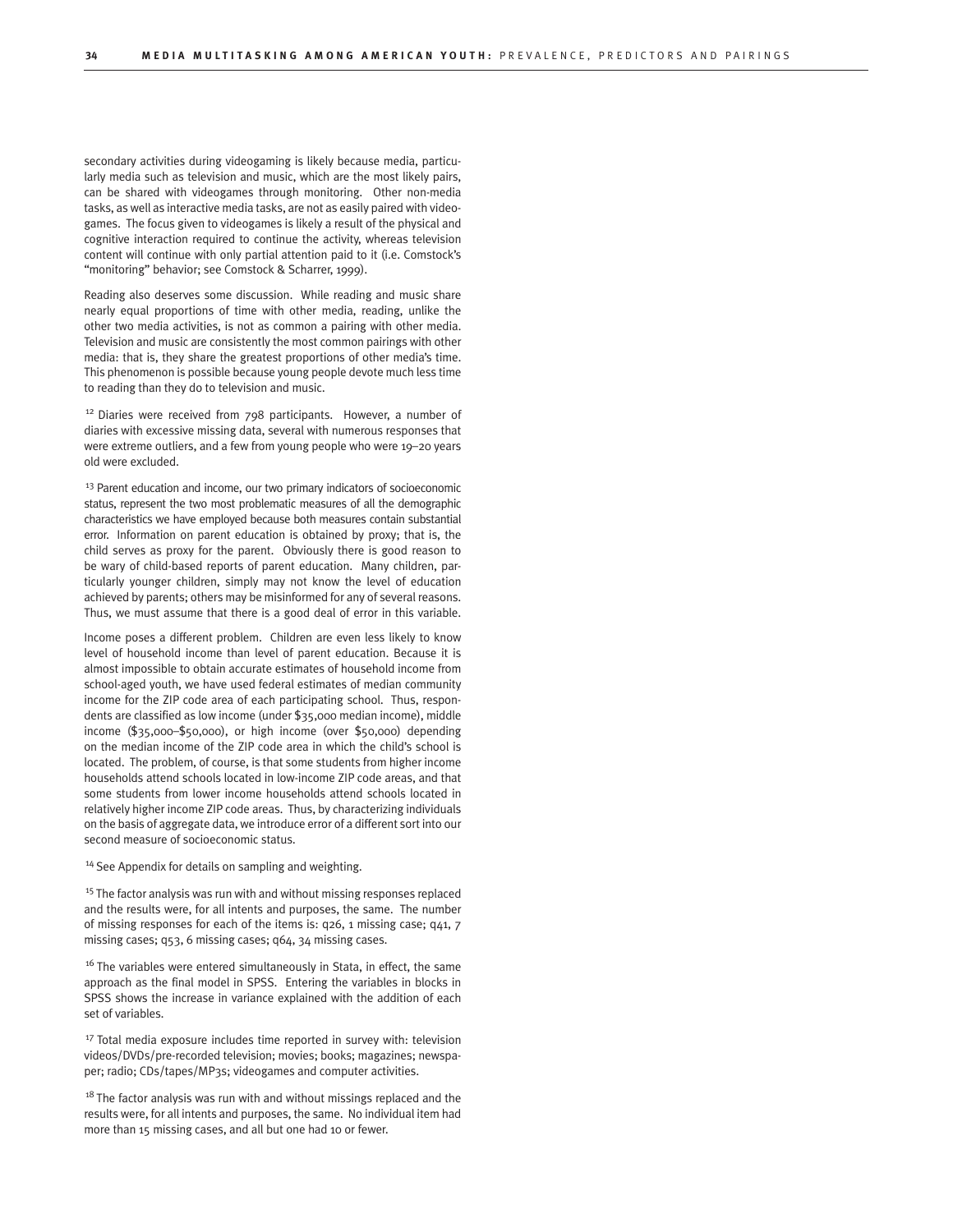## **REFERENCES**

- Anderson, D. R., & Field, D. E. (1991). Online and offline assessment of the television audience. In J. Bryant & D. Zillmann (Eds.), *Responding To the Screen: Reception and Reaction Processes* (pp. 199–216). Hillsdale, NJ: Lawrence Erlbaum.
- Anderson, D. R., Field, D. E., Collins, P. A., Lorch, E. P., & Nathan, J. G. (1985). Estimates of young children's time with television: A methodological comparison of parent reports with time-lapse video home observation. *Child Development, 56*(5), 1345–1357.
- Anderson, P. M., & Butcher, K.F. (2006). Childhood obesity: trends and potential causes. *The Future of Children, 16*(1), 19–45.
- Armstrong, G. (2000). Background television and reading memory in context: Assessing TV interference and facilitative context effects on encoding versus retrieval processes. *Communication Research, 27*(3), 327–352.
- Armstrong, G. B., Boriarsky, G. A., & Mares, M. (1991). Background television and reading performance. *Communication Monographs, 58*(3), 235–253.
- Armstrong, G. B., & Greenberg, B. S. (1990). Background television as an inhibitor of cognitive processing. *Human Communication Research, 16*(3), 355–386.
- Armstrong, G. B., & Sopory, P. (1997). Effects of background television on phonological and visuo-spatial working memory. *Communication Research, 24*(5), 459–480.
- Arnett, J. J. (1994). Sensation seeking: A new conceptualization and a new scale. *Personality and Individual Differences, 16*(2), 289–296.
- Beentjes, J. W. J., Koolstra, C. M., & van der Voort, T. H. A. (1996). Combining background media with doing homework: incidence of background media use and perceived effects. *Communication Education, 45*, 59–72.
- Bergen, L., Grimes, T., & Potter, D. (2005). How attention partitions itself during simultaneous message presentations. *Human Communication Research, 31*(3), 311–336.
- Brooks, D. (2001, April 30). Time to do everything except think. *Newsweek,* 71.
- Brown, J. D., & Cantor, J. (2000). An agenda for research on youth and the media. *Journal of Adolescent Health, 27*(2 (Supplement 1)), 52–56.
- Bush, C. (2001, April 8). How to Multitask*. The New York Times Magazine,* pp. 72.
- Christenson, P., & Roberts, D. F. (1998). *It's Not Only Rock and Roll: Popular Music in the Lives of Adolescents*. Creskill, NJ: Hampton Press.
- Comstock, G. A., & Scharrer, E. (1999). *Television: What's on, Who's Watching, and What it Means*. San Diego, CA: Academic Press.
- Diamond, M. C. (1988). *Enriching Heredity*. New York: The Free Press.
- Drew, D. G., & Grimes, T. (1987). Audio-visual redundancy and TV news recall. *Communication Research, 14*(4), 452–461.
- Ellison, K. (2005). *The Mommy Brain: How Motherhood Makes Us Smarter*. New York: Basic Books.
- Fisher, H. (1999). *The First Sex: The Natural Talents of Women and How They Are Changing the World*. New York: Random House.
- Furnham, A., Gunter, B., & Peterson, E. (1994). Television distraction and the performance of introverts and extroverts. *Applied Cognitive Psychology, 8*(705–711).
- Greenberg, B. S., Eastin, M. S., Skalski, P., Cooper, L., Levy, M., & Lachlan, K. (2005). Comparing survey and diary measures of Internet and traditional media use. *Communication Reports, 18*(1), 1–8.
- Grimes, T. (1990). Audio/video correspondence and its role in attention and memory. *Educational Technology Research & Development, 38*(3), 15–25.
- Grimes, T. (1991). Mild auditory/visual dissonance in television news may exceed viewer attentional capacity. *Human Communication Research, 18*(2), 268–298.
- Grinter, R. E., & Palen, L. (2002, November 16-20). *IM in Teenage Life.* Paper presented at the Proceedings of ACM Conference on Computer Supported Cooperative Work (CSCW 2002), New Orleans, LA.
- Hafner, K. (2001, April 12, 2001). Teenage overload, or digital dexterity? *New York Times,* pp. G1.
- Just, M. A., Carpenter, P. A., Keller, T. A., Emery, L., Zajac, H., & Thulborn, K. R. (2001). Interdependence of Nonoverlapping Cortical Systems in Dual Cognitive Tasks. *NeuroImage, 14*(2), 417–426.
- Kaiser Family Foundation. (2004). *The Role of Media in Childhood Obesity*. Menlo Park, CA: Author.
- Klingberg, T., & Roland, P. E. (1997). Interference between two concurrent tasks is associated with activation of overlapping fields in the cortex. *Cognitive Brain Research, 6*, 1–8.
- Lang, A. (1995). Defining audio/video redundancy from a limited-capacity information processing perspective. *Communication Research, 22*(1), 86–115.
- Lang, A. (2000). The limited capacity model of mediated message processing. *Journal of Communication, 50*(1), 46–70.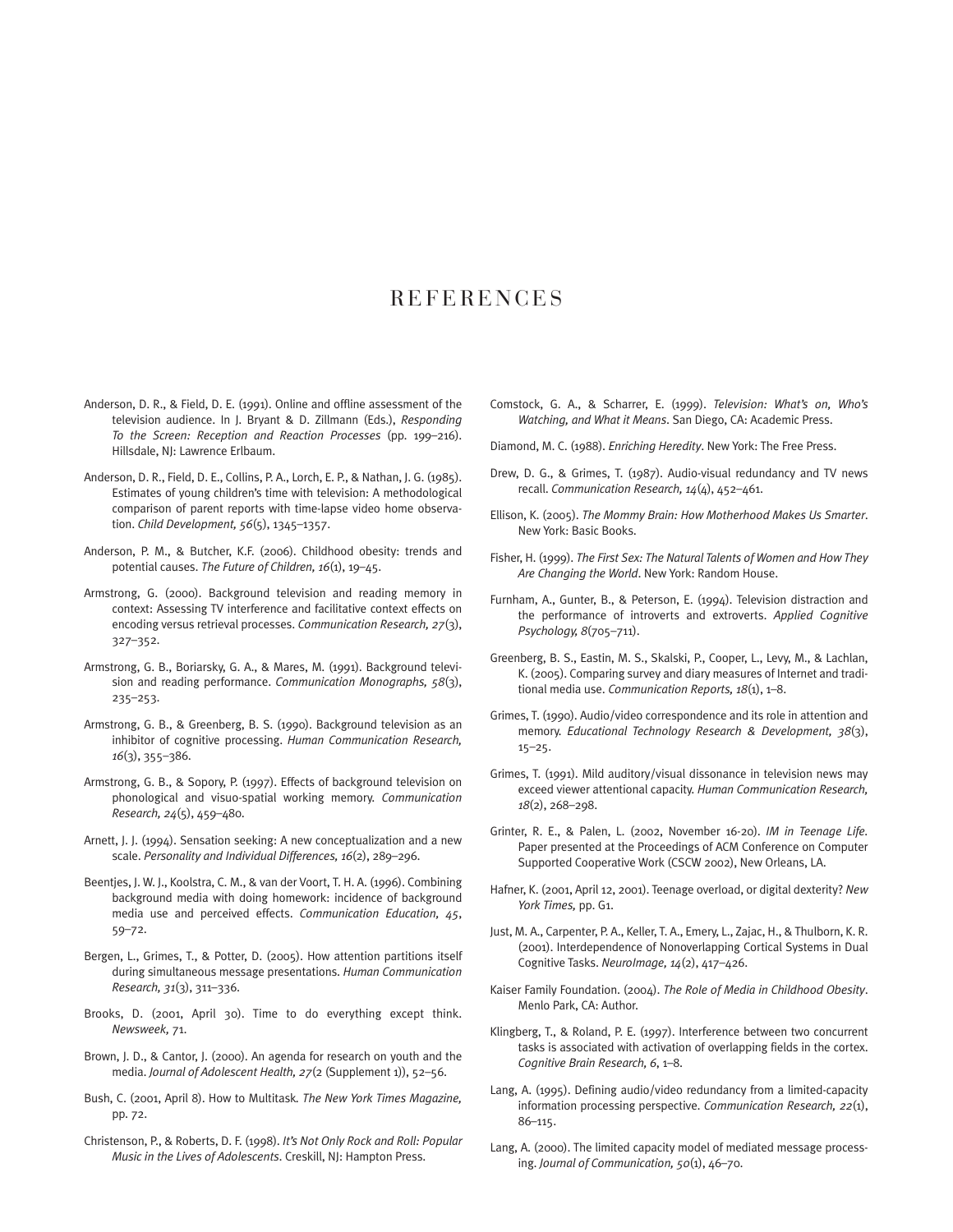- Larson, R. (1989). Beeping children and adolescents: A method for studying time use and daily experience. *Journal of Youth and Adolescence, 18*(6), 511–530.
- Lenhart, A., Madden, M., & Hitlin, P. (2005). *Teens and Technology: Youth Are Leading the Transition to a Fully Wired and Mobile Nation*. Washington, D.C.: Pew Internet & American Life Project.
- Lenhart, A., Rainie, L., & Lewis, O. (2001). *Teenage Life Online: The Rise of the Instant-message Generation and the Internet's Impact On Friendships and Family Relationships*. Washington, D.C.: Pew Internet & American Life Project.
- Mahany, B. (2005, November 24). The Trouble With Multitasking. *Chicago Tribune*. Retrieved, from the World Wide Web: http://www.dailyitem. com/archive/2005/1124/fea/stories/01fea.htm
- Meade, P. (2003, January 20). Multitasking helps you to stay ahead*. The San Diego Union-Tribune,* pp. C3.
- Meyer, D. E., & Kieras, D. E. (1997). A computational theory of executive cognitive processes and multiple-task performance. Part 1. Basic mechanisms. *Psychological Review, 104*(1), 3–65.
- Mohammed, A. H., Zhu, S. W., Darmopil, S., Hjerling-Leffler, J., Ernfors, P., Winblad, B., Diamond, M. C., Eriksson, P. S., & Bogdanovic, N. (2002). Environmental enrichment and the brain. *Progress in Brain Research, 138*.
- O'Connell, S. (2002, April 22). Wired to do everything at once*. The Independent,* pp. 14–15.
- Papper, R. A., Holmes, M. E., & Popovich, M. N. (2004). Middletown media studies: Media multitasking...and how much people really use the media. *The International Digital Media and Arts Association Journal, 1*(1), 5–50.
- Pashler, H. (2000). Task switching and multitask performance. In S. Monsell & J. Driver (Eds.), *Control of Cognitive Processes: Attention and Performance XVIII* (pp. 275-423; Cambridge, MA, The MIT Press, 2000 xvi, 2779).
- Raskin, R. (2001, December 4). *Online Teens Always One Step Ahead*. USA Today. Retrieved, from the World Wide Web: http://www.usatoday. com/tech/columnist/2001/12/04/raskin.htm
- Reese, S. (1984). Visual-verbal redundancy effects on television news learning. *Journal of Broadcasting, 28*(1), 79–87.
- Roberts, D. F. (2000). Media and youth: Access, exposure and privatization. *Journal of Adolescent Health, 27*(2 (Supplement 1)), 52–56.
- Roberts, D. F., & Foehr, U. G. (2004). *Kids and Media in America*. New York: Cambridge University Press.
- Roberts, D. F., Foehr, U. G., & Rideout, V. J. (2005). *Generation M: Media in the Lives of 8-18 year-olds*. Menlo Park, CA: Kaiser Family Foundation.
- Roberts, D. F., Foehr, U. G., Rideout, V. J., & Brodie, M. A. (1999). *Kids and Media At the New Millennium*. Menlo Park, CA: Kaiser Family Foundation.
- Robinson, J. P. (1985). The validity and reliability of diaries versus alternative time use measures. In F. T. Juster & F. B. Stafford (Eds.), *Time, Goods and Well-being* (pp. 33–62). Ann Arbor, MI: Institute for Social Research, University of Michigan.
- Robinson, J. P. & Godbey, G. (1997). *Time for Life: The Surprising Ways People Spend Their Time*. University Park: Penn State University Press.
- Robinson, T. N. (1999). Reducing children's television viewing to prevent obesity: a randomized controlled trial. *JAMA, 282*, 1561–1567.
- Robinson, T. N. (2001). Television viewing and childhood obesity. *Pediatric Clinics of North America, 48*(4), 1017–1025.
- Schmid, R. (2006). Listen to Mom and Dad: Distractions make learning less efficient. USA Today (Retrieved, from the World Wide Web: http:// www.usatoday.com/tech/science/discoveries/2006-07-24-distractions-learning\_x.htm?csp=34).
- Schneider, B., & Waite, L. (Eds.). (2005). *Being Together, Working Apart: Dual-Career Families and the Work-Life Balance*. New York: Cambridge University Press.
- Seligman, K. (2006, May 14). Wired for life: What's the fallout for kids who are always plugged in? *San Francisco Chronicle Magazine*.
- Shellenbarger, S. (undated). *Who's the Better Multitasker? Female Rats Provide Clues*. The Wall Street Journal Online. Retrieved December 20, 2005, from the World Wide Web: http://www.careerjournal.com/columnists/workfamily/20030321-workfamily.html
- Singer, J. L. (1980). The power and limitations of television: A cognitive-affective analysis. In P. H. Tannenbaum (Ed.), *The Entertainment Functions of Television* (pp. 31–66). Hillsdale, NJ: LEA.
- Slater, M. D., & Rasinski, K. A. (2005). Media exposure and attention as mediating variables influencing social risk judgments. *Journal of Communication, 55 (4)*, 810–827.
- SPSS Inc. (2001). SPSS for Windows (Version 11.01). Chicago, IL: SPSS Inc.
- Stata Corporation. (1999). Stata 6.0. College Station, TX: Stata Corporation.
- The Media Center at the American Press Institute. (2004a). *Meet Generation 'C' - Executive Summary*. The Media Center. Retrieved, from the World Wide Web: http://www.mediacenter.org/simm/generationc
- The Media Center at the American Press Institute. (2004b). *Seventy Percent of Media Consumers Use Mulitple Forms of Media at the Same Time, According to a Study for The Media Center at API*. The Media Center. Retrieved, from the World Wide Web: http://www.mediacenter.org/ content/3673.cfm
- Wallis, C. (2006, March 27). The Multitasking Generation: they're e-mailing, IMing and downloading while writing the history essay. What is all that digital juggling doing to kids' brains and their family life? *Time, 167,* 48–55.
- Wood, J. N., & Grafman, J. (2003). Human prefrontal cortex: Processing and representational perspectives. *Nature Reviews Neuroscience, 4*, 139–147.
- Yahoo!, & Carat Interactive. (2003). *Born to be Wired: The Role of New Media for a Digital Generation*. Retrieved, from the World Wide Web: http:// promotions.yahoo.com/btbw\_2003
- Zuckerman, M. (2000). Sensation seeking. In A. E. Kazdin (Ed.), *Encyclopedia of psychology* (Vol. 7, pp. 225–227). New York: Oxford University Press.
- Zuckerman, M. (2002). Zuckerman-Kuhlman personality questionnaire (ZKPQ): An alternative five-factorial model big five assessment. In B. de Raad & M. Perugini (Eds.), *Big Five Assessment* (pp. 376–392). Ashland, OH: Hogrefe & Huber Publishers.
- Zuckerman, M., Marvin. (1964). Development of a sensation-seeking scale. *Journal of Consulting Psychology, 28*(6), 477–482.
- Zuckerman, M., Marvin. (1994). *Behavioral Expressions and Biosocial Bases of Sensation Seeking*. New York: Cambridge University Press.